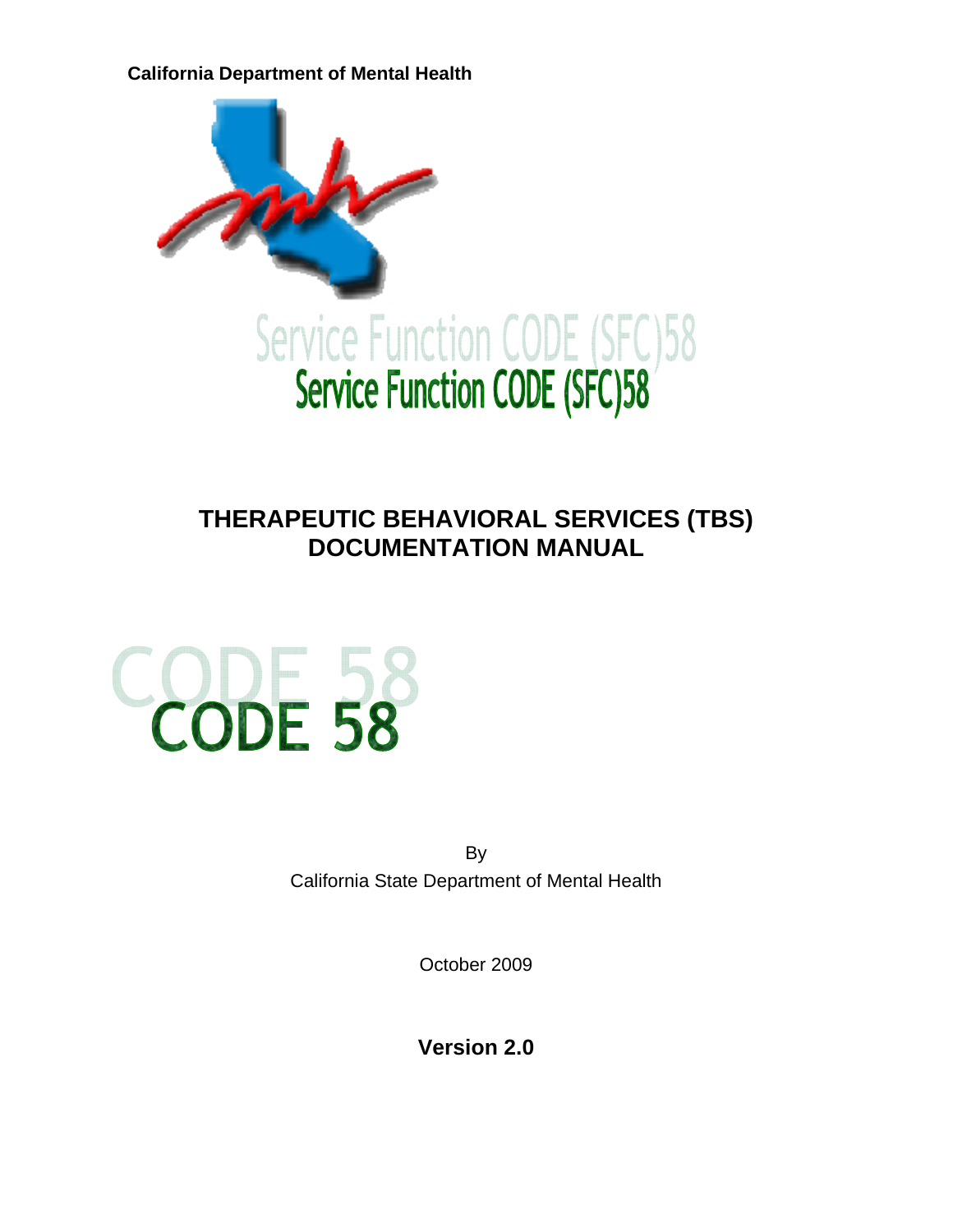| <b>TABLE OF CONTENTS</b> |                                                                                                                   |      |  |  |  |
|--------------------------|-------------------------------------------------------------------------------------------------------------------|------|--|--|--|
| <b>Chapter</b>           | <b>Topic</b>                                                                                                      | Page |  |  |  |
|                          | <b>Introduction</b>                                                                                               |      |  |  |  |
|                          | Forward                                                                                                           | 4    |  |  |  |
| 1                        | Introduction                                                                                                      | 5    |  |  |  |
|                          | Acknowledgements                                                                                                  | 5    |  |  |  |
|                          |                                                                                                                   |      |  |  |  |
|                          | <b>Therapeutic Behavioral Services (TBS)</b>                                                                      | 6    |  |  |  |
| $\boldsymbol{2}$         | Definition: Therapeutic Behavioral Services (TBS)                                                                 | 6    |  |  |  |
|                          | <b>Medical Necessity Criteria</b>                                                                                 | 8    |  |  |  |
|                          | <b>TBS Class Criteria</b>                                                                                         | 9    |  |  |  |
|                          |                                                                                                                   |      |  |  |  |
|                          |                                                                                                                   |      |  |  |  |
|                          | <b>Documentation Standards</b>                                                                                    | 10   |  |  |  |
|                          |                                                                                                                   |      |  |  |  |
|                          | <b>TBS Assessment Documentation</b>                                                                               | 12   |  |  |  |
|                          | <b>TBS Plans of Care/Client Plans</b>                                                                             | 13   |  |  |  |
|                          |                                                                                                                   |      |  |  |  |
|                          | TBS Assessment and Plans with Other Intensive                                                                     |      |  |  |  |
|                          | <b>Services</b>                                                                                                   | 16   |  |  |  |
|                          |                                                                                                                   |      |  |  |  |
| 3                        | TBS Assessments and Plans to Support Lower                                                                        |      |  |  |  |
|                          | Level of Care                                                                                                     | 16   |  |  |  |
|                          | 30 - Day Unplanned TBS Contact Documentation                                                                      | 17   |  |  |  |
|                          |                                                                                                                   |      |  |  |  |
|                          | TBS Assessment and Planning:                                                                                      |      |  |  |  |
|                          | - Psychiatric Inpatient Unit,                                                                                     |      |  |  |  |
|                          | - Inpatient Unit at a Psychiatric Health Facility (PHF)<br>- Institute for Mental Disease (IMD) for Transition to |      |  |  |  |
|                          | a Lower Level of Care Utilizing TBS                                                                               | 17   |  |  |  |
|                          |                                                                                                                   |      |  |  |  |
|                          | <b>TBS Progress Notes and Documentation</b>                                                                       | 18   |  |  |  |
|                          |                                                                                                                   |      |  |  |  |
|                          |                                                                                                                   |      |  |  |  |
|                          | <b>TBS Service Function Code 58</b>                                                                               | 19   |  |  |  |
| 4                        | <b>Services NOT Allowable</b>                                                                                     | 21   |  |  |  |
|                          |                                                                                                                   |      |  |  |  |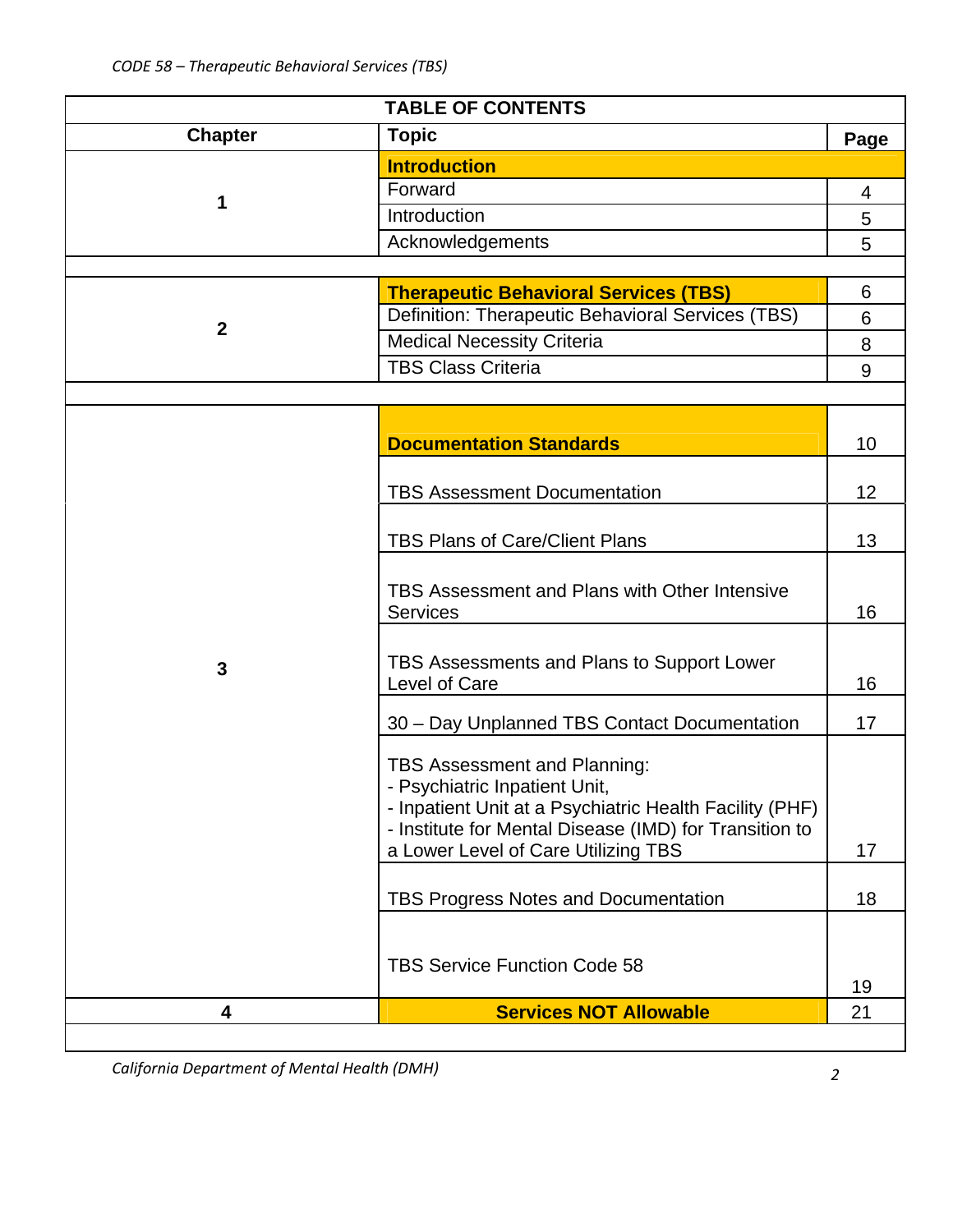| <b>APPENDICES</b> |                                                                                      |      |  |  |
|-------------------|--------------------------------------------------------------------------------------|------|--|--|
| <b>APPENDICES</b> |                                                                                      | Page |  |  |
|                   | <b>TBS Assessment/Eligibility Flowchart</b>                                          | 22   |  |  |
| $\mathbf{2}$      | <b>MEDICAL NECESSITY CRITERIA</b>                                                    | 24   |  |  |
| 3                 | <b>TBS Assessment/Eligibility Checklist</b>                                          | 28   |  |  |
| 4                 | Reimbursement Requirements for TBS Contract and Site<br><b>Requirements</b>          | 32   |  |  |
| 5                 | Non-Reimbursable Services/Activities: Trends recorded by DMH                         | 32   |  |  |
| 6                 | Factors to consider: Common Causes for Disallowance and<br><b>Possible Solutions</b> | 34   |  |  |
| 7                 | Lock-outs (TBS)                                                                      | 35   |  |  |
| 8                 | <b>Reasons for Recoupment</b>                                                        | 36   |  |  |
| 9                 | <b>Information and Websites</b>                                                      | 36   |  |  |
| 10                | <b>Code References</b>                                                               | 37   |  |  |
| 11                | <b>Example Progress Notes</b>                                                        | 40   |  |  |

# **What is Service Function Code (SFC) 58?**

**All direct and indirect TBS services should be recorded as Mode 15, Service Function Code (SFC) 58. For more information about Code 58 and which TBS activities should be recorded as Code 58, please refer to page 19 of the documentation manual.** 

**Found throughout the documentation manual, this symbol is intended to draw attention to important information regarding TBS assessment and documentation.** 

# Service Function CODE (SFC) 58<br>Service Function CODE (SFC) 58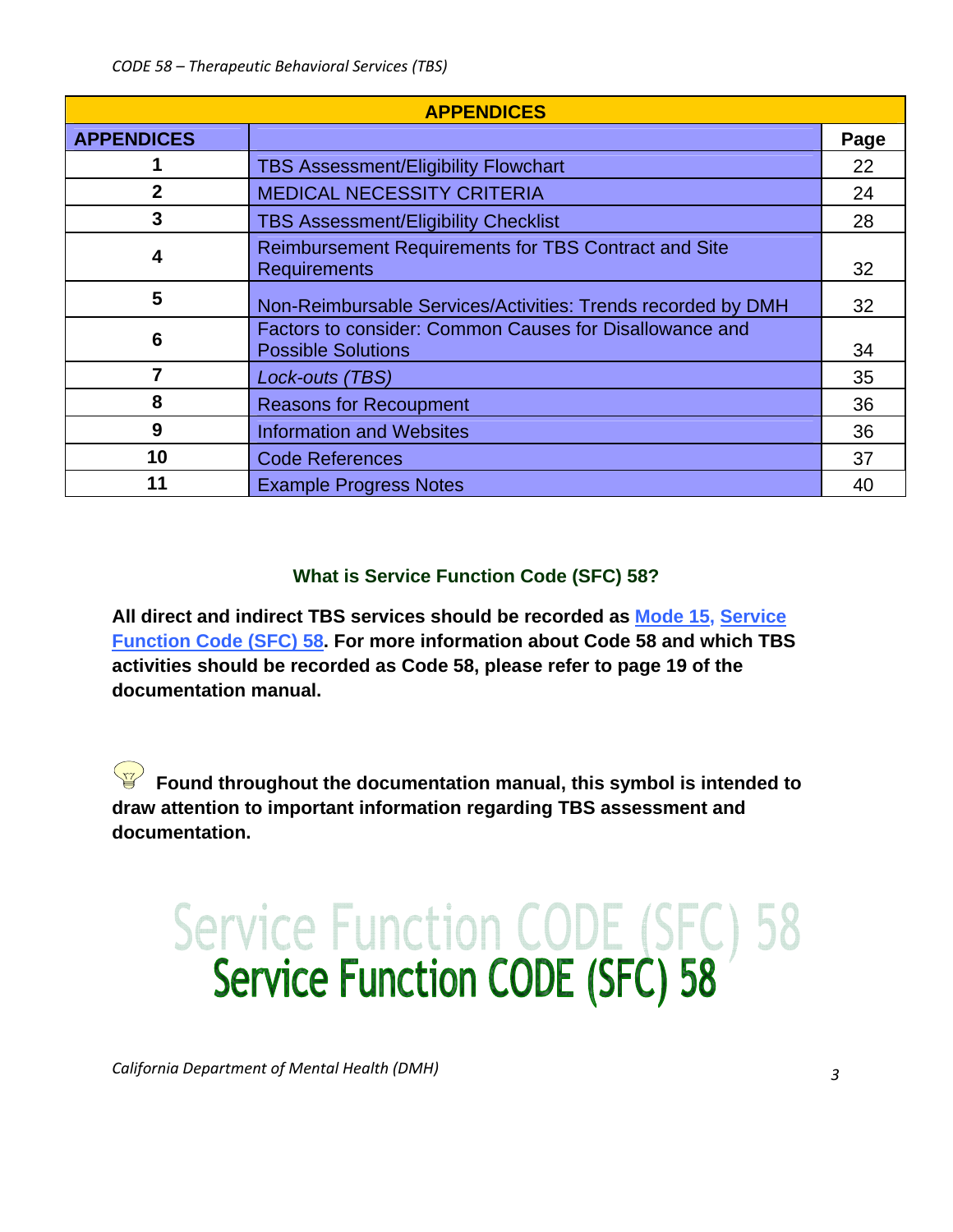## **CHAPTER 1**

## **Forward**

To bring the *Emily Q. v Bonta* case to a successful conclusion, the Federal Court in Los Angeles appointed a Special Master to ensure that the members of the certified *Emily Q* Class have increased access to and utilization of Therapeutic Behavioral Services (TBS).

The Special Master and the *Emily Q* Settlement Team worked collaboratively in the development of the court approved plan. This Settlement Team consists of the Department of Mental Health (DMH) and California Department of Health Care Services (DHCS) staff, defendant's and plaintiffs' counsels, a local mental health plan director, a mental health director's association executive, a private sector TBS provider, and a family/youth representative. Together, this Settlement Team developed a "Nine-Point Plan" to increase access and utilization to TBS. The Court issued an order approving the Nine-Point Plan on November 14, 2008.

To support the implementation of the Nine-Point Plan, the DMH issued Information Notices 08-38, 09-10, a TBS specific webpage and the creation of the TBS Accountability Communications and Training (TACT) committee.

Point 9 of the Nine-Point Plan (Exit Strategy) explicitly states that each MHP has the responsibility to "demonstrate their ability to accurately employ procedure codes, cost reports and CSI data reporting for TBS services." This TBS documentation manual will be instrumental in helping MHPs and TBS providers meet the Court's expectations of success in providing and documenting TBS.

*California Department of Mental Health (DMH) 4* Implementation of the Nine-Point Plan began in January 2009 with the issuance of Information Notice 08-38. This comprehensive plan requires that DMH produce two technical assistance manuals: one on TBS best practices and one on chart documentation. Settlement Team members determined that the TBS documentation manual was a critical element in increasing access to and utilization of TBS for class members. DMH contracted with the California Institute for Mental Health (CiMH) to assist in the development of the training and technical assistance components of the Plan. This document is a result of the collaborative work among the parties involved in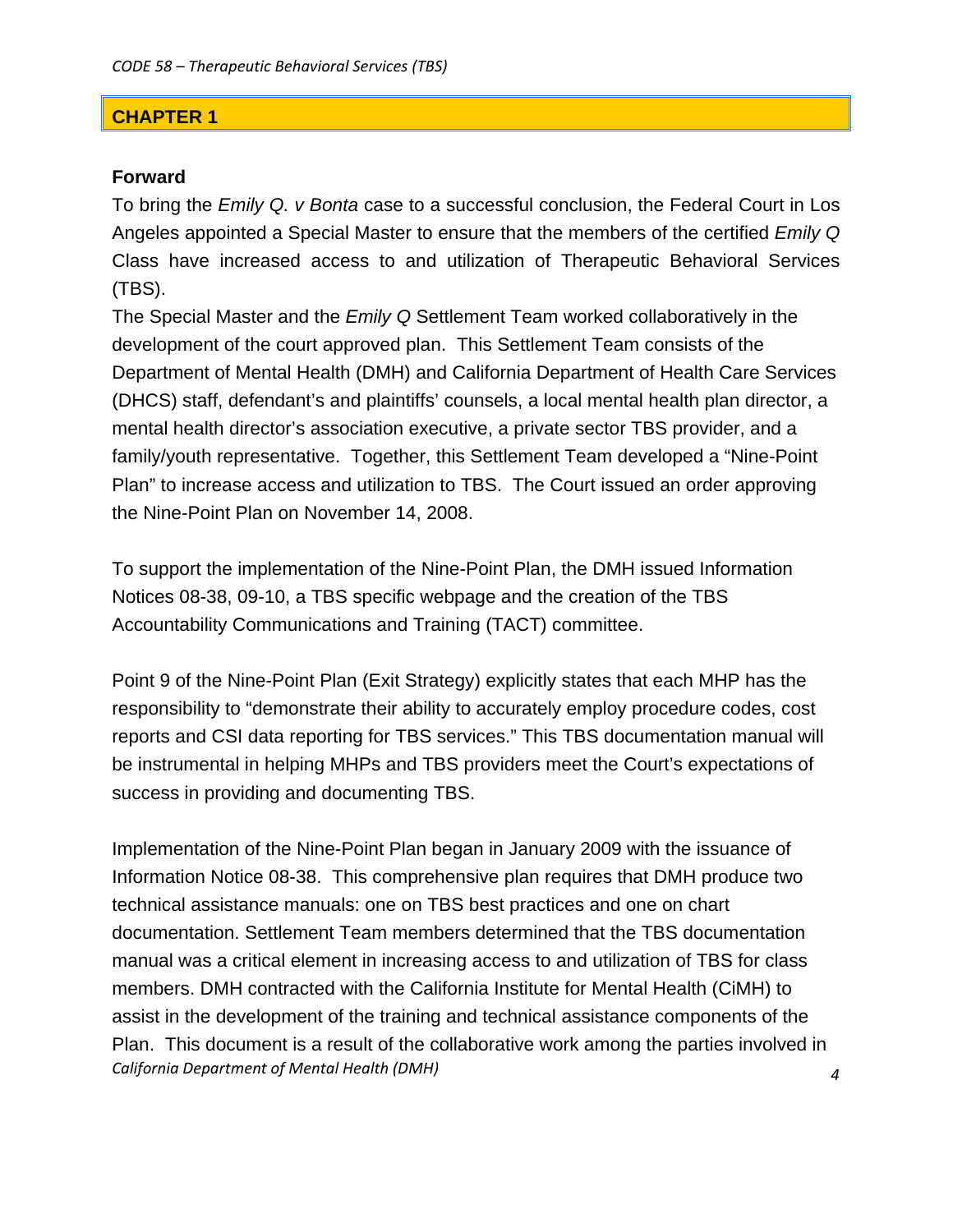the *Emily Q* Settlement process.

# **Introduction**

This TBS Documentation manual is supplemental to the Early and Periodic Screening Diagnosis and Treatment (EPSDT) Chart Documentation Manual and replaces the TBS section of that manual. This documentation manual is intended to instruct counties/provider-agencies on how to document and claim Medi-Cal appropriately when providing TBS. It will also serve as a training tool for DMH Program Compliance staff and their audit contractors to assist local agencies and their contract providers.

In all cases, the reader should defer to California Code of Regulations (CCR), Title 9; Federal requirements; Mental Health Plan (MHP) contractual requirements, and applicable MHP policies and procedures. The MHP has the authority to administer and authorize services according to program and organizational needs that may require additional standards and other requirements that are not covered in this manual. (Welfare & Institution Code §14680 - §14684).

\***NOTE:** Point 1 of the Nine Point Plan significantly reduces and streamlines administrative requirements that may have been barriers to TBS access and utilization. For a complete list of these changes please refer to DMH Information Notice 08-38 at:http://www.dmh.ca.gov/DMHDocs/2008\_Notices.asp.

Included with this documentation manual are Appendices 1-5 that provide information on the provision of TBS that may assist MHPs in meeting their responsibilities under the Court's approved Exit Strategy.

This Documentation Manual will be maintained by DMH and reviewed and updated as needed. The most recent version of this document can be found on the DMH webpage at [http://www.dmh.ca.gov/Services\\_and\\_Programs/Children\\_and\\_Youth/EPSDT.asp](http://www.dmh.ca.gov/Services_and_Programs/Children_and_Youth/EPSDT.asp)

# **Acknowledgements**

*California Department of Mental Health (DMH) 5* DMH would like to acknowledge the following groups and organizations for their dedication and efforts resulting in this documentation manual: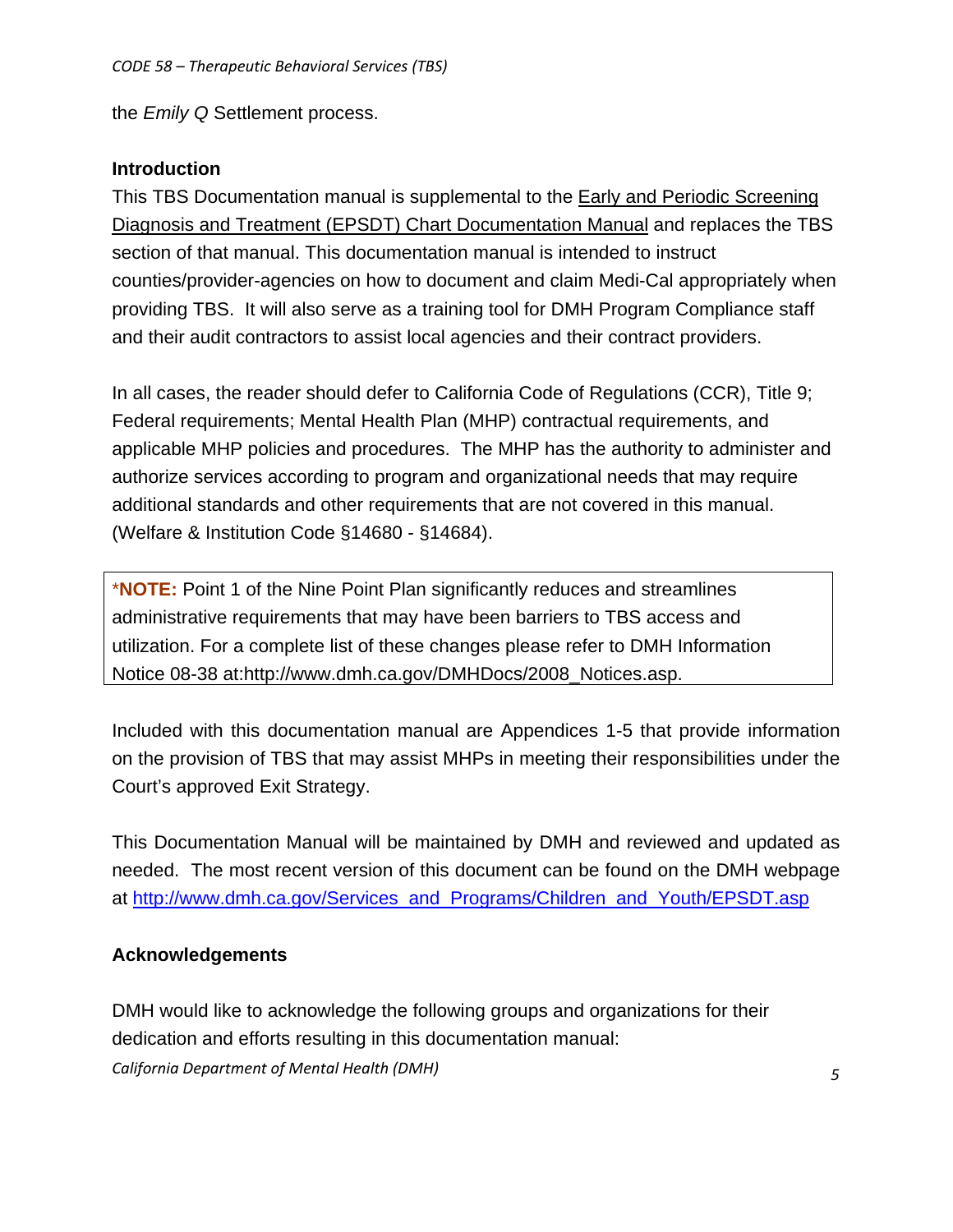The Emily Q Settlement Team The TBS Accountability, Communications, and Training (TACT) Team California Institute of Mental Health

# **CHAPTER 2 - THERAPEUTIC BEHAVIORAL SERVICES (TBS)**

# **Therapeutic Behavioral Services (TBS)**

# **Definition**

Therapeutic Behavioral Services (TBS) are *supplemental* specialty mental health services covered under the Early and Periodic Screening, Diagnosis and Treatment (EPSDT) benefit. Title 9, California Code of Regulations (CCR), Section 1810.215 states, "EPSDT supplemental specialty mental health services" means those services defined in Title 22, [*CCR*] Section 51184, that are "provided to correct or ameliorate the diagnoses listed in Section 1830.205, and that are not otherwise covered by this chapter."

TBS is an intensive, individualized, one-to-one behavioral mental health service available to children/youth with serious emotional challenges and their families, who are under 21 years old and have full-scope Medi-Cal. TBS is never a primary therapeutic intervention; it is always used in conjunction with a primary specialty mental health service. TBS is available for children/youth who are being considered for placement in an RCL 12 or above (whether or not an RCL 12 or above placement is available) or who meet the requirements of at risk of hospitalization in an acute care psychiatric facility (whether or not the psychiatric facility is available). TBS is designed to help children/youth and their parents/caregivers (when available) manage these behaviors utilizing short-term, measurable goals based on the child' and family's needs.

A "Specialty Mental Health Service" must be one of the following as defined by California Code of Regulations:

- (a) Rehabilitative Mental Health Services, including:
- (1) Mental health services;
- (2) Medication support services;
- (3) Day treatment intensive;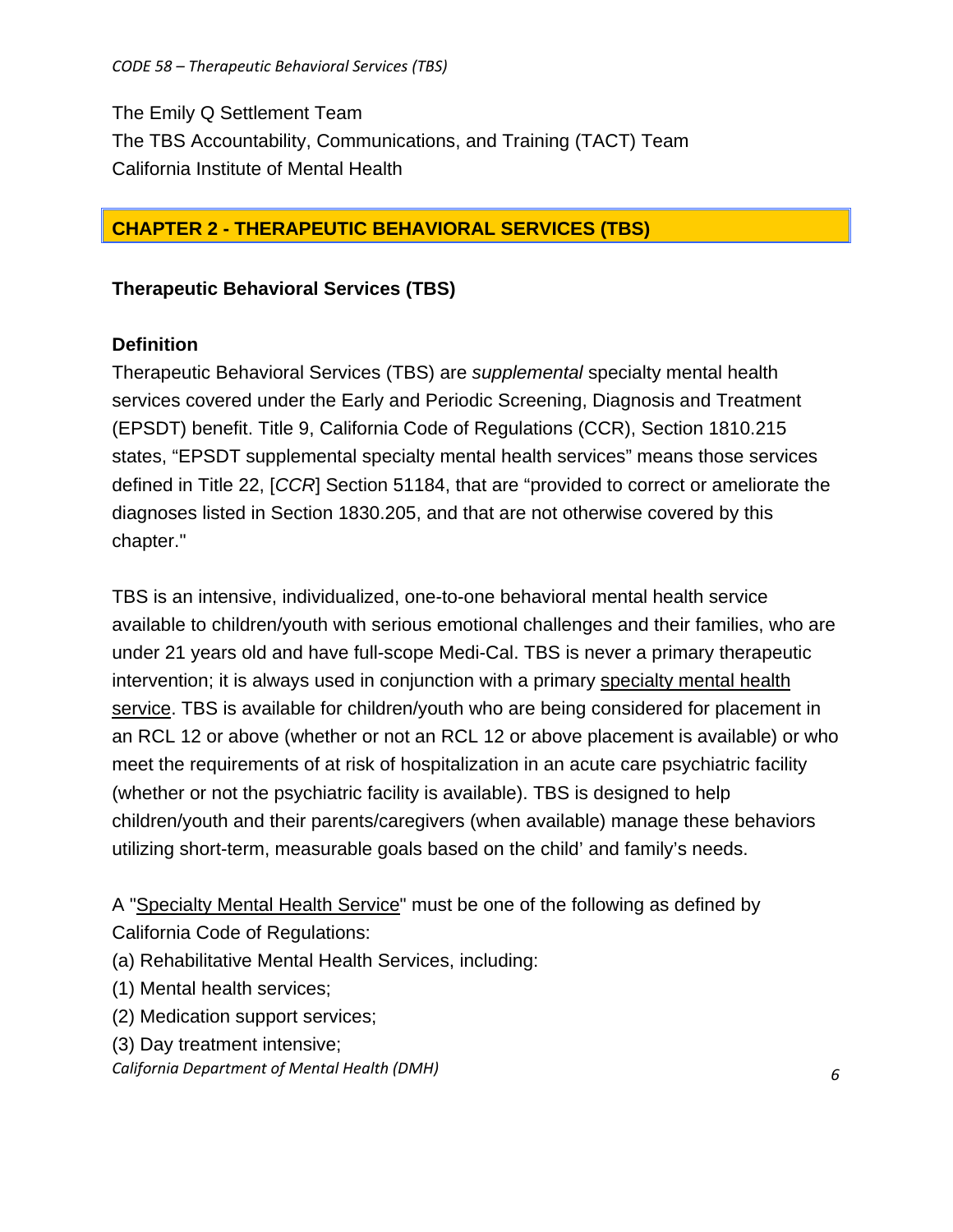- (4) Day rehabilitation;
- (5) Crisis intervention;
- (6) Crisis stabilization;
- (7) Adult residential treatment services;
- (8) Crisis residential treatment services;
- (9) Psychiatric health facility services;
- (b) Psychiatric Inpatient Hospital Services;
- (c) Targeted Case Management\*;
- (d) Psychiatrist Services;
- (e) Psychologist Services;
- (f) EPSDT Supplemental Specialty Mental Health Services; and
- (g) Psychiatric Nursing Facility Services.

\***NOTE:** Targeted Case Management is recognized as a Specialty Mental Health Service. Targeted Case Management is defined as services that assist a beneficiary to access needed medical, educational, social, prevocational, vocational, rehabilitative, or other community services. The service activities may include, but are not limited to, communication, coordination, and referral; monitoring service delivery to ensure beneficiary access to service and the service delivery system; monitoring of the beneficiary's progress; placement services; and plan development.

TBS in conjunction with a Specialty Mental Health Service can help children/youth and parents/caregivers, foster parents, group home staff, and school staff or others to learn new ways of reducing and managing challenging behaviors as well as strategies and skills to increase the kinds of behavior that will allow children/youth to be successful in their current environment.

TBS can be provided anywhere in the community: at home, school, other places such as after-school programs and organized recreation program, except during lock-outs (see appendix 7).

**\*NOTE:** TBS is not appropriate for "suicide watch" consisting solely of supervision.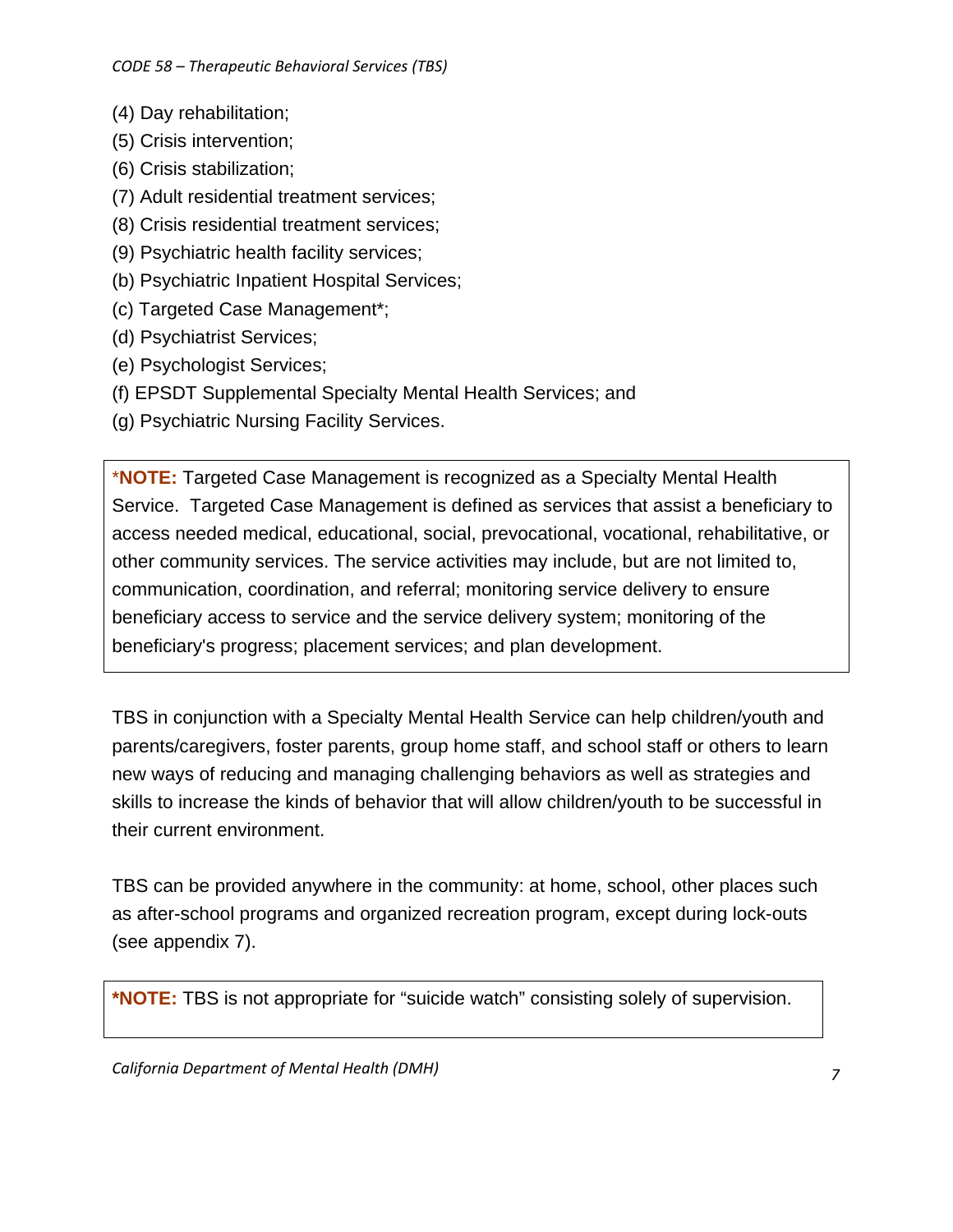# **ELIGIBILITY**

Eligibility for TBS Services is based on Medical Necessity and Class Certification. Each of the required criteria must be supported and substantiated by documentation.

\*Appendix 1 includes a "TBS Assessment/Eligibility Flowchart." The TBS Assessment/Eligibility Flowchart will aid the clinician/organization in determining the clinical appropriateness and need for TBS services.

## **Establishing Medical Necessity**

Medical necessity criteria must be met for reimbursement of specialty mental health services through the Medi-Cal Program. For medical necessity to be met there must first be a diagnosis identified in the California Code of Regulations (CCR), Title 9, Chapter 11, 1830.205 (see Appendix 2). A detailed description of these diagnoses may be found in the Diagnostic and Statistical Manual of Mental Disorders, (DSM), published by the American Psychiatric Association. In addition for medical necessity to be met there must be impairment as a result of the mental disorder, an intervention that addresses the impairment, and there must be an expectation that the intervention would significantly diminish the impairment or prevent deterioration, or allow for individually appropriate developmental progress (see Appendix 2).

Specific criteria for medical necessity for MHP specialty mental health services reimbursement for eligible beneficiaries under 21 years of age are identified in CCR, Title 9, Chapter 11, 1830.210 (see Appendix 2).

All components of the medical necessity criteria stated above must be met and clearly documented in the record for reimbursement through the Medi-Cal Program.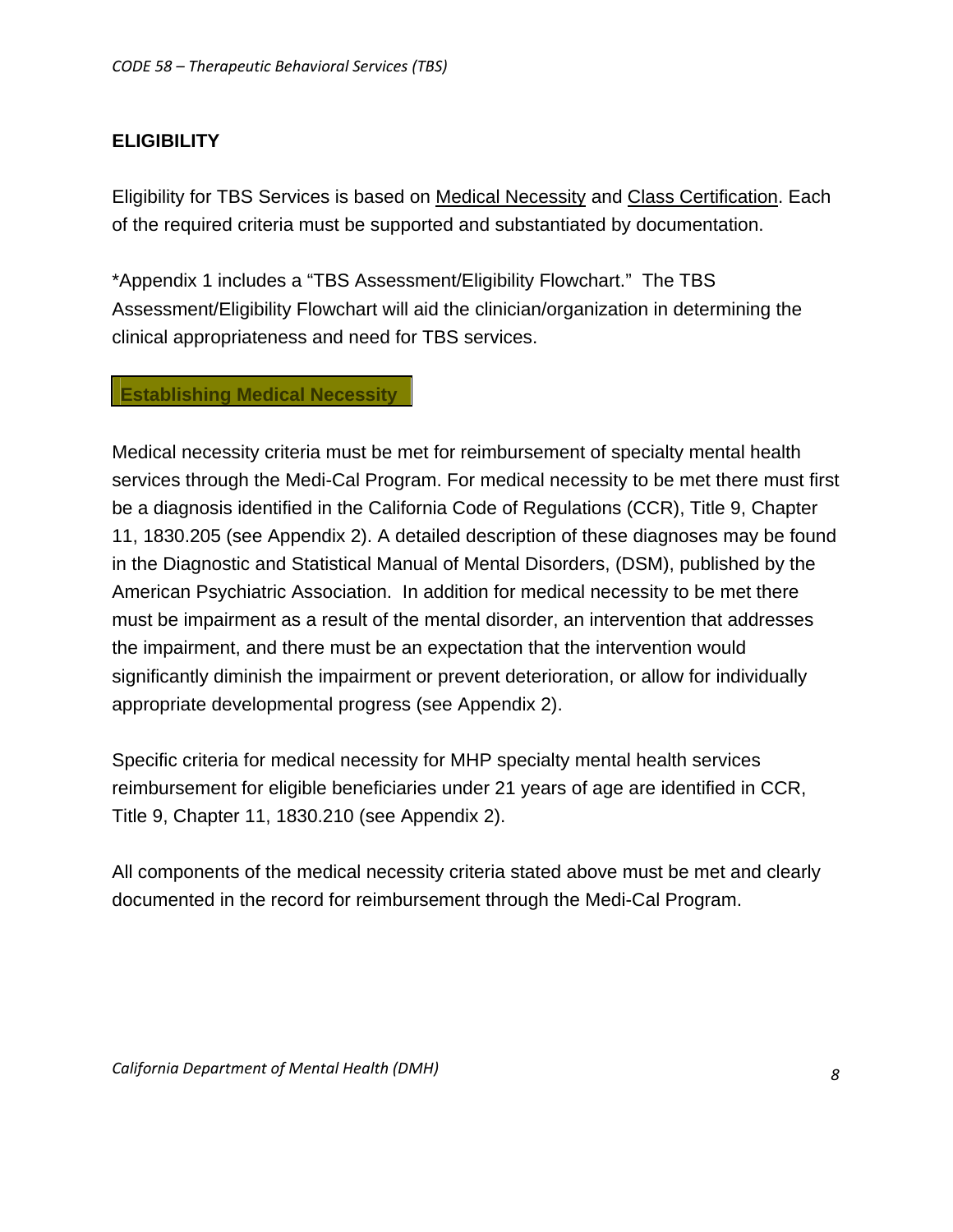## **TBS Class Criteria**

In addition to meeting medical necessity criteria, TBS recipients must also meet "class criteria." The class criteria defines a certified class of children and youth who are eligible for TBS services. The following is a description of the certified class.

- Child/Youth is placed in a group home facility of RCL 12 or above or in a locked treatment facility for the treatment of mental health needs; or
- Child/Youth is being considered by the county for placement in a facility described above; or
- Child/Youth has undergone at least one emergency psychiatric hospitalization related to his/her current presenting mental health diagnosis within the preceding 24 months; or
- Child/Youth has previously received TBS while a member of the certified class; or
- Child/Youth is at risk of psychiatric hospitalization.

A child/youth meets the requirements of "**at risk of**" hospitalization in an acute care psychiatric facility when hospitalization is *one option* (not necessarily the only option) being considered as part of a set of possible solutions to address the child's needs. Additionally, a child meets the requirements when his or her behavior *could result in hospitalization* in such a facility if the facility were actually available, regardless of whether an inpatient psychiatric facility is available.

A child/youth meets the requirements of "**being considered for**" placement in an RCL 12 or above when an RCL 12 or above placement is one option (not necessarily the only option) that is being considered as part of a set of possible solutions to address the child's needs. In addition, a child meets the requirements when his or her behavior could result in placement in such a facility if the facility were actually available, regardless of whether an RCL 12 or above placement is available.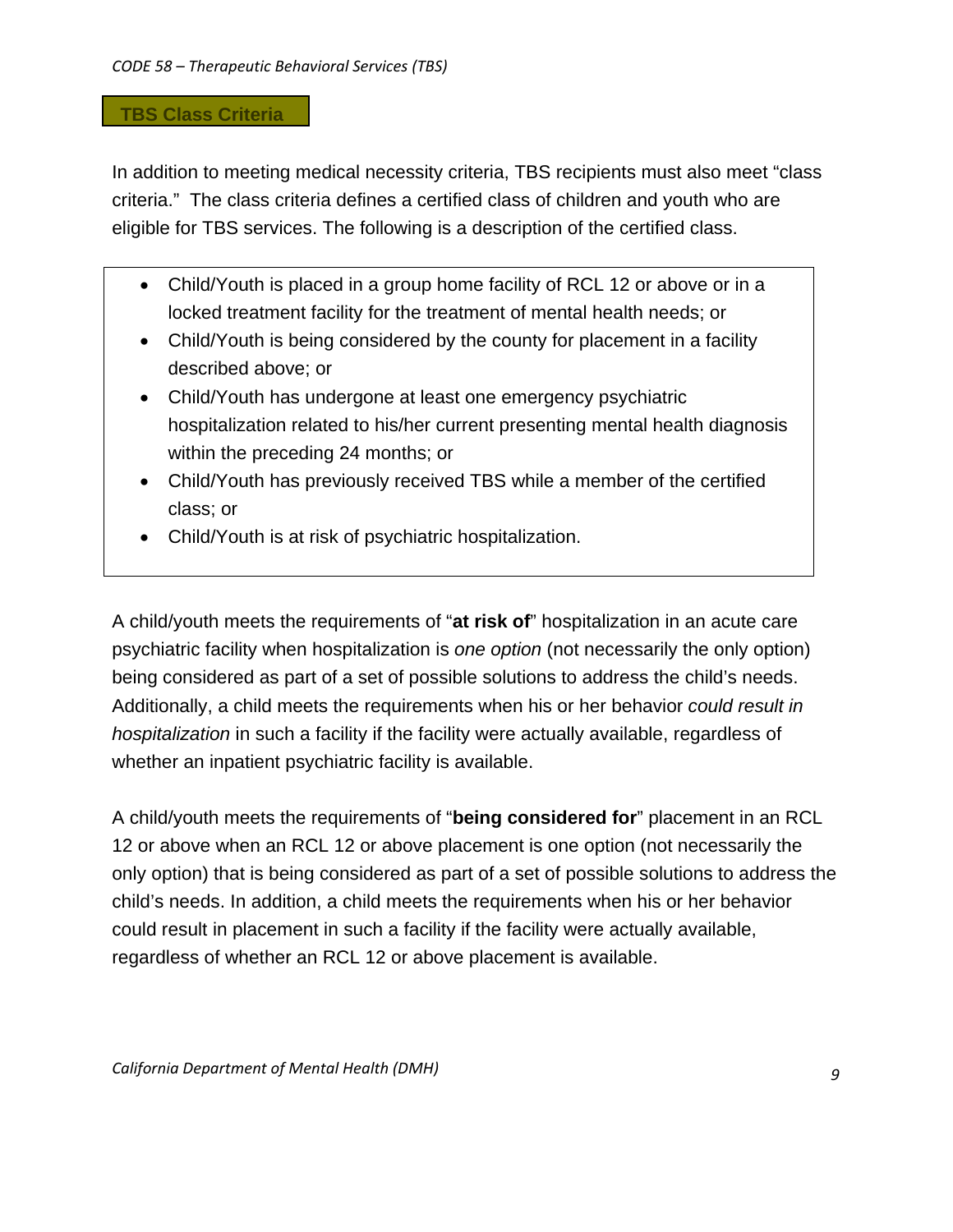# **CHAPTER 3 - DOCUMENTATION STANDARDS**

## **TBS Assessments**

Documentation standards for client care are identified in the contract between DMH and the MHP. These are the minimum standards to support Medi-Cal claims for the delivery of services. All of the standards must be addressed in the client record; however, there is no requirement that the records have a specific document or section addressing these topics. For children/youth or certain other clients unable to give a history, this information may be obtained from parents/caregivers. The TBS Assessment should establish Medical Necessity for TBS by evaluating the child/youth's current behavior (presenting problem/impairment) and documenting the following:

(1) How the behavior causes a significant impairment in an important area of life functioning,

(2) A reasonable probability of significant deterioration in an important area of life functioning without TBS services, or

(3) A reasonable probability that the child/youth would not progress developmentally as individually appropriate without TBS services.

 $\overline{\mathbb{F}}$  The following elements are required documentation components in order to substantiate medical necessity for mental health services. TBS assessments can be separate, or part of a more comprehensive assessment.

- o Presenting problem: Documentation of the client's chief behavioral impairment, history of the presenting problem(s), including current level of functioning, and current family information including relevant family history.
- o Psychological Factors: Documentation of relevant conditions and psychosocial factors affecting the client's physical health and mental health, including living situation, educational/vocational situation, daily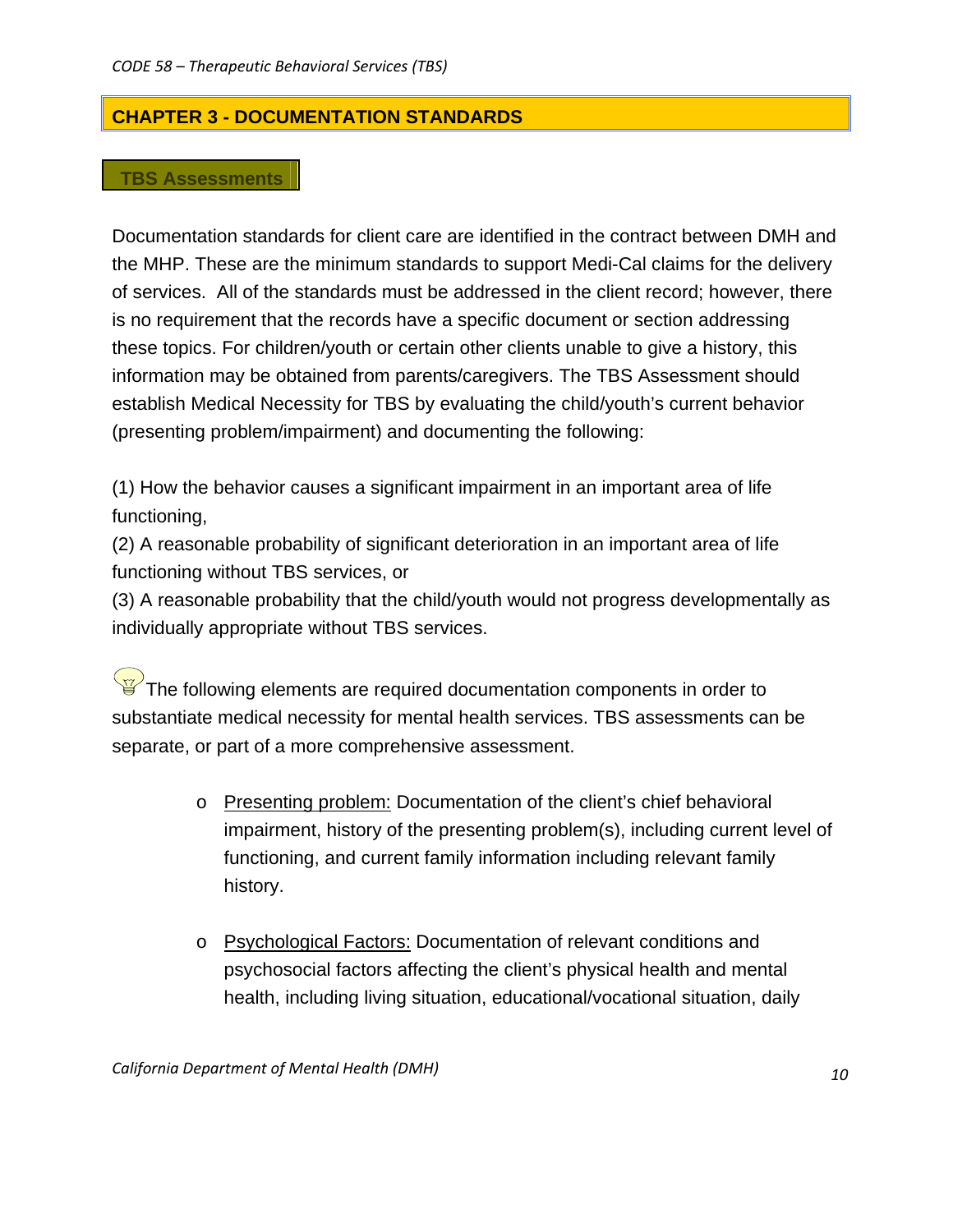activities, social support, cultural and linguistic factors, and history of trauma.

- o Mental Health History: Documentation of mental health history and previous mental health treatment: providers, therapeutic modality, (e.g., medications, psychosocial treatments) and response. If possible, include information from other sources of clinical data, such as previous mental health records, and relevant psychological testing or consultation reports.
- o Medical History: Documentation of the complete, relevant medical history and physical health conditions reported by the child/youth or parent/caregiver. Include the name, address and current phone number of current source of medical treatment.
	- **Note:** All appropriate Releases of Information forms should be completed prior to communication with other treatment providers.
- o Prenatal: Documentation of the prenatal and perinatal events and relevant/significant developmental history. If possible, include other medical information from medical records or relevant consultation reports.
- o Medication: Documentation about medications the client has received or is receiving to treat medical conditions, including duration of medical treatment. Documentation of allergies or adverse reactions to medications, etc.
- o Substance exposure/Substance use: Documentation of past and present use of tobacco, alcohol, caffeine, CAM (complementary and alternative medications), over–the–counter, and illicit drugs.
- o Strengths: Documentation of client strengths that may be utilized in strategies for achieving client treatment plan goals.
- o Risks: Documentation of special status situations that present a risk to client or others, including past or current trauma.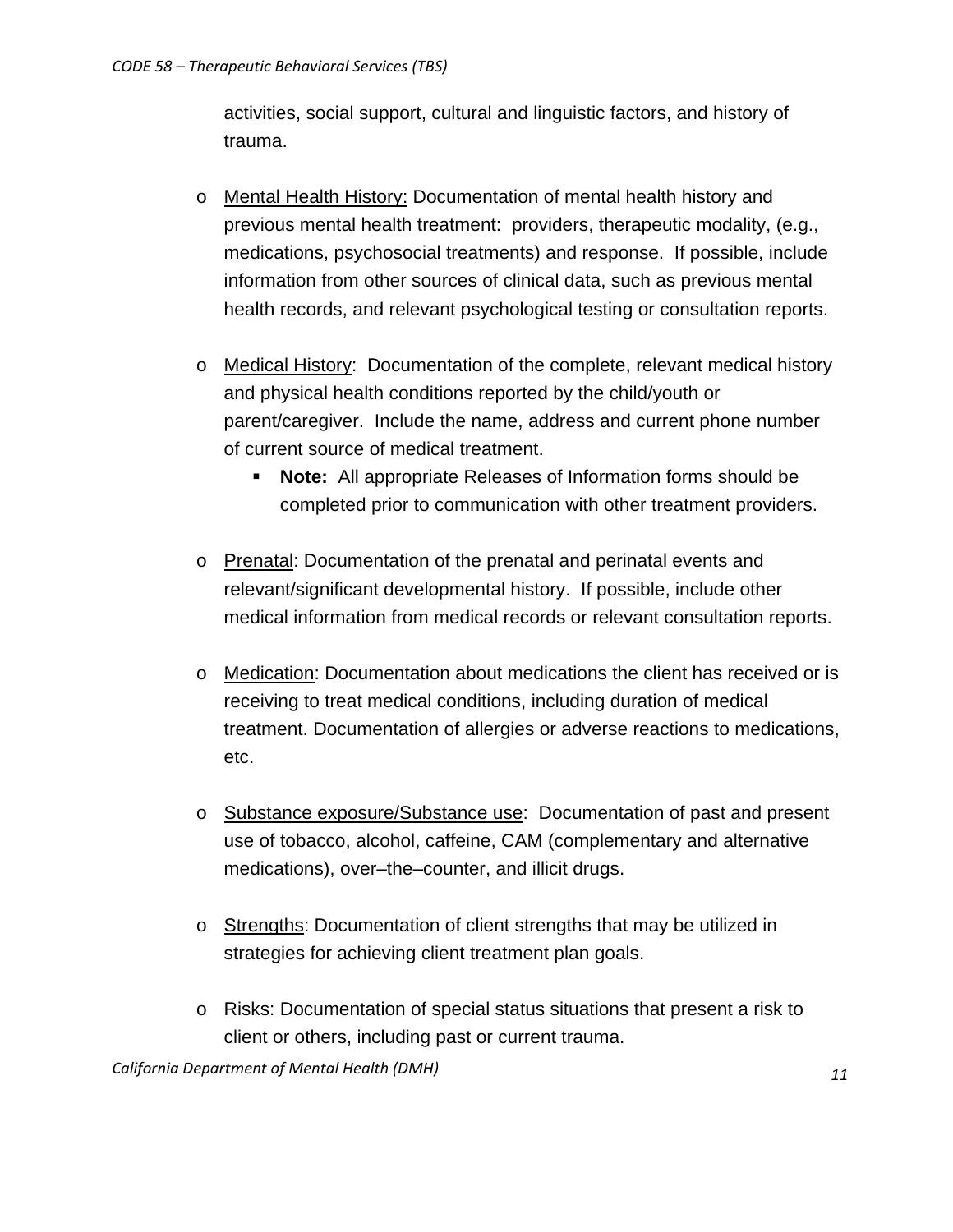- o Mental status examination
- o Diagnosis: A complete five-axis diagnosis from the most current DSM, or a diagnosis from the most current ICD-9 code shall be documented, consistent with the presenting problems, history, mental status examination and/or other clinical data.
- o Any additional relevant clarifying formulation information.

**TBS Assessment Documentation** 

# **In addition to the minimum components listed above, the TBS assessment must identify the following:**

- Medical Necessity: Documentation must be comprehensive enough to identify that the child or youth meets the medical necessity criteria specifically for the provision of TBS services.
- Medi-Cal Eligibility: Documentation must state that the child/youth is a full-scope Medi-Cal beneficiary under 21 years of age.
- Member Eligibility: Documentation must note that the child/youth is a member of the certified class; that the child/youth is receiving other specialty mental health services; and that the child or youth has specific behaviors that require TBS.
- Targeted Behavior(s): Documentation must identify the specific behaviors that jeopardize continuation of the current residential placement or put the child at risk for psychiatric hospitalization or the specific behaviors that are expected to interfere with a plan to transition to a lower level of residential placement.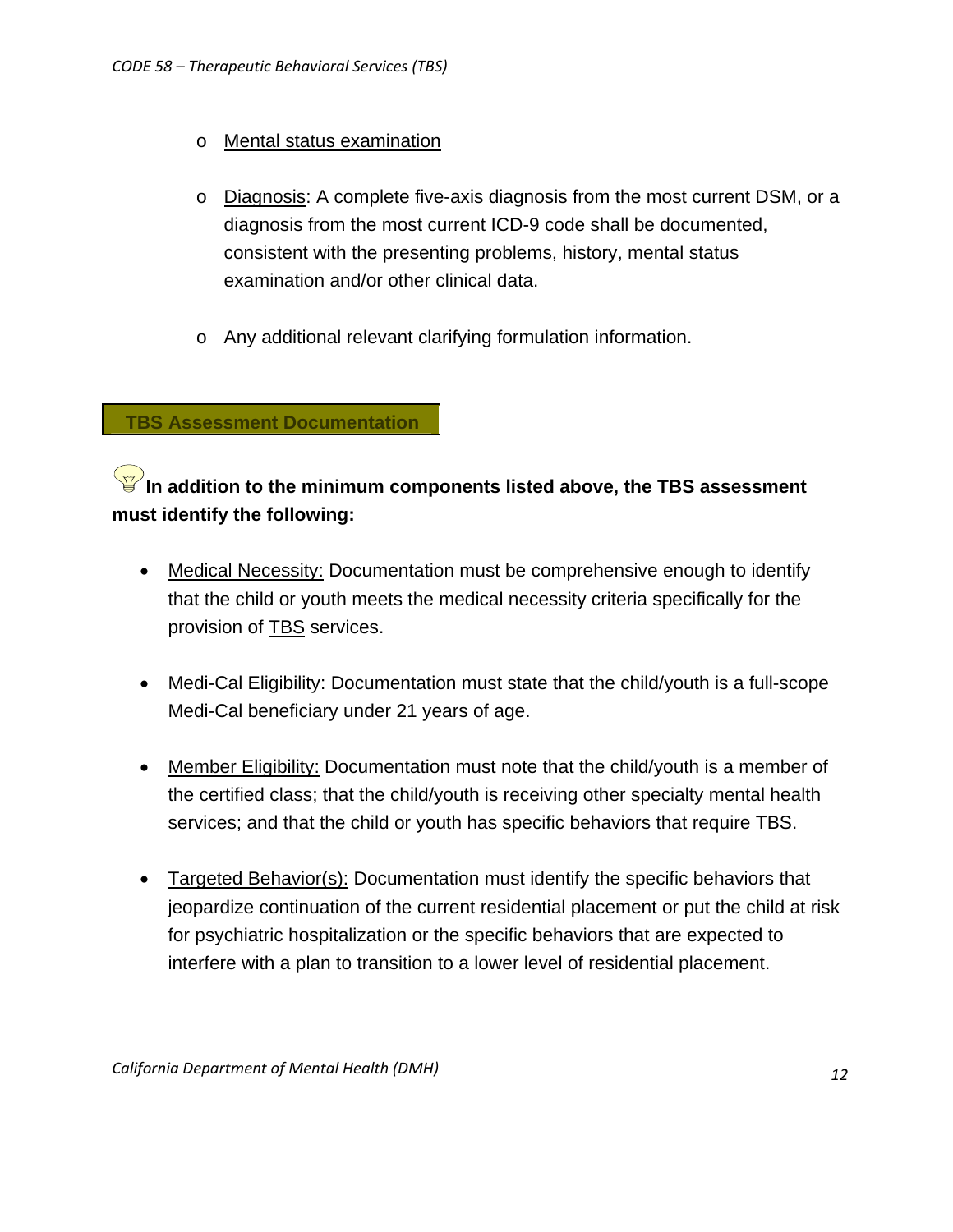- Clinical Judgment: Documentation must include sufficient clinical information to demonstrate that TBS is necessary to sustain the residential placement, or to successfully transition to a lower level of residential placement; and that TBS can be expected to provide a level of intervention necessary to stabilize the child/youth in the existing placement.
- Behavior Modification: Documentation should identify observable and measureable changes and indicate when TBS services have been successful and could be reduced or terminated.
- Adaptive Behaviors: Documentation should note identified skills and positive adaptive behaviors that the child/youth uses to manage the problem behavior and/or uses in other circumstances that could replace the specified problem behaviors.

Initial and on-going TBS assessments may be included as part of an overall assessment of a child or youth's mental health needs or may be a separate document specifically establishing whether initial/ongoing TBS is needed.

# **TBS Plans of Care/Client Plans**

TBS client plans can be either separate plans or part of a more comprehensive plan. The TBS client plan provides clinical direction for short-term intervention(s) to address specific behaviors of the child/youth that were identified in the TBS assessment. Interventions that directly address the behaviors identified during the assessment process are the key component necessary to developing an effective TBS client plan. Interventions may be modified over time based on the degree of effectiveness of the intervention strategy and the child/youth's changing behaviors and needs.

TBS client plans provide a detailed description of the treatment including behavior modification strategies for the child/youth.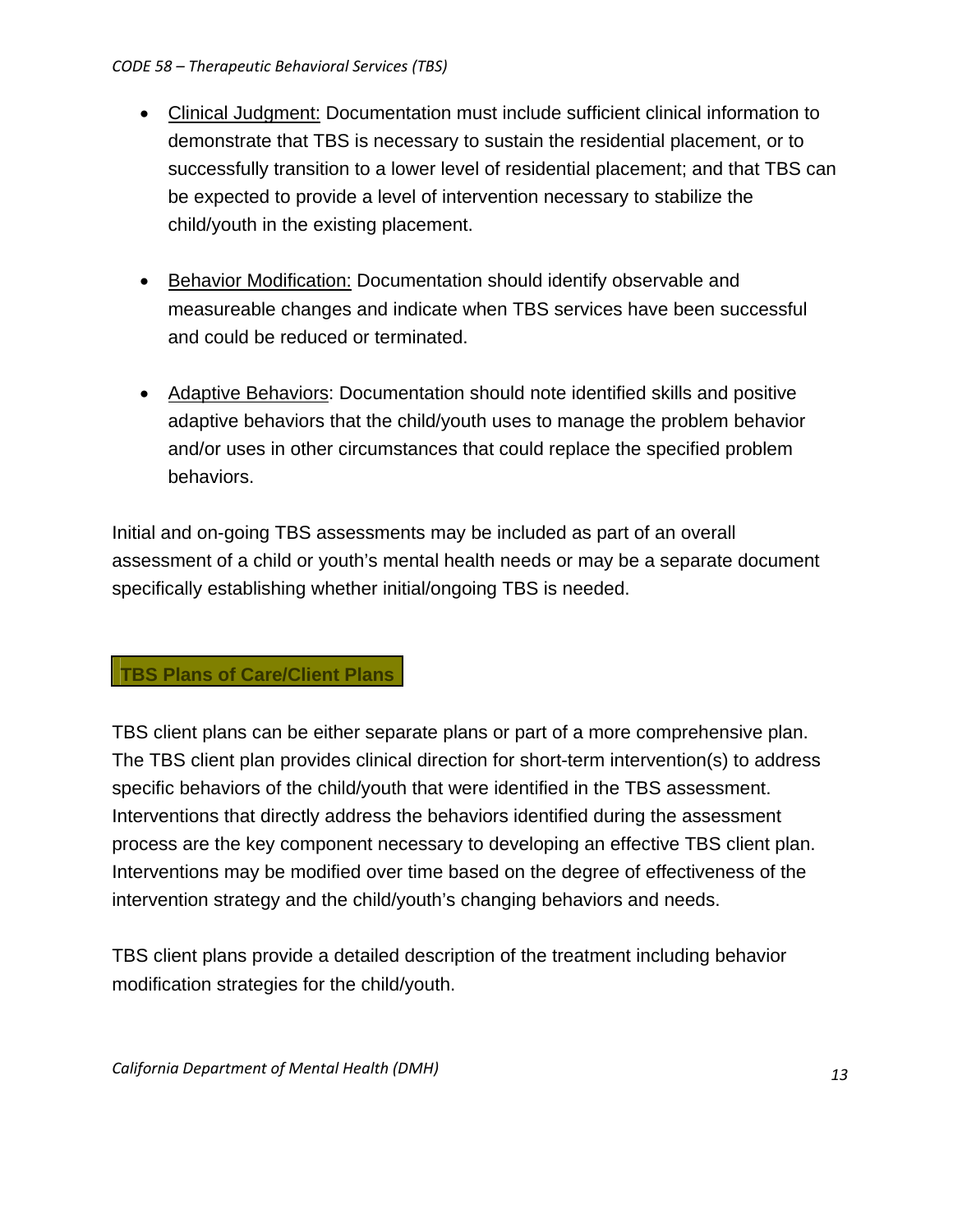TBS client plans should document the following:

- Targeted Behaviors: Clearly identified specific behaviors that jeopardize the residential placement or transition to a lower level of residential placement and that will be the focus of TBS.
- Plan Goals: Specific, observable quantifiable goals tied to the targeted behaviors.
- Benchmarks: The objectives that are met as the child/youth progresses towards achieving client plan goals.
- Interventions: Proposed intervention(s) that will significantly diminish the targeted behaviors.
	- o A specific plan of intervention for each of the targeted behaviors or symptoms identified in the assessment and the client plan, which is developed with the family/caregiver, if available, and as appropriate.
	- o A specific description of the changes in the behaviors that the interventions are intended to produce, including an estimated time frame for these changes.
	- o A specific way to measure the effectiveness of the intervention at regular intervals and documentation of refining the intervention plan when the original interventions are not achieving expected results.
- Transition Plan: A transition plan that describes the method the treatment team will use to decide how and when TBS will be decreased and ultimately discontinued, either when the identified benchmarks have been reached or when reasonable progress towards goals/benchmarks is not occurring and, in the clinical judgment of the treatment team developing the plan, are not reasonably expected to be achieved. This plan should address assisting parents/caregivers/school personnel with skills and strategies to provide continuity of care when TBS is discontinued.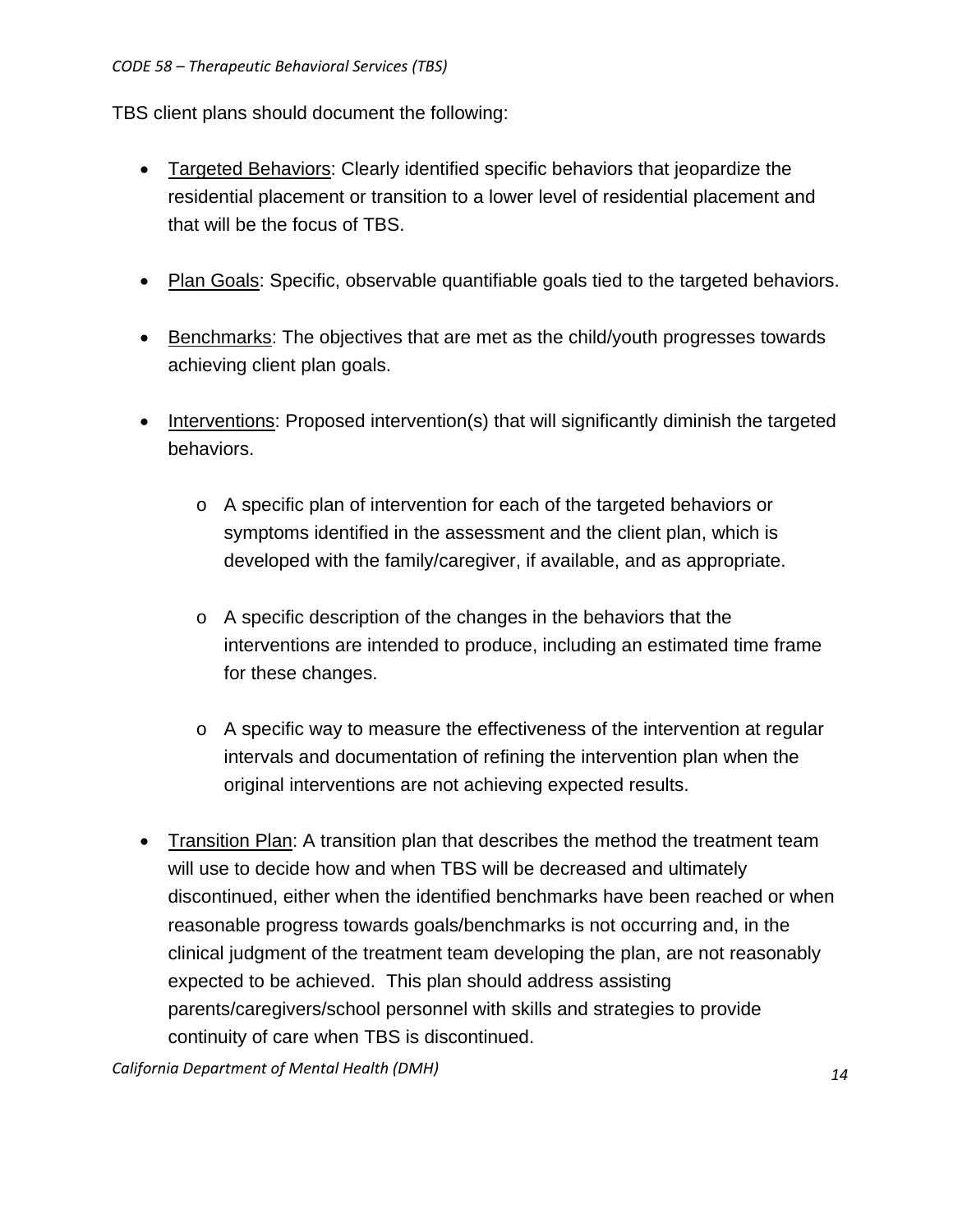• Transitional Age Youth (TAY): As necessary, includes a plan for transition to adult services when the beneficiary is no longer eligible for TBS and will need continued services. This plan addresses assisting parents/caregivers with skills and strategies to provide continuity of care when this service is discontinued, when appropriate in the individual case.

If the beneficiary is between 18 and 21 years of age, include notes regarding any special considerations that should be taken into account.

- Signature: A signature (or electronic equivalent) of, at least, one of the following:
	- $\circ$  A clinician who developed the care plan or is providing the service(s)<sup>\*</sup>
	- o A clinician representing the MHP providing the service

\*If the above person providing the service is not licensed or waivered, a cosignature from a physician, licensed/waivered psychologist, licensed/registered social worker, or a licensed or registered marriage and family therapist is required.

- Evidence of the child/youth's degree of participation and agreement with the client plan as evidenced by the child/youth's or legal guardian's signature. If child/youth or legal guardian is unavailable or refuses to sign the client plan, a written explanation in the progress notes why the signature could not be obtained.
- Evidence that a copy of the Client Plan was provided to the child/youth or parent/caregiver upon request.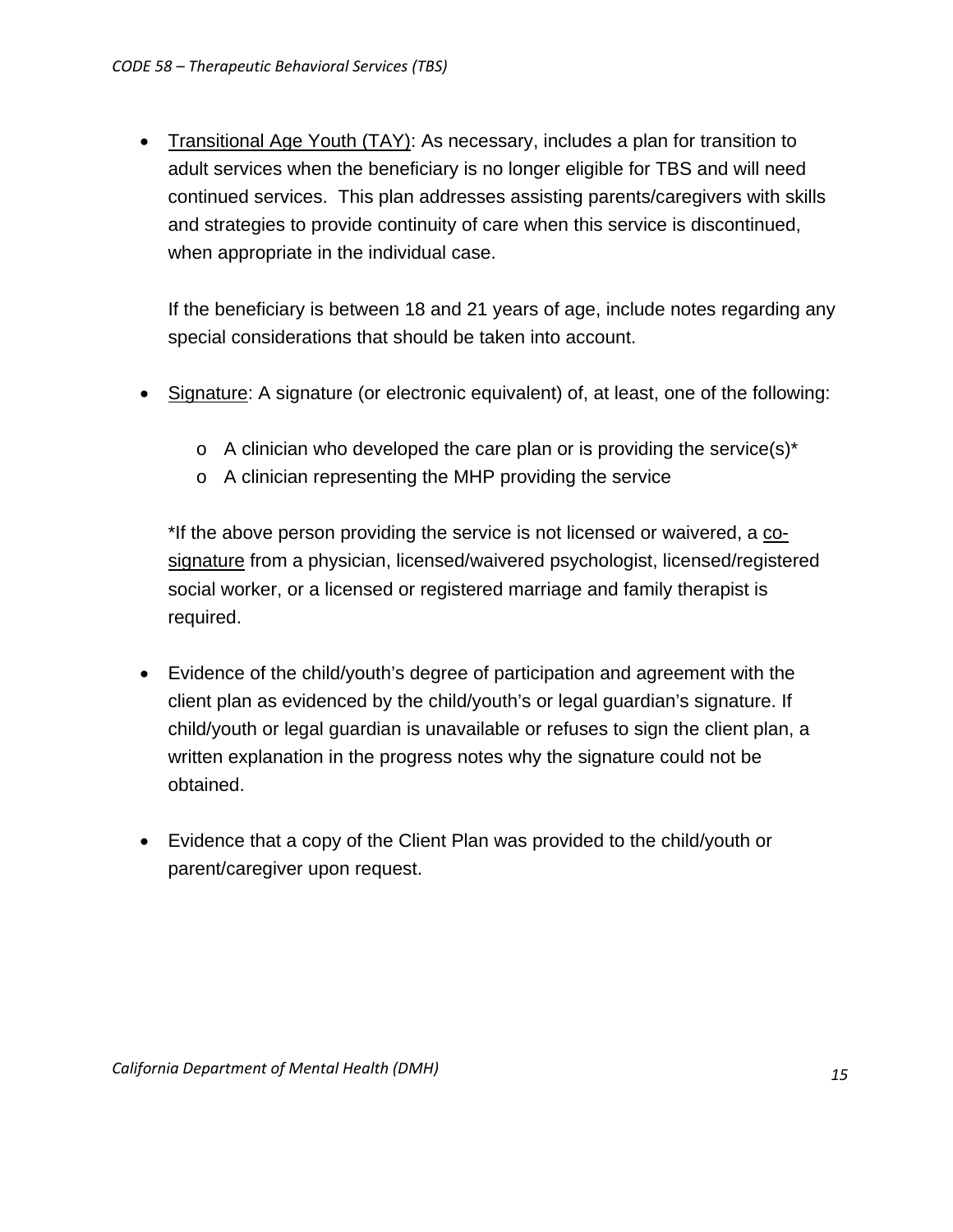**\*NOTE:** TBS Client Plan updates should document the following: any significant changes in the child or youth's environment since the initial TBS Client Plan; and if TBS interventions tried to-date have not been effective and the child/youth is not making progress as expected towards identified goals. In this situation, there must be documentation indicating that the provider has considered alternatives, and only requested additional hours/days for TBS based on the documented expectation that the additional time will be effective. A TBS Client Plan update is an addendum to the initial TBS Client Plan and is not a progress note.

## **TBS Assessments and Plans With Other Intensive Services**

TBS assessments and services can be provided in conjunction with an intensive program, such as Day Treatment or Residential Treatment; however, medical necessity for TBS must be documented and should reflect that TBS is not being provided solely for the convenience of the Day Treatment or Residential Treatment program staff, that TBS does not supplant existing program staff requirements, and that the staff providing TBS are not staff counted in the other program's staffing ratios.

**\*NOTE:** Although TBS can be provided in a Day Treatment setting, TBS services can only be claimed for the actual amount of time that the TBS coach spends actively implementing the TBS Plan. Additionally, the child/youth must be present in the day treatment program for at least 50 percent of the time for the provider to claim the day treatment day or half-day. If the child's behavior requires the TBS coach to intervene to the extent that the child is unable to participate in the Day Treatment Program for a minimum of 50 percent of the day, Day Treatment hours cannot be claimed.

## **TBS to support transition to Lower Level of Care**

*California Department of Mental Health (DMH) 1* TBS may be appropriate for transitioning a child/youth to a lower level of care (stepdown) from an inpatient or residential treatment setting when specific target behavior(s) or symptom(s) prevent, or can be expected to jeopardize, that step-down. Planned interventions must focus on the specific target behaviors identified in the assessment.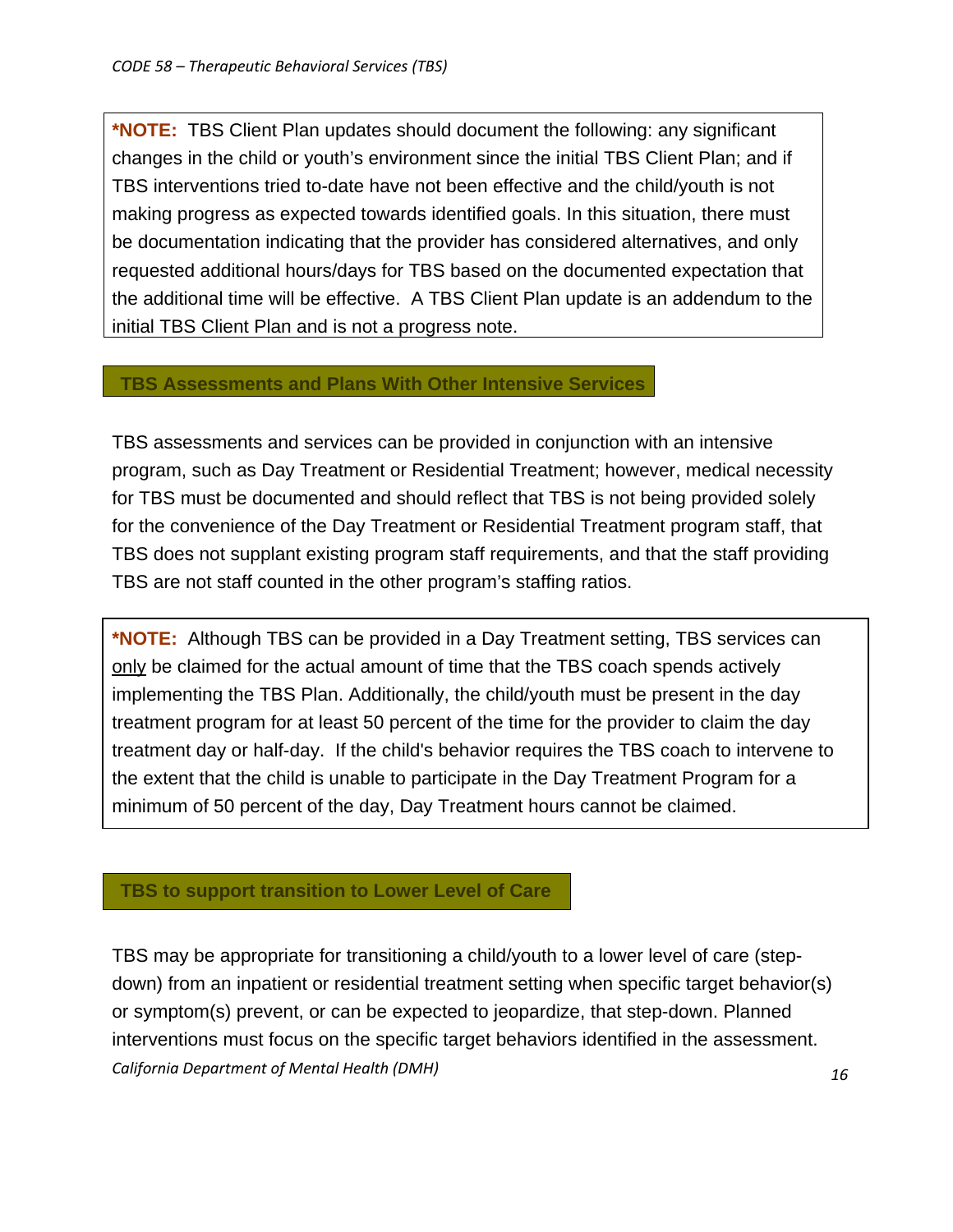## **30 - Day Unplanned TBS Contact Documentation**

The MHP may conditionally authorize/approve the provision of TBS for a maximum of 30 calendar days when class membership cannot be established for a child/youth. This may be done:

- Up to 30 days or until class membership is established, whichever comes first; and
- When the child/youth presents with urgent or emergency conditions that jeopardize his/her current living arrangement.

Documentation must include evidence that TBS was medically necessary and the most appropriate level of service available to address the child/youth's mental health condition.

## **Inpatient TBS Assessments**

# **TBS Assessment and Planning While the Child/Youth is in a Psychiatric Inpatient Unit, an Inpatient Unit at a Psychiatric Health Facility (PHF), an Institute for Mental Disease (IMD), or Juvenile Detention Facility for Transition to a Lower Level of Care Utilizing TBS**

Although a child/youth currently placed in an IMD, juvenile detention facility (unless evidence that the court has ordered placement in a group home or other noninstitutional setting), or an acute inpatient facility is not eligible to receive TBS while in these settings, TBS eligibility can be established and TBS can be planned. However, such planning activities are not Medi-Cal reimbursable, except upon the day of admission. In such cases, the MHP is responsible for determining and assuring there is documentation of: 1) the child/youth's Medi-Cal eligibility upon discharge; and 2) the child/youth's eligibility for County Mental Health Plan (MHP) services upon discharge. If the MHP determines that the child/youth is eligible for Medi-Cal services upon discharge and that TBS are appropriate, the MHP must ensure that the services are available upon discharge. See appendix 7 for more details.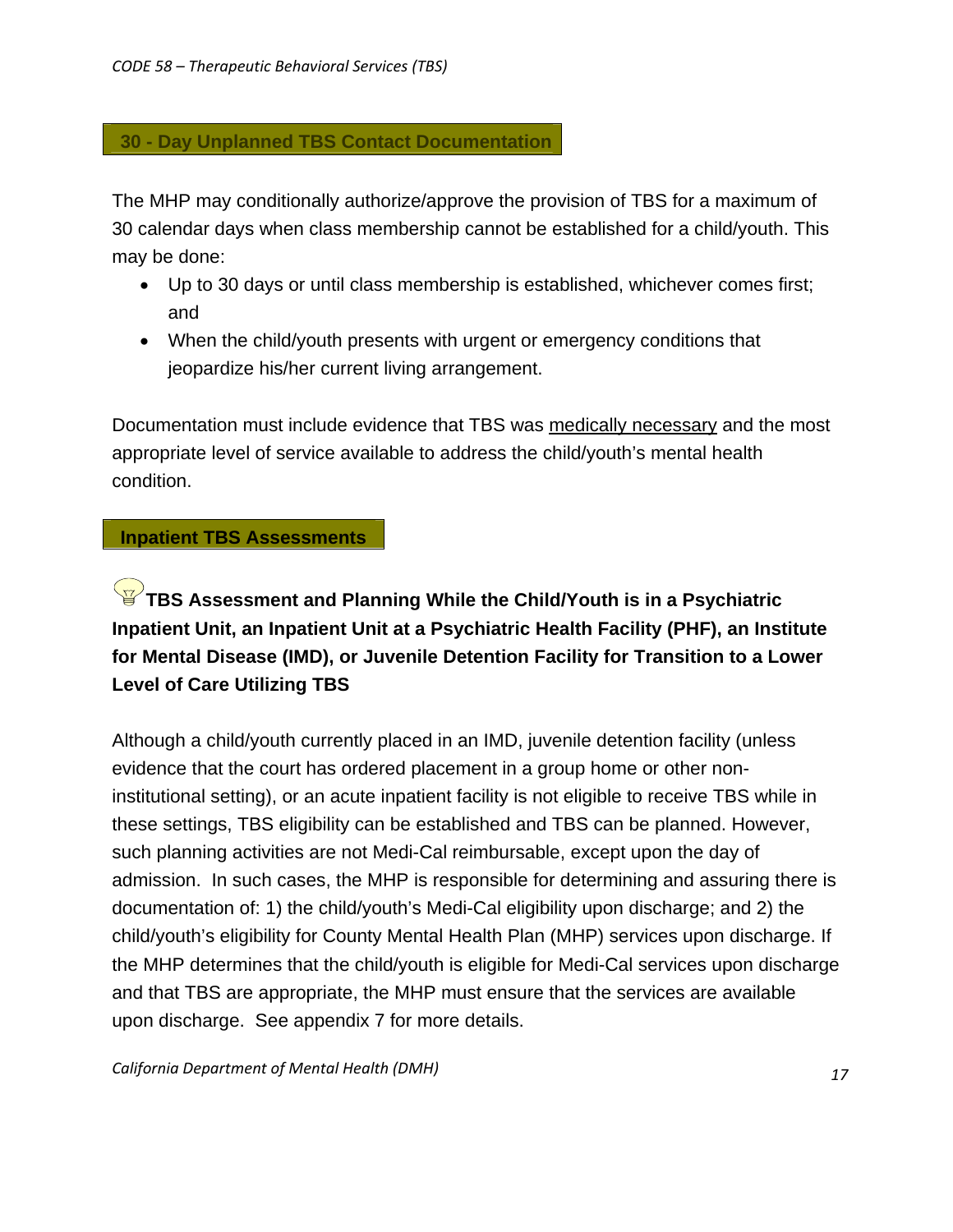**\*NOTE**: TBS (code 58) is only reimbursable on days of admission to Crisis Residential Treatment Services, Inpatient Psychiatric Services or Psychiatric Health Facility Services reimbursed by Medi-Cal.

## **TBS Progress Note Documentation**

TBS Progress notes should clearly document the occurrence of the specific behaviors that threaten the stability of the current placement or interfere with the transition to a lower level of residential placement, and which are the result of the covered mental health diagnosis, and the interventions provided to ameliorate those behaviors/symptoms.

# *Progress Note Guidelines*

For the substantiation of all mental health services it is critical to maintain documentation that is **clear**, **concise** and **succinct**.

 $\sqrt{\frac{1}{6}}$  All TBS Progress notes should include the following:

- DATE: The date of service must be documented for all services rendered.
- LEGIBILITY: Charting must be legible, including the legibility of provider's signature and professional credentialing.
- INTERVENTION: Each progress note must document key clinical decisions and interventions that are directed to the TBS goals of the child/youth.
	- Documentation must reflect interventions that are consistent with the TBS client plan.
	- Documentation must identify clinical interventions provided that are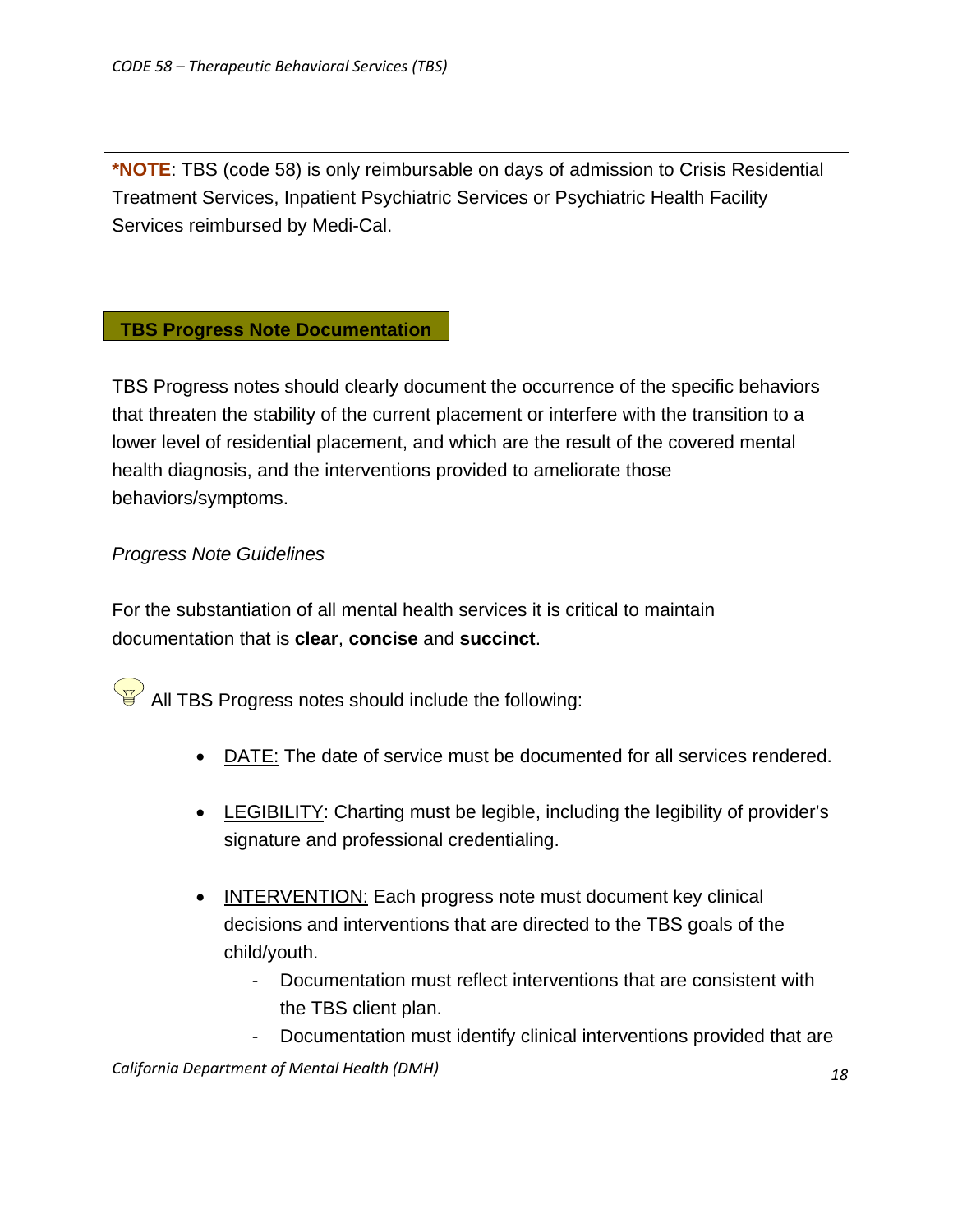designed to change or eliminate maladaptive behaviors and increase adaptive behaviors (not provided solely for the convenience of the family or other caregivers, physician, teacher, or staff).

- Documentation must focus on identified target behaviors.
- Documentation must identify child/youth's receptivity/response to interventions.
- TBS documentation should not address conditions that are not part of the identified child/youth's mental health condition.
- SIGNATURE: A signature (or electronic equivalent) of the staff providing the service, including their clinical license, professional degree, or job title (if staff member is licensed, clinical license, such as LCSW, MD, MFT, etc., must be included).
- TIMELINESS/FREQUENCY: Records should include a corresponding note for every TBS service contact including, but not limited to:
	- Direct one-to-one TBS service
	- TBS Assessment and/or Reassessment
	- TBS Collateral contact (see CCR Title 9 Section 1810.206)
	- TBS Plan of Care/Client Plan or its documented review/updates

\***NOTE:** Progress notes must include a comprehensive summary covering the time TBS services were provided, but need not document every minute of service time.

## **TBS Service Function Codes (SFC 58)**

All direct and indirect TBS services should be recorded as **Mode 15, Service Function Code (SFC) 58**. The following descriptors further clarify what TBS activities should be recorded and documented under SFC 58. (Note: In some counties Code H 2019 is the crosswalk code that links to SFC 58.)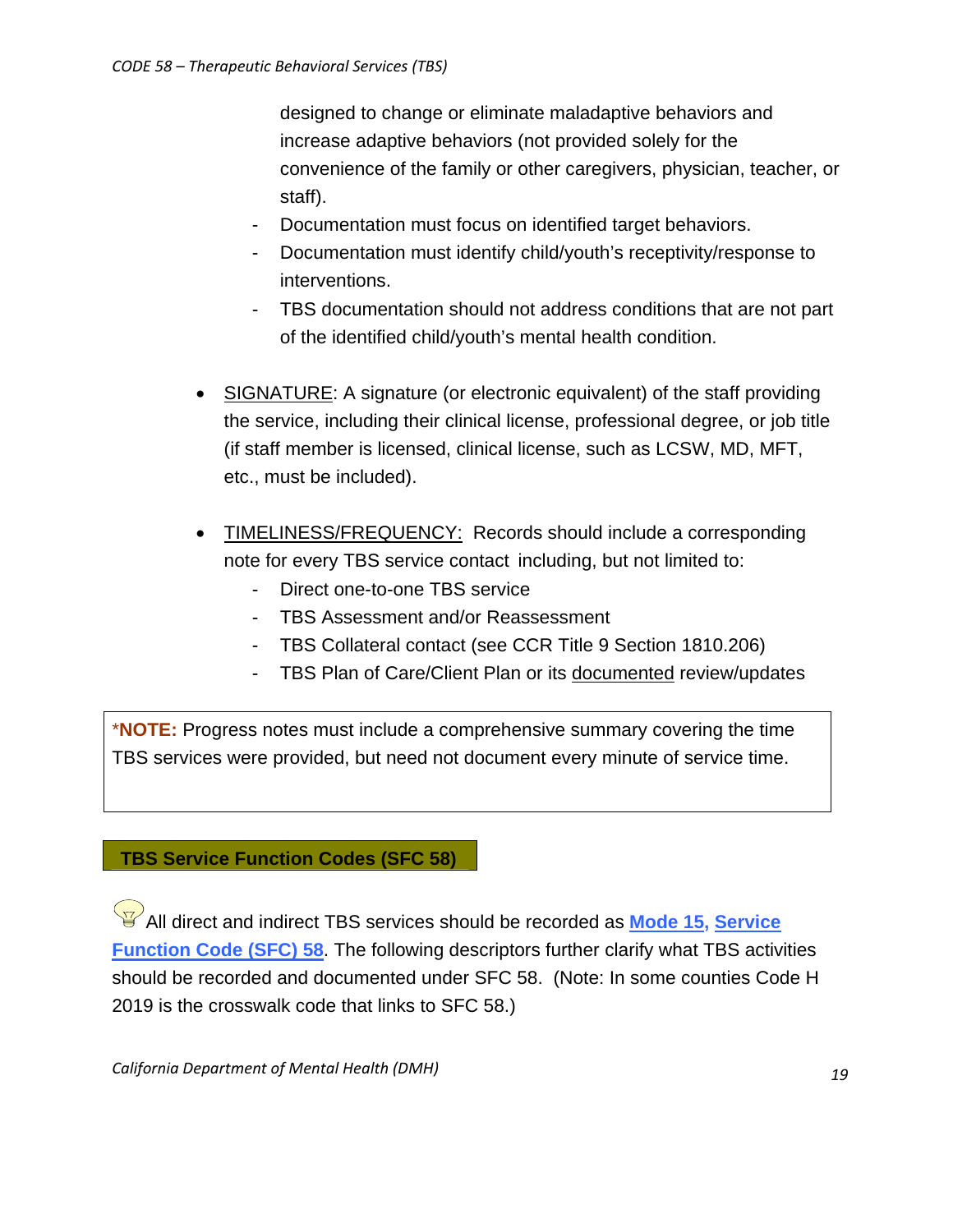The following are billable TBS (SFC 58) services:

**TBS INTERVENTION:** A TBS intervention is defined as an individualized *one-to-one*  behavioral assistance intervention to accomplish outcomes specifically outlined in the written TBS treatment plan.

A TBS intervention can be provided either through face-to-face interaction or by telephone; however, a significant component of this service activity is having the staff person on-site and immediately available to intervene for a specified period of time. (See Appendix 8 – Reasons for Recoupment)

**TBS COLLATERAL:** A TBS collateral service activity is an activity provided to significant support persons in the child/youth's life, rather than to the child/youth. The documentation of collateral service activities must indicate clearly that the overall goal of collateral service activities is to help improve, maintain, and restore the child/youth's mental health status through interaction with the significant support person.

**\*NOTE:** Not all contacts with a significant support person will qualify as a TBS Collateral contact; it is important to distinguish TBS Collateral contacts from Case Management service contacts.

**TBS ASSESSMENT:** A TBS assessment service activity is an activity conducted by a provider to assess a child/youth's current problem presentation, maladaptive at risk behaviors that require TBS, member class inclusion criteria, and clinical need for TBS services. Periodic re-assessments for continued medical necessity and clinical need for TBS should also be recorded under this service function.

**TBS PLANS:** TBS Plans of Care/Client Plan service activities include the preparation and development of a TBS care plan. Activities that would qualify under this service function code include, but are not limited to:

- Preparing Client Plans
- Reviewing Client Plan (Reimbursable only if review results in documented modifications to the Client Plan)
- Updating Client Plan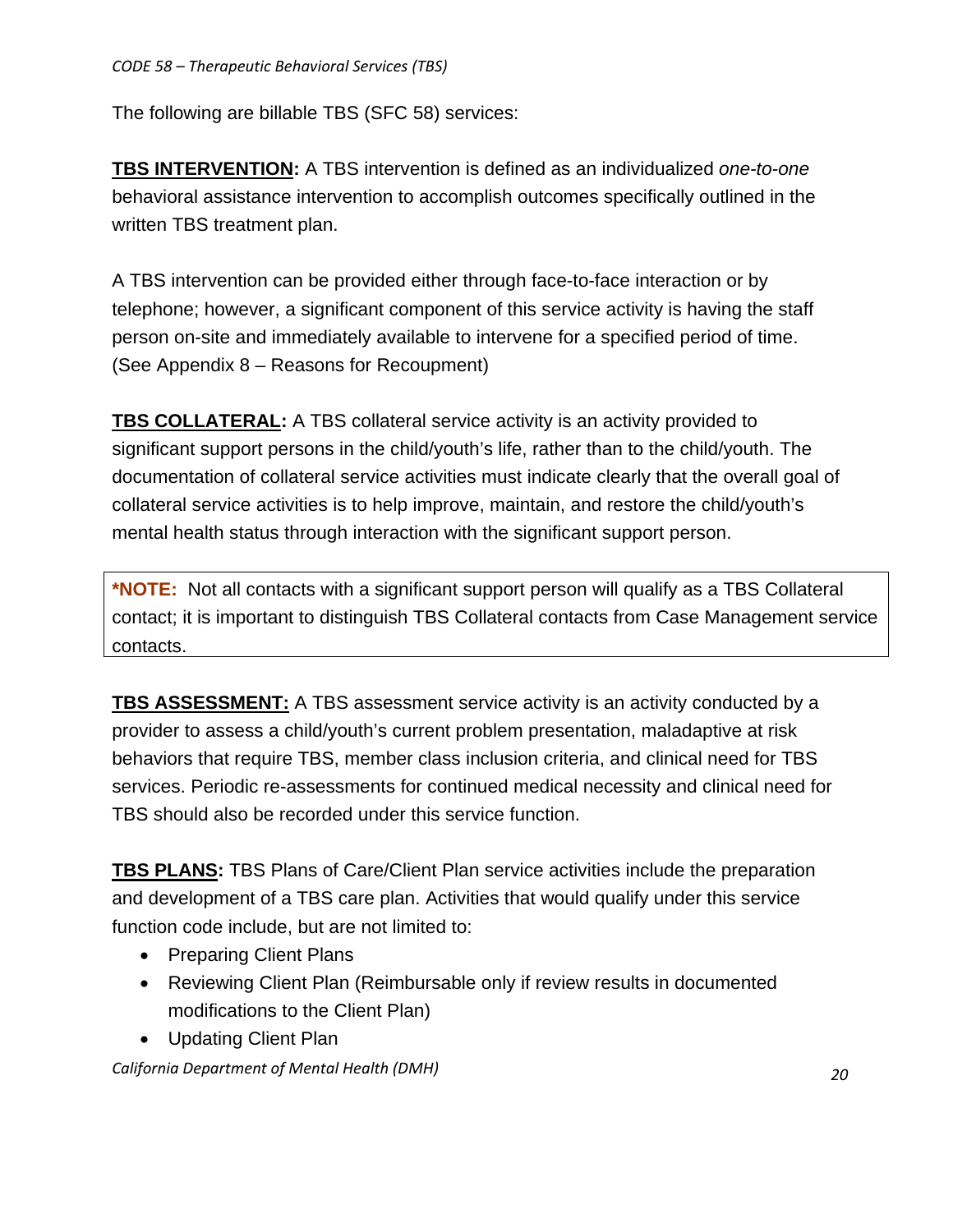• Discussion with others to coordinate development of a child/youth's Client Plan (excludes supervision). (Reimbursable only if discussion results in documented modifications to the Client Plan.)

# **CHAPTER 4 - SERVICES NOT ALLOWABLE**

# **TBS is not allowable when:**

- 1. Services are solely:
	- For the convenience of the family or other caregivers, physician, or teacher;
	- To provide supervision or to assure compliance with terms and conditions of probation;
	- To ensure the child/youth's physical safety or the safety of others, e.g., suicide watch;
	- To address behaviors that are not a result of the child/youth's mental health condition; or
	- For supervision or to assure compliance with terms and conditions of probation.
- 2. The children/youth can sustain non-impulsive self directed behavior, handle themselves appropriately in social situations with peers, and appropriately handle transitions during the day.
- 3. The child/youth will never be able to sustain non-impulsive self-directed behavior and engage in appropriate community activities without full-time supervision.
- 4. The children/youth is currently admitted on an inpatient psychiatric hospital, psychiatric health facility, nursing facility, IMD, or crisis residential program.
- 5. On-Call Time for the staff person providing TBS (note, this is different from "nontreatment" time with staff who are physically "present and available" to provide intervention – only the time spent actually providing the intervention is a billable expense).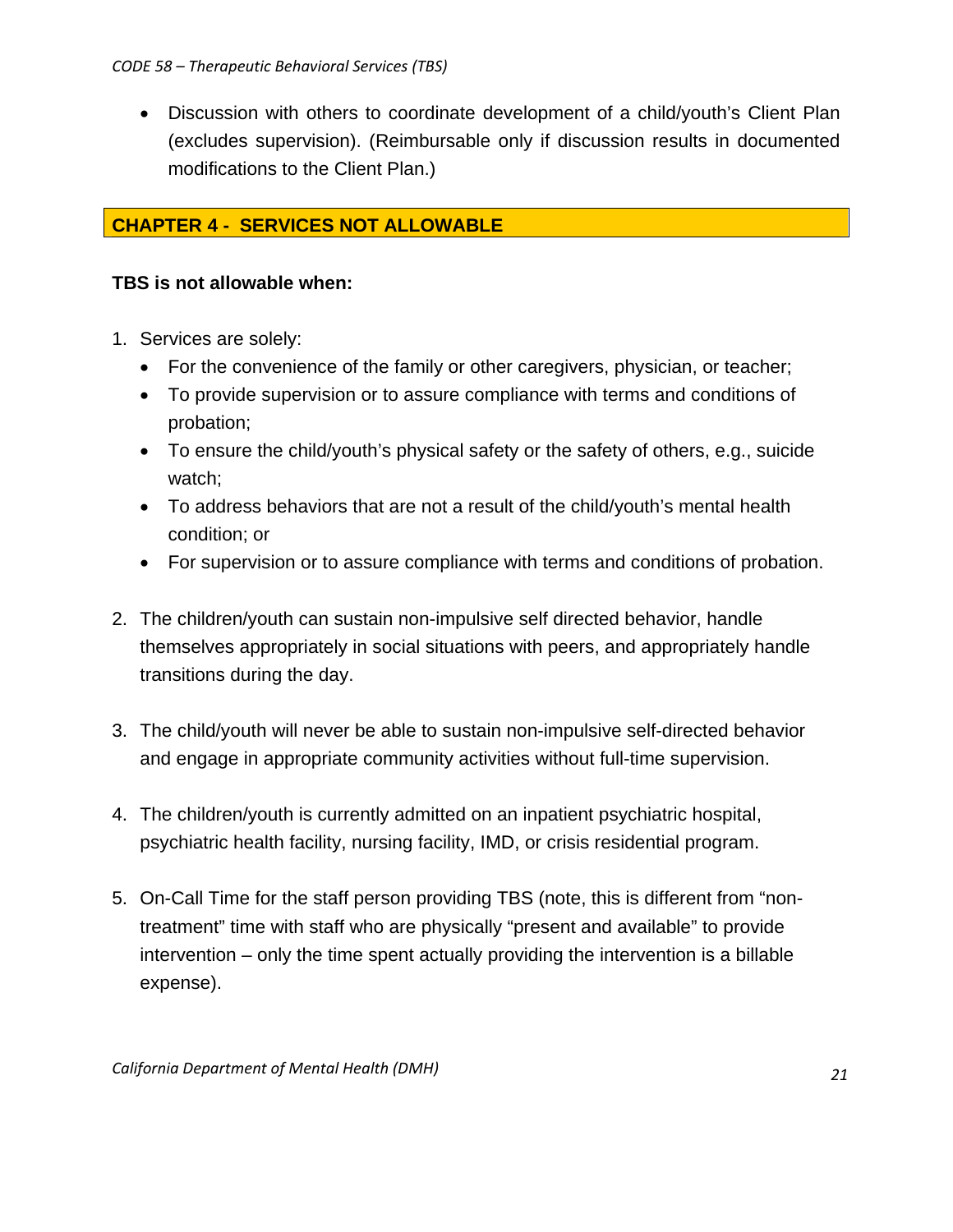#### *CODE 58 – Therapeutic Behavioral Services (TBS)*

- 6. The TBS staff provides services to a different child/youth during the time period authorized for TBS.
- 7. Transporting a child or youth. (Accompanying a child or youth who is being transported may be reimbursable, depending on the specific, documented, circumstances).
- 8. TBS supplants the child or youth's other mental health services provided by other mental health staff.



## **APPENDIX 1 – TBS FLOWCHART**

## **TBS Assessment/Eligibility Flowchart**

To provide a "quick" start for TBS service eligibility, the following TBS Required Criteria Flowchart will aid the clinician/organization in determining the clinical appropriateness and need for TBS services. A "yes" response allows you to move down the flowchart.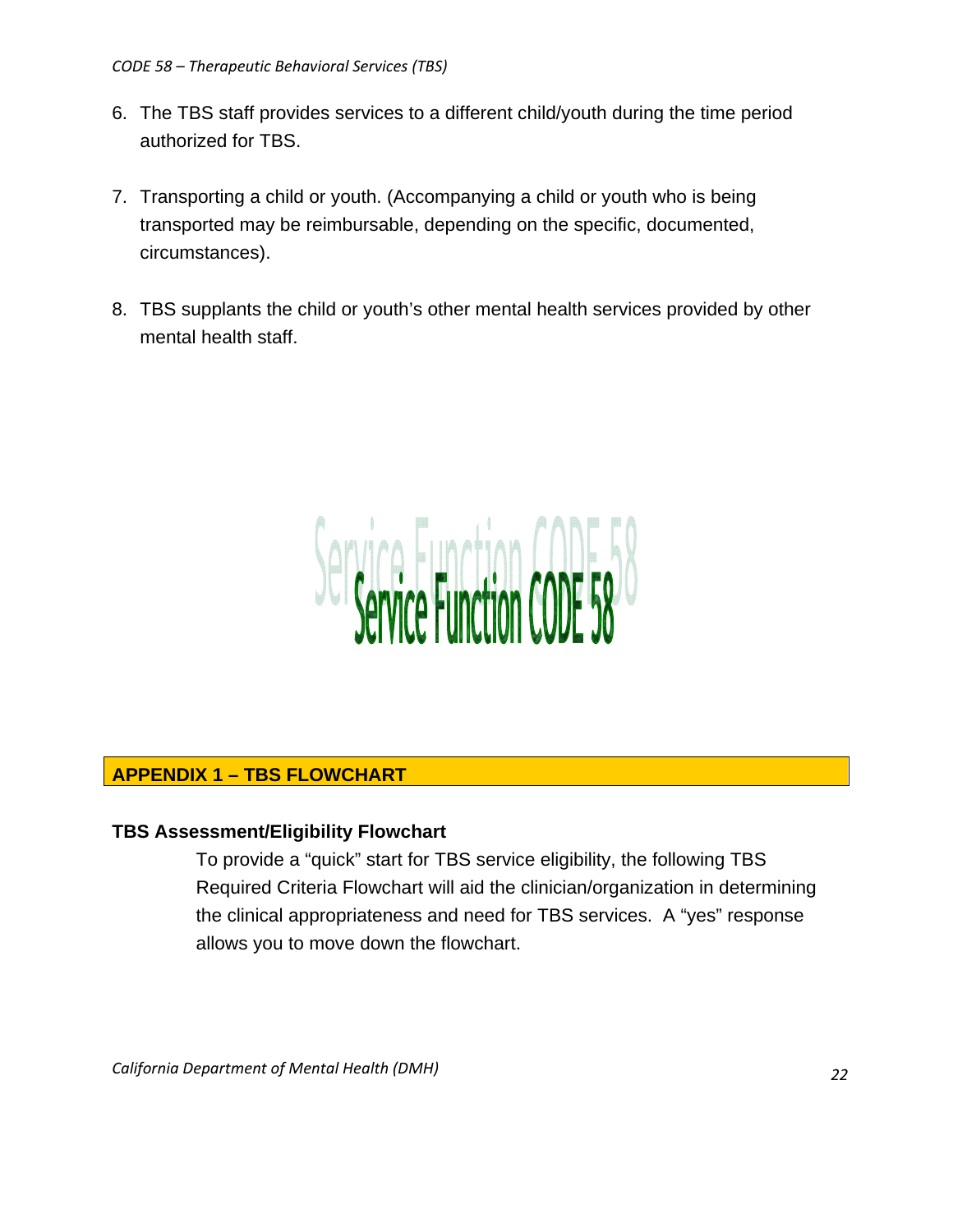

*California Department of Mental Health (DMH) 23*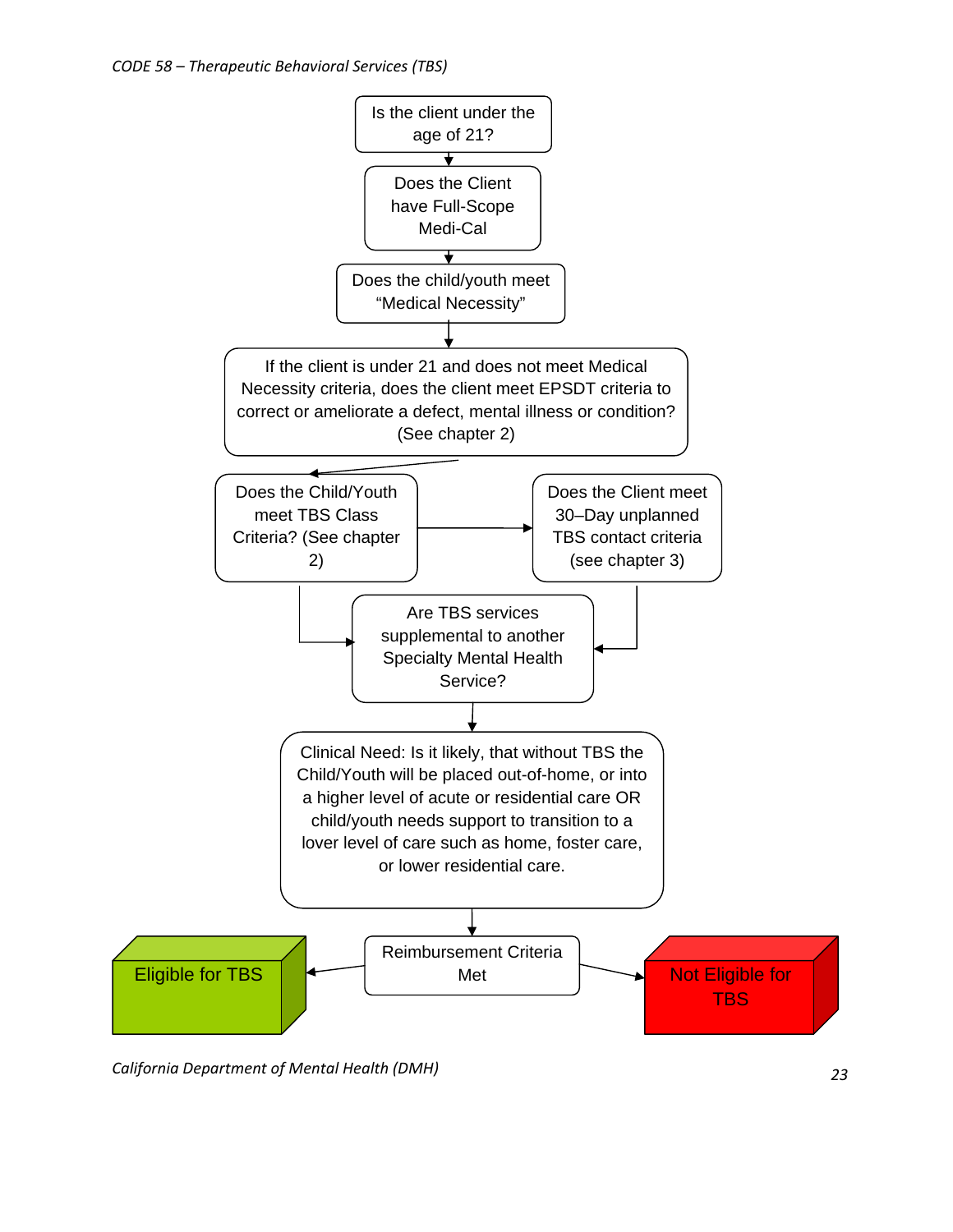## **APPENDIX 2 – MEDICAL NECESSITY**

## **MEDICAL NECESSITY CRITERIA**

CCR §1830.205. Medical Necessity Criteria for MHP Reimbursement of Specialty Mental Health Services

- (a) The following medical necessity criteria determine Medi-Cal reimbursement for specialty mental health services that are the responsibility of the MHP under the Subchapter, except as specifically provided.
- (b) The beneficiary must meet criteria outlined in Subsections(1),(2),(3) below to be eligible for services:
- (1) Have one of the following diagnoses in the Diagnostic and Statistical Manual of Mental Disorders, DSM-IVE, Fourth Edition (1994), published by the American Psychiatric Association:
	- (A) Pervasive Developmental Disorders, except Autistic Disorders
	- (B) Disruptive Behavior and Attention Deficit Disorders
	- □ (C) Feeding and Eating Disorders of Infancy and Early Childhood
	- (D) Elimination Disorders
	- (E) Other Disorders of Infancy, Childhood, or Adolescence
	- (F) Schizophrenia and other Psychotic Disorders, except Psychotic Disorders due to a General Medical Condition
	- (G) Mood Disorders, except Mood Disorders due to a General Medical Condition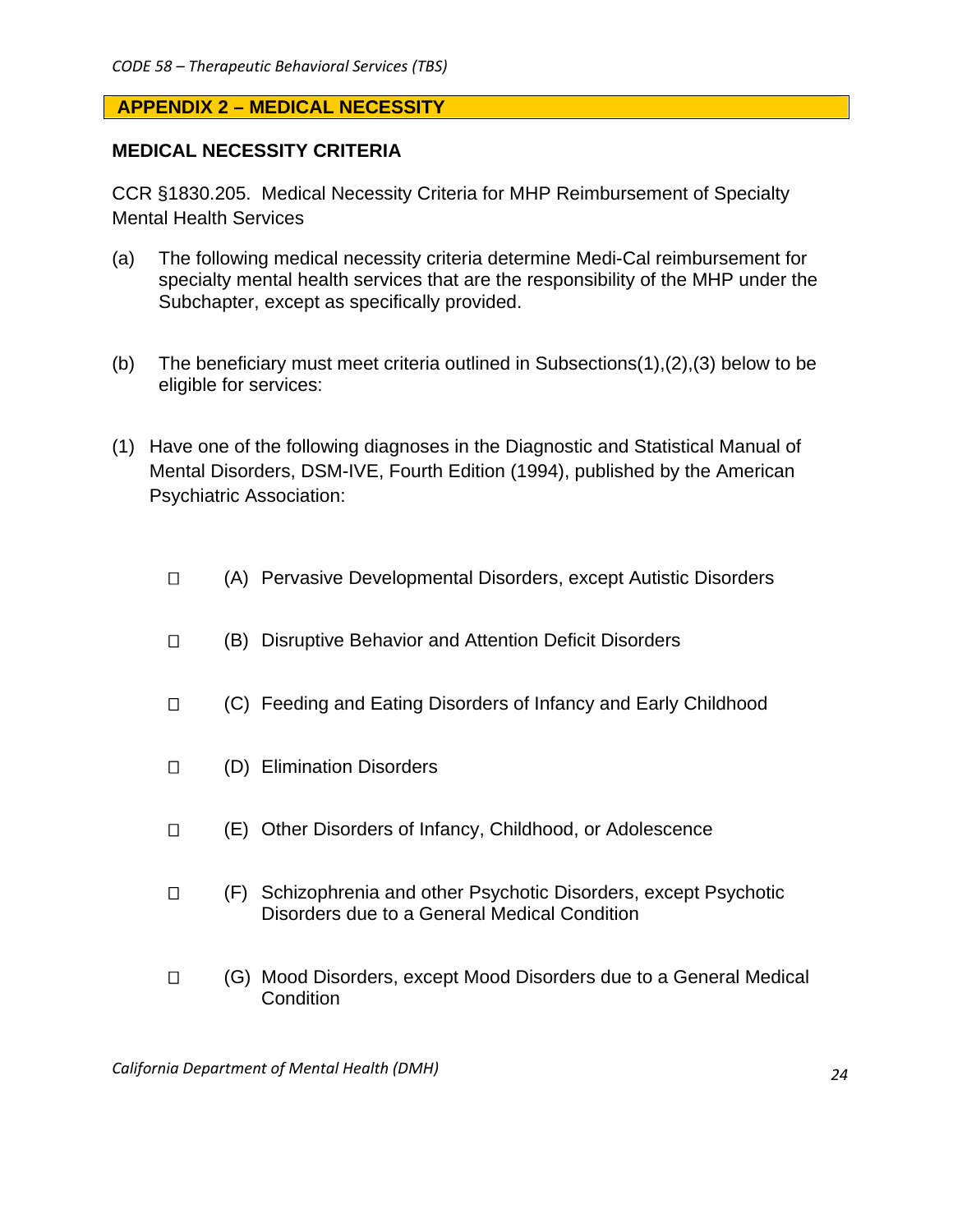#### *CODE 58 – Therapeutic Behavioral Services (TBS)*

- (H) Anxiety Disorders, except Anxiety Disorders due to a General Medical **Condition**
- (I) Somatoform Disorders
- (J) Factitious Disorders
- (K) Dissociative Disorders
- (L) Paraphilias
- (M) Gender Identity Disorder
- (N) Eating Disorder
- (O) Impulse Control Disorders Not Elsewhere Classified
- (P) Adjustment Disorders
- (Q) Personality Disorders, Excluding Antisocial Personality Disorder
- (R) Medication-Induced Movement Disorders related to other included diagnoses

(2) Have at least one of the following impairments as a result of the mental disorder(s) listed in Subsection (b)(1) above:

- $\Box$  (A) A significant impairment in an important area of life functions.
- $\Box$  (B) A reasonable probability of significant deterioration in an important area of life functioning.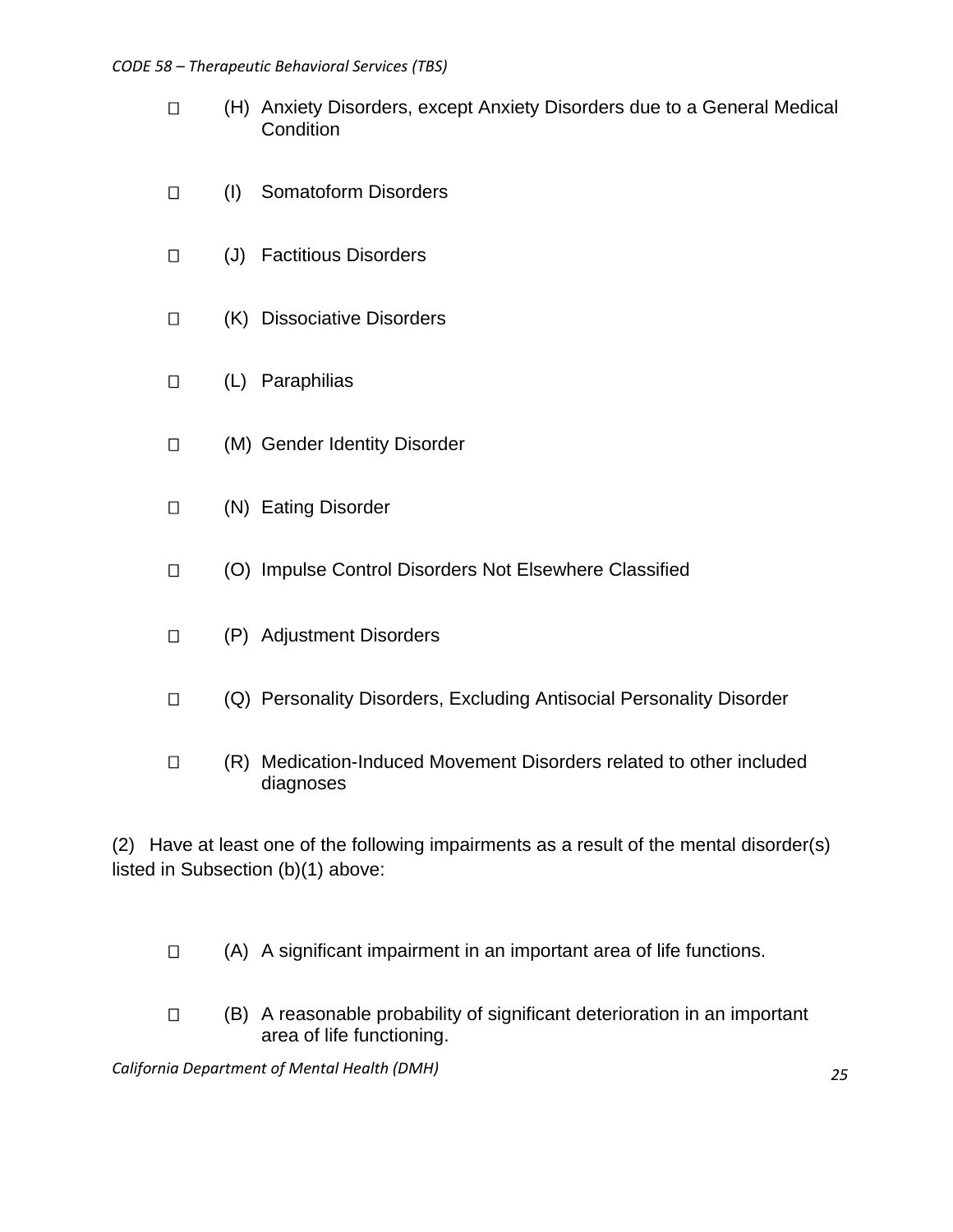- (C) Except as provided in Section 1830.210, a reasonable probability a child will not progress developmentally as individually appropriate. For the purpose of this Section, a child is a person under the age of 21 years.
- (3) Meet each of the intervention criteria listed below:
	- $\Box$  (A) The focus of the proposed intervention is to address the condition identified in Subsection (b)(2) above.
	- $\Box$  (B) The expectation is that proposed intervention will:
	- 1. Significantly diminish the impairment, or
	- □ 2. Prevent significant deterioration in an important area of life functioning, or
	- 3. Except as provided in Section 1830.210, allow the child to progress developmentally as individually appropriate.
	- □ 4. For a child who meets the criteria of Section 1830.210(1), meet the criteria of Section 1830.210(b) and (c).
	- $\Box$  (C) The condition would not be responsive to physical health care based treatment.
- (c) When the requirements of this Section or Section 1830.210 are met, beneficiaries shall receive specialty mental health services for a diagnosis included in Subsection (b)(1) even if a diagnosis that is not included in Subsection (b)(1) is also present.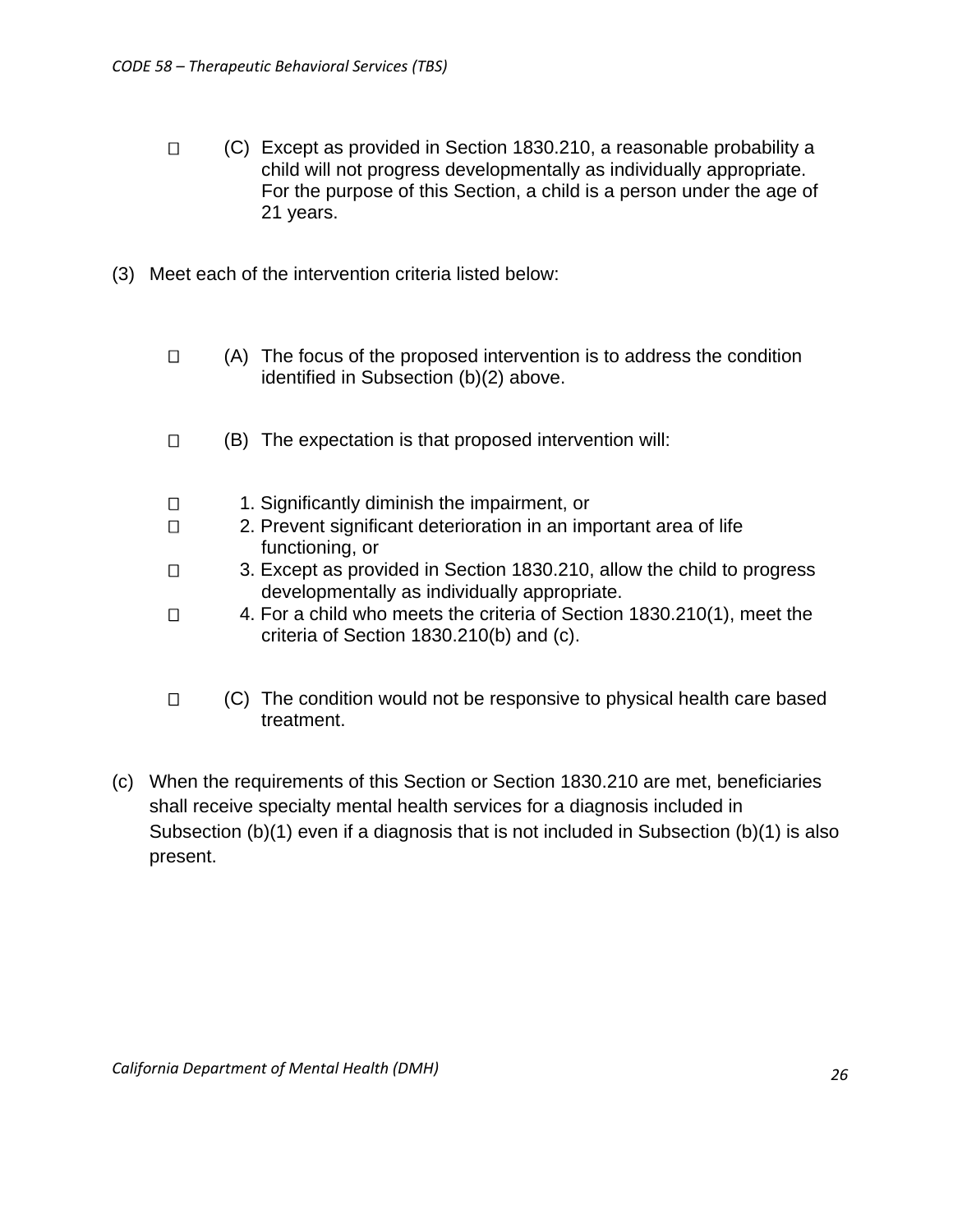# **CCR 1830.210. Medical Necessity Criteria for MHP Reimbursement for Specialty Mental Health Services for Eligible Beneficiaries under 21 Years of Age.**

**(**a) For beneficiaries under 21 years of age who are eligible for EPSDT supplemental specialty mental health services, and who do not meet the medical necessity requirements of Section 1830.205(b)(2) and (3), medical necessity criteria for specialty mental health services covered by this subchapter shall be met when all of the following exist:

(1) The beneficiary meets the diagnosis criteria in Section 1830.205(b)(1),

 (2) The beneficiary has a condition that would not be responsive to physical health care based treatment, and

 (3) The requirements of Title 22, Section 51340(e)(3) are met; or, for targeted case management services, the service to which access is to be gained through case management is medically necessary for the beneficiary under Section 1830.205 or under Title 22, Section 51340(e)(3) and the requirements of Title 22, Section 51340(f) are met.

(b) The MHP shall not approve a request for an EPSDT Supplemental Specialty Mental Health Service under this section if the MHP determines that the service to be provided is accessible and available in an appropriate and timely manner as another specialty mental health service covered by this Subchapter and the MHP provides or arranges and pays for such a specialty mental health service.

(c) The MHP shall not approve a request for specialty mental health services under this section in home and community based settings if the MHP determines that the total cost incurred by the Medi-Cal program for providing such services to the beneficiary is greater than the total cost to the Medi-Cal program in providing medically equivalent services at the beneficiary's otherwise appropriate institutional level of care, where medically equivalent services at the appropriate level are available in a timely manner, and the MHP provides or arranges and pays for the institutional level of care if the institutional level of care is covered by the MHP under Section 1810.345, or arranges for the institutional level of care, if the institutional level of care is not covered by the MHP under Section 1810.345. For the purpose of this Subsection, the determination of the availability of an appropriate institutional level of care shall be made in accordance with the stipulated settlement in T.L. v. Belshé.

NOTE: Authority cited: Section 14680, Welfare and Institutions Code. Reference: Sections 5777, 14132, and 14684, Welfare and Institutions Code, and Title 42, Section 1396d(r), United States Code.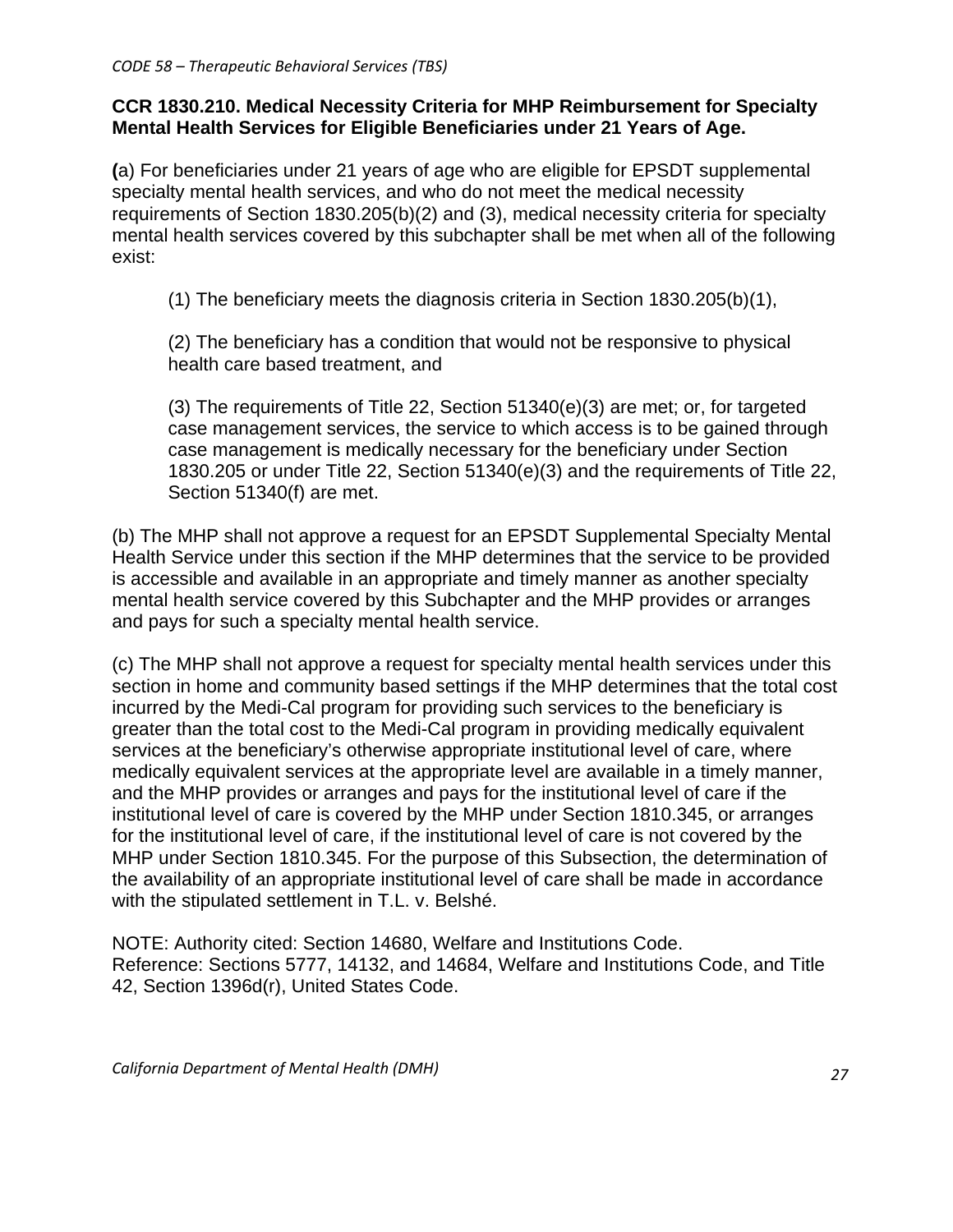# **APPENDIX 3 – TBS CHECKLIST**

| Item           | <b>Criteria</b>                                                                                                     | <b>Additional Criteria</b>                                                                       | <b>YES</b> | <b>NO</b> |
|----------------|---------------------------------------------------------------------------------------------------------------------|--------------------------------------------------------------------------------------------------|------------|-----------|
| 1              | Under the Age of 21?                                                                                                |                                                                                                  |            |           |
| $\overline{2}$ | <b>Full Scope Medi-Cal?</b>                                                                                         |                                                                                                  |            |           |
| $\mathbf{3}$   | Principal Diagnosis is an<br>included DSM IV-TR/ICD-9<br>diagnosis (see List)                                       | This included Principal Diagnosis is<br>the focus of treatment                                   |            |           |
|                |                                                                                                                     | Significant impairment in an<br>important area of life<br>functioning.                           |            |           |
| 4              | As a result of the included<br>diagnosis, the child/youth must<br>have, at least, one of the<br>following criteria: | A probability of significant<br>deterioration in an important<br>area of life functioning        |            |           |
|                |                                                                                                                     | A probability that the child will<br>not progress developmentally<br>as individually appropriate |            |           |
| 5              | Additionally, the child/youth<br>must meet the following<br>intervention criteria:                                  | Focus of proposed intervention is<br>to address the condition identified                         |            |           |
|                |                                                                                                                     | Significantly diminish the<br>impairment                                                         |            |           |
|                | The proposed mental health                                                                                          | Prevent significant<br>deterioration in an important<br>area of life functioning.                |            |           |
| 6              | intervention will do, at least,<br>one of the following:                                                            | Allow the child to progress<br>developmentally as individually<br>appropriate.                   |            |           |
|                |                                                                                                                     |                                                                                                  |            |           |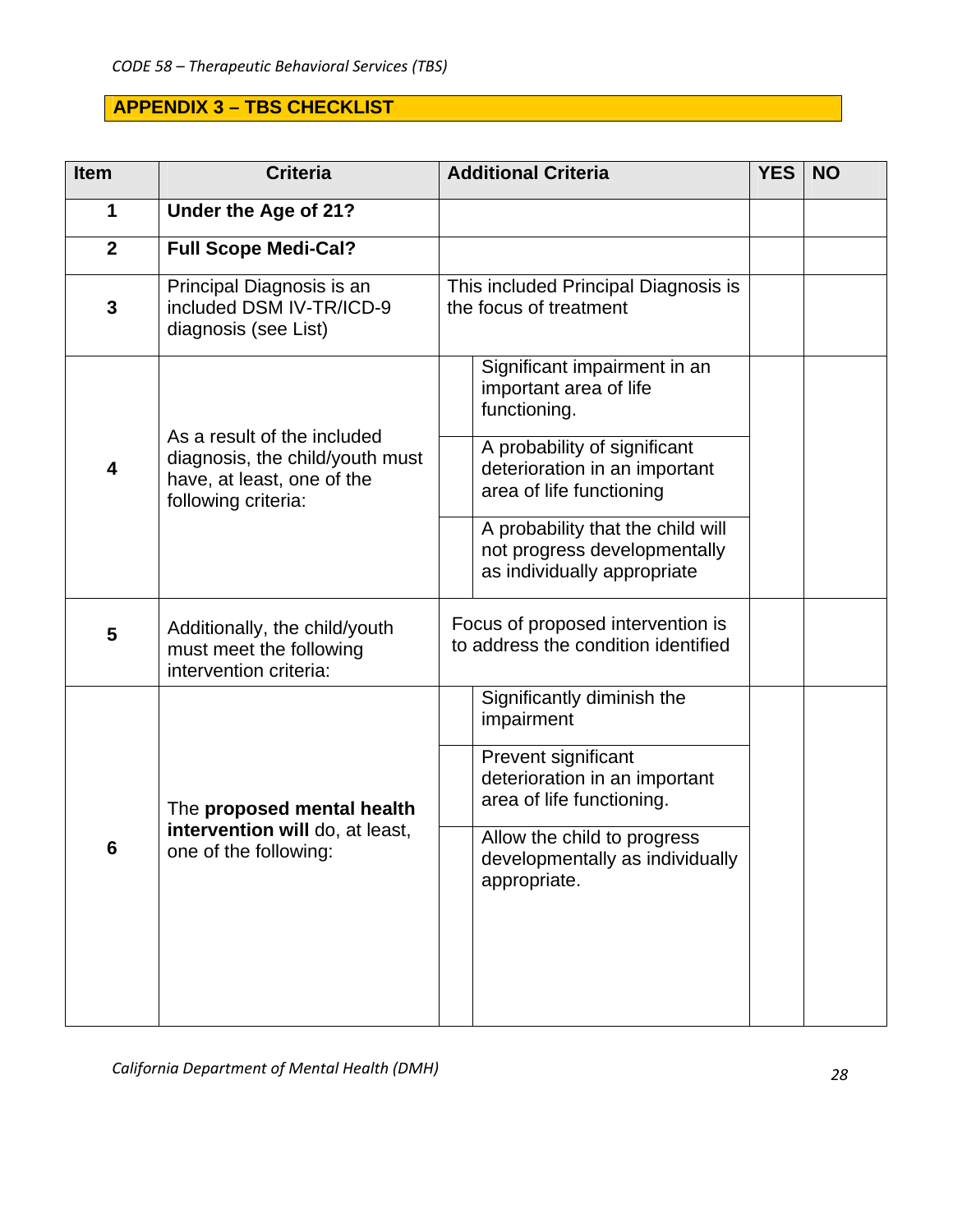| $\overline{7}$    | If the client is under 21 years of<br>age and does not meet the<br>above Medical Necessity<br>criteria, the client is eligible<br>under EPSDT when specialty<br>mental health services are<br>needed to correct or ameliorate<br>a defect, mental illness, or<br>condition. |                                                                                                                                                                                                                                                                                                                                                                                                                                                                                                                                                                                                                                                                                                                                                                                                                                                             |  |
|-------------------|-----------------------------------------------------------------------------------------------------------------------------------------------------------------------------------------------------------------------------------------------------------------------------|-------------------------------------------------------------------------------------------------------------------------------------------------------------------------------------------------------------------------------------------------------------------------------------------------------------------------------------------------------------------------------------------------------------------------------------------------------------------------------------------------------------------------------------------------------------------------------------------------------------------------------------------------------------------------------------------------------------------------------------------------------------------------------------------------------------------------------------------------------------|--|
| 8 a.<br><b>OR</b> | <b>Meets Class Inclusion</b><br>Criteria currently or must have<br>previously received TBS while<br>a member of the certified<br>classOR                                                                                                                                    | Either currently placed in a<br>Rate Classification Level (RCL)<br>facility of 12 or above and/or a<br>locked treatment facility for the<br>treatment of mental health<br>needs (not necessarily the only<br>option)<br>Are being considered for<br>placement in these facilities;<br>(child/youth behavior could<br>result in placement in such a<br>facility if the facility were<br>actually available, regardless<br>of whether an RCL 12 or above<br>placement is available) or<br>Have undergone at least one<br>emergency psychiatric<br>hospitalization related to their<br>current presenting disability<br>within the preceding 24<br>months; (child/youth behavior<br>could result in psychiatric<br>hospitalization in such a facility<br>if the facility were actually<br>available, regardless of<br>whether hospitalization is<br>available) |  |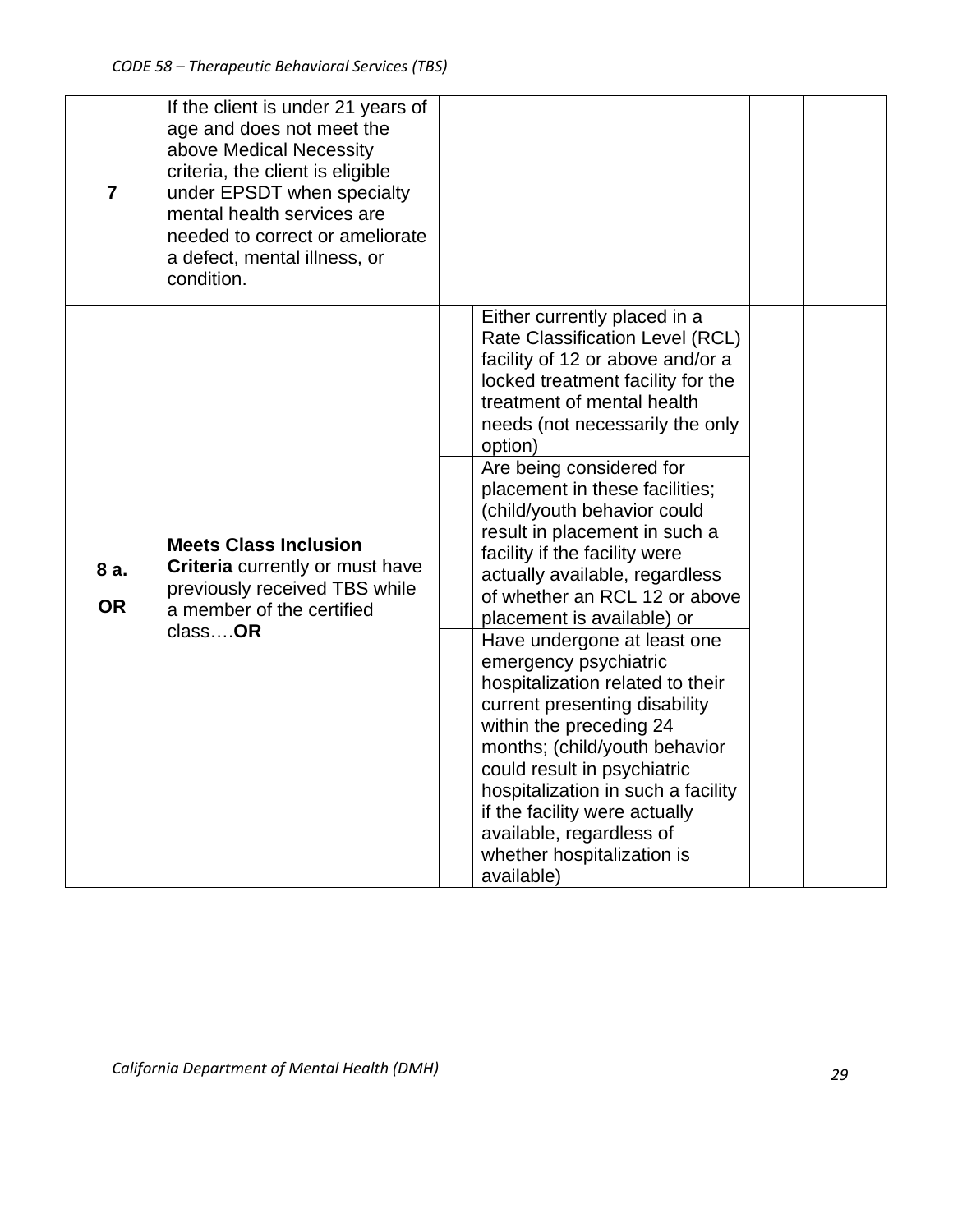| <b>Item</b> | <b>Criteria</b>                                                                                                                                                                                     | <b>Additional Criteria</b>                                                                                                                                                                                                                                                                                                                                                                                                                                                                                                                                                                                                                                                                                                                                                                                                                                                                | <b>YES</b> | <b>NO</b> |
|-------------|-----------------------------------------------------------------------------------------------------------------------------------------------------------------------------------------------------|-------------------------------------------------------------------------------------------------------------------------------------------------------------------------------------------------------------------------------------------------------------------------------------------------------------------------------------------------------------------------------------------------------------------------------------------------------------------------------------------------------------------------------------------------------------------------------------------------------------------------------------------------------------------------------------------------------------------------------------------------------------------------------------------------------------------------------------------------------------------------------------------|------------|-----------|
| 8 b.        | <b>Class Inclusion Criteria</b><br>cannot be established for a<br>child/youth                                                                                                                       | <b>Maximum 30 Day Unplanned Contact</b><br>Child/youth presents with urgent or<br>emergency conditions to address his/her<br>behaviors, and<br>Those behaviors jeopardize his/her current<br>living arrangement, and<br>The MHP determines that TBS would be<br>an appropriate intervention, and<br>Documentation includes evidence that<br>TBS was medically necessary and the<br>most appropriate level of service available<br>to address the child/youth's mental health<br>condition.                                                                                                                                                                                                                                                                                                                                                                                                |            |           |
| 9           | TBS is supplemental to other<br>specialty mental health<br>services                                                                                                                                 | Child/youth is receiving other specialty<br>mental health services                                                                                                                                                                                                                                                                                                                                                                                                                                                                                                                                                                                                                                                                                                                                                                                                                        |            |           |
| 10          | <b>Clinical Need Criteria: If the</b><br>clinical judgment of the mental<br>health provider indicates that it<br>is highly likely that without the<br>additional short-term support of<br>TBS that: | The child/youth will need to be placed out-of-<br>home, or into a higher level of residential<br>care, including acute care, because of the<br>child/youth's behaviors or symptoms which<br>jeopardize continued placement in the<br>current facility; "acute care" includes acute<br>psychiatric hospital inpatient services,<br>psychiatric health facility services, and crisis<br>residential treatment services or;<br>The child/youth needs this additional support<br>to transition to a home or foster home or<br>lower level of residential placement. Although<br>the child/youth may be stable in the current<br>placement, a change in behavior or<br>symptoms is expected and TBS are needed<br>to stabilize the child/youth in the new<br>environment. The MHP or its provider must<br>document the basis for the expectation that<br>the behavior or symptoms will change. |            |           |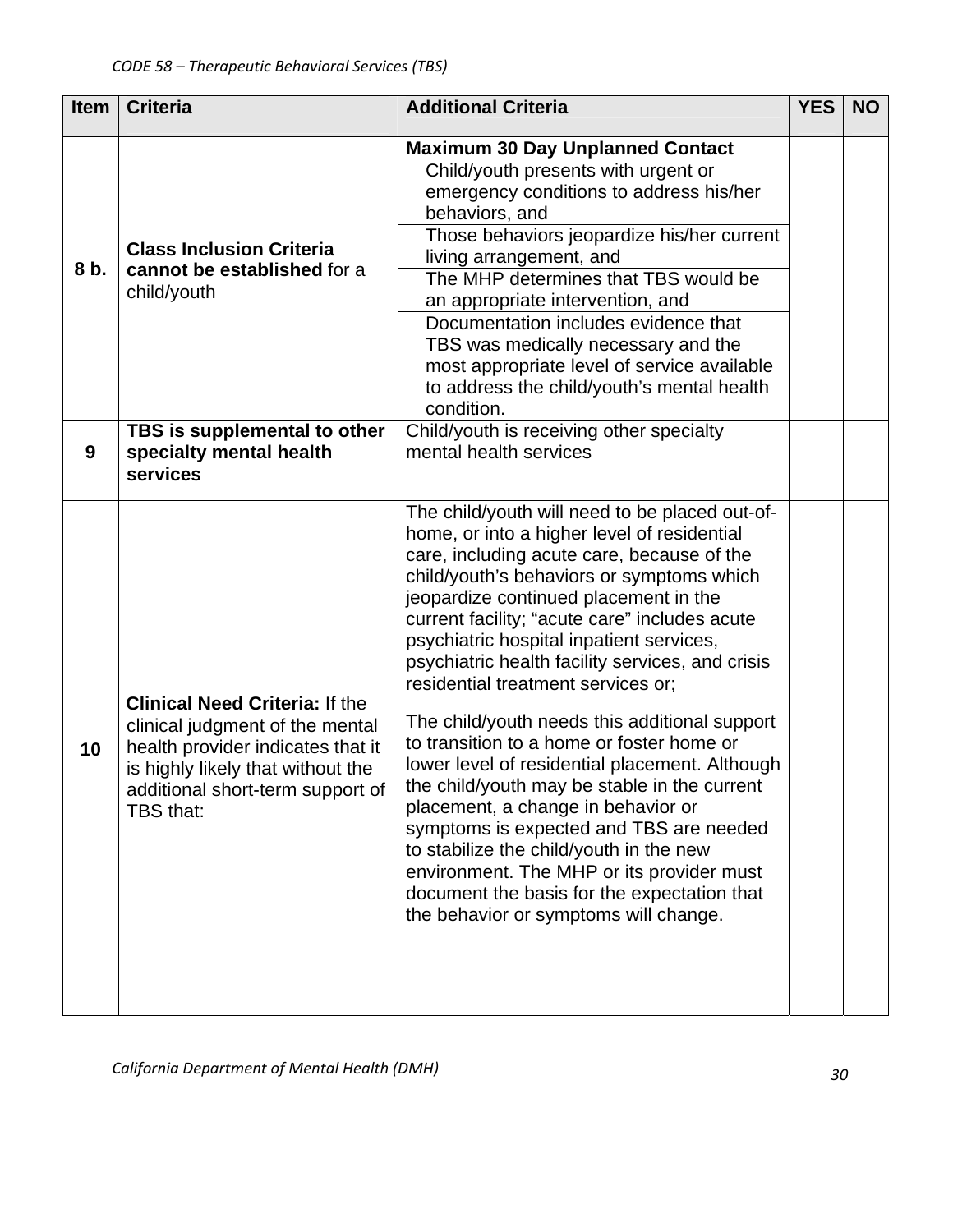|    |                                                                                           | -for the convenience of the family or other<br>caregivers, physician, or teacher.                                                                                                                                                                                                                                                                                          |  |
|----|-------------------------------------------------------------------------------------------|----------------------------------------------------------------------------------------------------------------------------------------------------------------------------------------------------------------------------------------------------------------------------------------------------------------------------------------------------------------------------|--|
|    |                                                                                           | -for supervision or to assure compliance with<br>terms and conditions of probation.                                                                                                                                                                                                                                                                                        |  |
|    |                                                                                           | -to ensure the child/youth's physical safety or<br>the safety of others (e.g. suicide watch).                                                                                                                                                                                                                                                                              |  |
|    |                                                                                           | -to address conditions that are not a part of<br>the child's mental health condition.                                                                                                                                                                                                                                                                                      |  |
| 11 | <b>Reimbursement Criteria:</b><br>TBS Is <b>NOT</b> provided for any of<br>the following: | -for children/youth who can sustain non-<br>impulsive, self-directed behavior, handle<br>themselves appropriately in social situations<br>with peers, and who are able to appropriately<br>handle transitions during the day.                                                                                                                                              |  |
|    |                                                                                           | -for children/youth who will never be able to<br>sustain non-impulsive self-directed behavior<br>and engage in appropriate community<br>activities without full-time supervision; or<br>when the beneficiary is an inpatient of a<br>hospital, psychiatric health facility, nursing<br>facility, Institutions for Mental Diseases<br>(IMD), or crisis residential program. |  |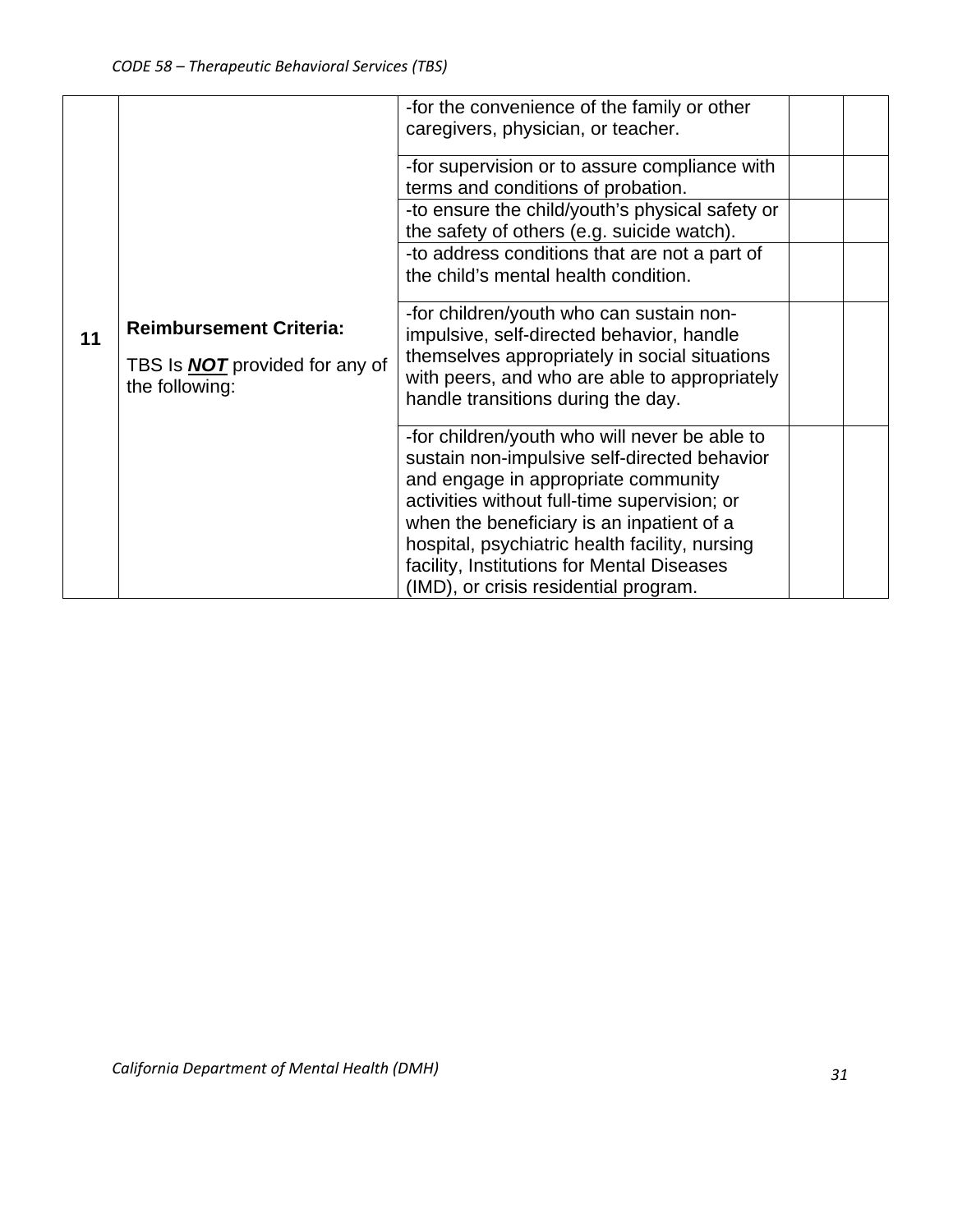# **APPENDIX 4 – REIMBURSEMENT REQUIREMENTS**

# **Reimbursement Requirements for TBS**

## **Contact and Site Requirements**

The person providing TBS is typically available on-site to provide individualized *one-toone* behavioral assistance and one-to-one interventions to accomplish outcomes specified in the written treatment plan.

TBS must be provided by: Licensed Practitioner of the Healing Arts (LPHA), a registered/waiver LPHA or trained staff members who are under the direction of a LPHA. The type and breadth of training will be determined by the MHP.

The person providing TBS services should be trained in functional behavioral analysis with an emphasis on positive behavioral interventions.

# **Claiming Unit**

The Claiming unit is the time of the person delivering the service in minutes of time. TBS designated time periods may vary in length and may be up to 24 hours a day, depending upon the needs of the child/youth.

# **Reporting and Recording (TBS)**

MHPs should use mode 15 and service function code 58 for all TBS related service time to allow DMH to track utilization.

# **APPENDIX 5 – NON REIMBURSABLE ACTIVITIES**

## **Non-Reimbursable Services/Activities: Trends recorded by DMH**

The following table illustrates the most frequently reported TBS services that were determined to be non-reimbursable services/activities: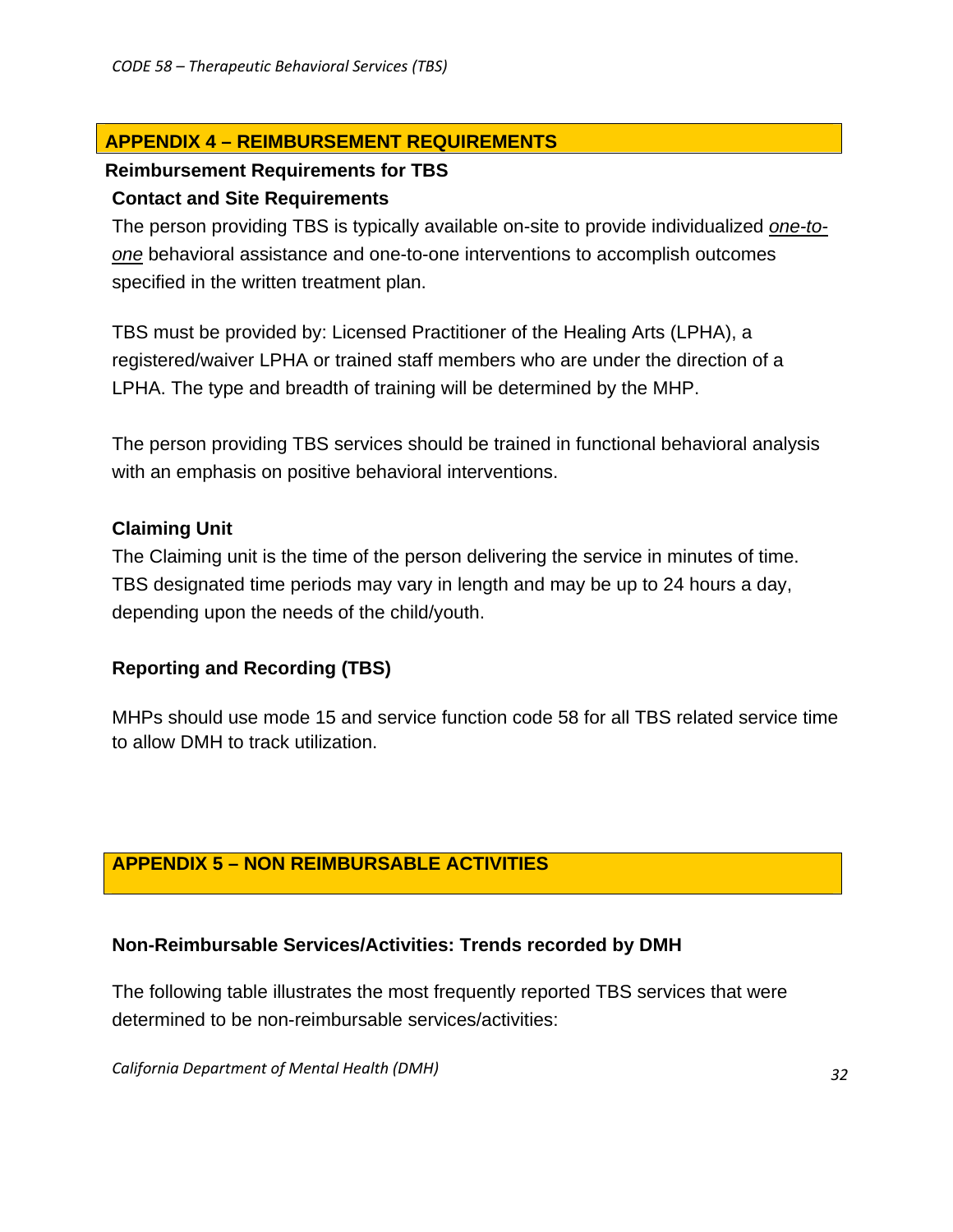| <b>Fiscal</b><br>Type of Non-reimbursable service/activity<br>04/05                                                                                                                                                                                                                                                                                                                                                                                                                                        |   | <b>Fiscal</b><br>Year | <b>Fiscal</b><br>Year | <b>Fiscal</b><br>Year | <b>Fiscal</b><br>Year |
|------------------------------------------------------------------------------------------------------------------------------------------------------------------------------------------------------------------------------------------------------------------------------------------------------------------------------------------------------------------------------------------------------------------------------------------------------------------------------------------------------------|---|-----------------------|-----------------------|-----------------------|-----------------------|
|                                                                                                                                                                                                                                                                                                                                                                                                                                                                                                            |   | 05/06                 | 06/07                 | 07/08                 | 08/09                 |
| Documentation in the chart does not establish that<br>the focus of the proposed intervention is to address<br>the condition identified in Section 1830.205(b)(1)(A-<br>R), the child/youth has, at least, one of the following<br>impairments:                                                                                                                                                                                                                                                             |   |                       |                       |                       |                       |
| $\triangleright$ A significant impairment in an important area<br>of life functioning<br>A probability of significant deterioration in an<br>$\blacktriangleright$<br>important area of life functioning<br>A probability the child will not progress<br>➤<br>developmentally as individually appropriate<br>For full-scope Medi-Cal (MC) beneficiaries under<br>the age of 21 years, a condition as a result of the<br>mental disorder that specialty mental health<br>services can correct or ameliorate | X | X                     | X                     | X                     | X                     |
| Initial plan was not completed within time period<br>specified in MHP's documentation guidelines, or,<br>lacking MHP guidelines, within 60 days of intake<br>unless there is documentation supporting the need<br>for more time.                                                                                                                                                                                                                                                                           |   |                       | X                     | X                     | X                     |
| No documentation of client or legal guardian<br>participation in the plan or written explanation of the<br>client's refusal or unavailability to sign as required<br>in the MHP Contract with DMH.                                                                                                                                                                                                                                                                                                         | X | X                     |                       |                       | X                     |
| No progress note was found for service claimed.                                                                                                                                                                                                                                                                                                                                                                                                                                                            | X | $\boldsymbol{X}$      | $\boldsymbol{X}$      | $\boldsymbol{X}$      | X                     |
| The time claimed was greater than the time<br>documented.                                                                                                                                                                                                                                                                                                                                                                                                                                                  |   |                       | X                     | X                     |                       |
| The progress note indicates the service provided<br>was solely clerical.                                                                                                                                                                                                                                                                                                                                                                                                                                   | X | X                     |                       | X                     |                       |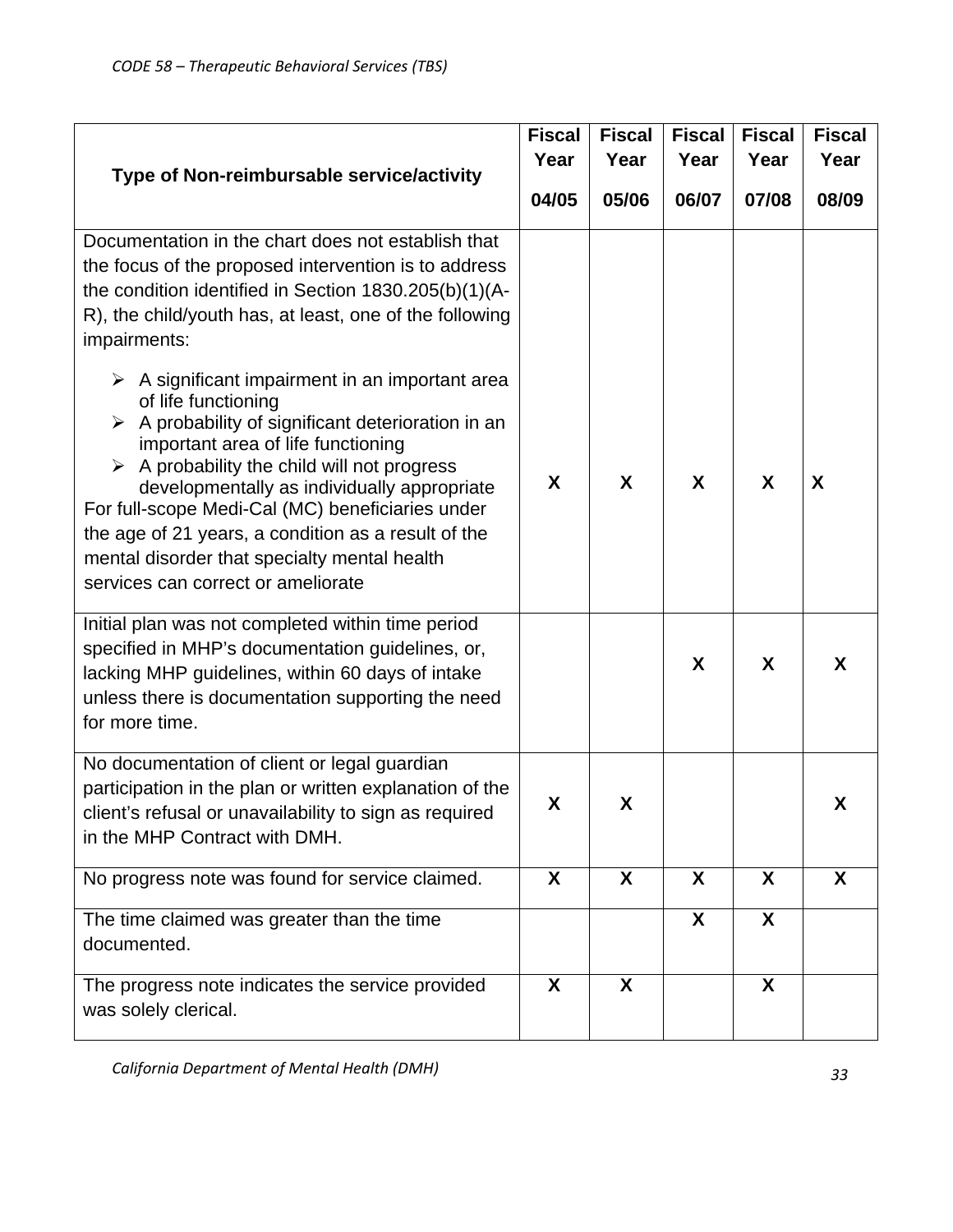# **APPENDIX 6 – FACTORS TO CONSIDER**

## **Factors to consider: Common Causes for Disallowance and Possible Solutions**

The six most common reasons for disallowance can be addressed by the MHP and providers.

The number one reason for recoupment is the absence of progress notes. Although it is predicted this issue may be resolved with technical innovations, such as the migration to an electronic health record, in the meantime providers should consider the development of in-house checks and utilization management reviews to assure that all claims are supported by a documented record filed in the correct chart.

The second most frequently encountered reason for recoupment is the lack of documented medical necessity. Staff training should emphasize the requirement of a thorough assessment that documents how the child/youth's targeted behaviors are tied to an included diagnosis and functional impairment. This clinical formulation would inform the TBS Plan of Care/Client Plan with specific interventions addressing the targeted behaviors and reflected in the service delivery progress notes that substantiate need and intervention activities.

Issues surrounding "time claimed was greater than the time documented" fall into two different areas of concern. The first is a technical error: the time entered in the chart was on the wrong date or the time recorded on the physical progress note was entered incorrectly into the claiming system. This type of error will also be reduced or corrected with the introduction of an electronic health record and diligent utilization management review and cross-checking claims against the physical record. The second area of concern, is that the time claimed is not justified by the documentation provided can be addressed by staff training that should include training on documentation standards that support and substantiate the TBS service provided and claimed. Additional staff supervision and internal reviews can also decrease this reason for recoupment.

*California Department of Mental Health (DMH) 34* The lack of documentation for the absence of caregiver or client's participation in the Plan of Care/Client plan and not completing a plan of care within the time allotted can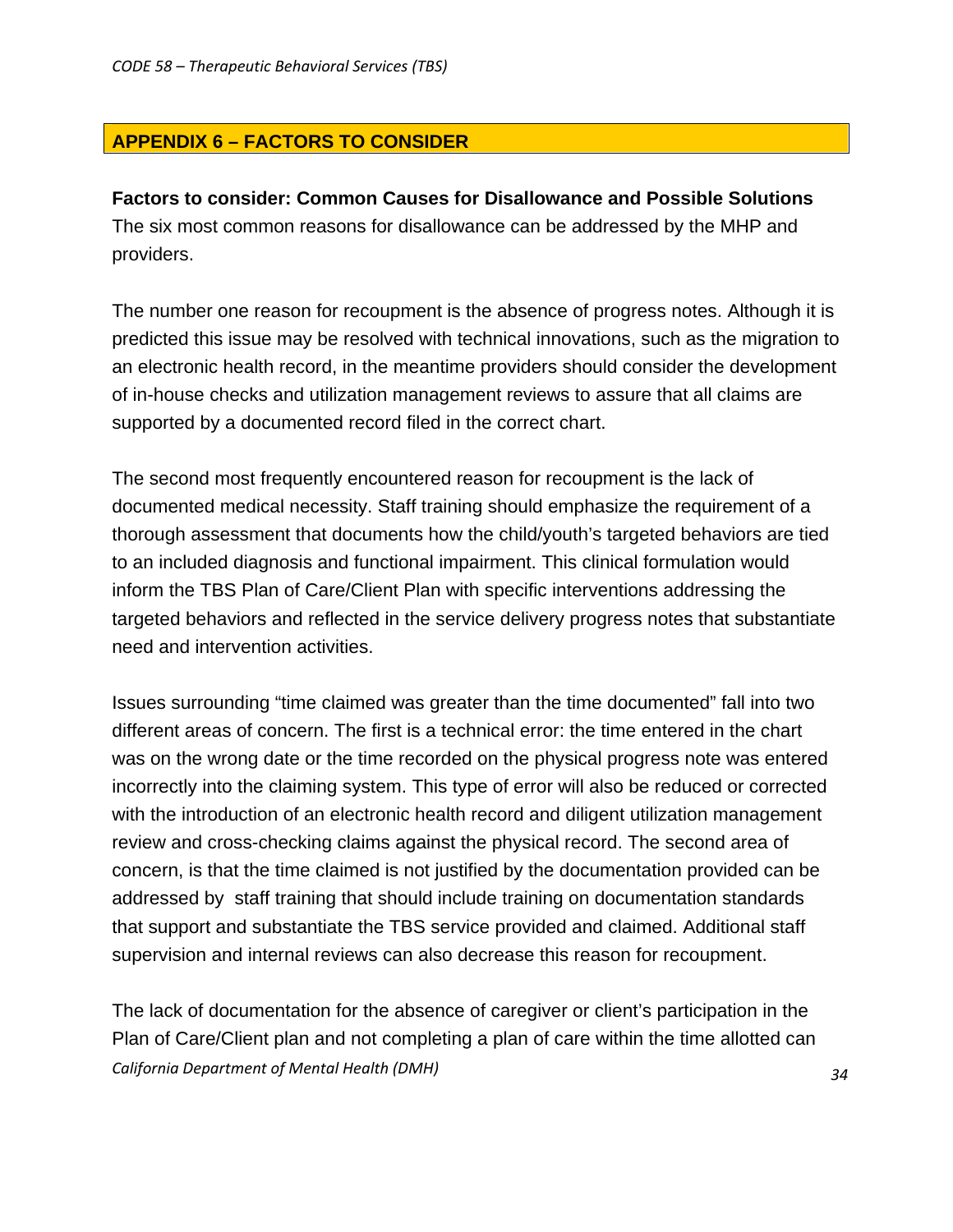## *CODE 58 – Therapeutic Behavioral Services (TBS)*

either be technically or clinically driven. Staff should be reminded to document how the client participated in the development and implementation and due diligence should be taken in obtaining evidence of the client's agreement or participation in their own client plans of care. Solutions may include a "tickler" or "flagged" file at the front of the chart for those documents requiring additional attention (such as signatures, attestations or acknowledgements); staff can be trained to refer to the tickler file each time they open the chart for items requiring follow-up or immediate attention.

The remaining reason for recoupment, i.e., the claiming of a service that was solely clerical/administrative activities can also be addressed with staff training and reminders that clerical activities are not reimbursable. Examples of non-reimbursable activities include, but are not limited to: copying or faxing charts, collating or filing, mailing out appointment reminders, leaving voicemail messages, writing discharge summaries, etc.

The checklist in appendix 3 may be useful in assuring the criteria for reimbursement are met.

# **APPENDIX 7 – LOCK OUTS**

## *Lock-outs (TBS)*

TBS Services are not reimbursable on days when Crisis Residential Treatment Services, Inpatient Psychiatric Services or Psychiatric Health Facility Services are reimbursed by Medi-Cal, except for the day of admission to the facility.

TBS Service (and any other service) are not reimbursable on days when the child/youth resided in a setting where the client was ineligible for FFP, e.g., Institute for Mental Disease (IMD), juvenile hall (unless there is evidence that the court has ordered placement in a group home or other non-institutional setting), jail or other similar settings).

Because Crisis Stabilization is an all inclusive service, TBS Services are not reimbursable when provided during the same time period that Crisis Stabilization – Emergency Room or Crisis Stabilization – Urgent Care services that are reimbursed by Medi-Cal.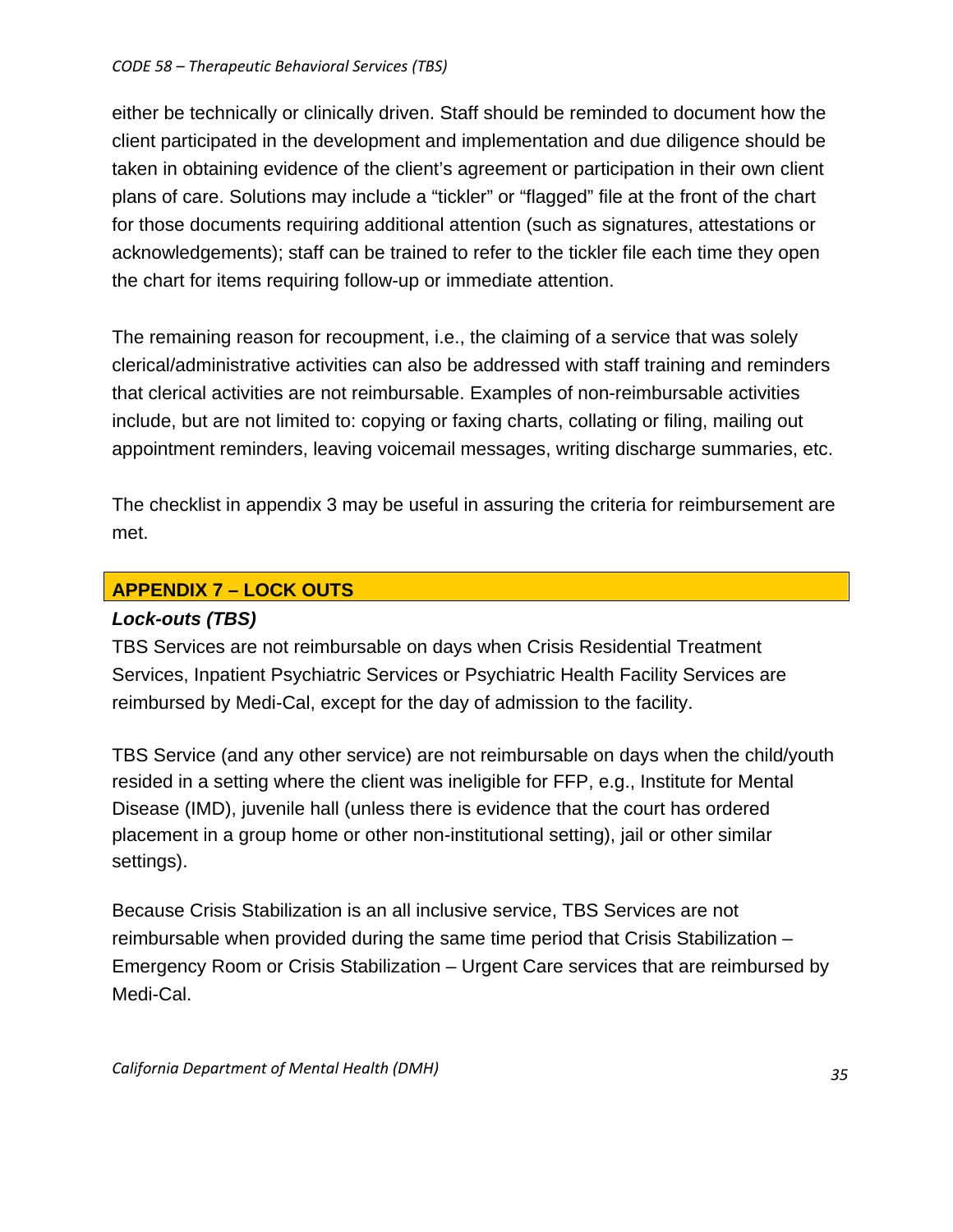

# **APPENDIX 8 – REASONS FOR RECOUPMENT**

**The Department of Mental Health produces an annual document titled** *"Reasons for Recoupment"* **illustrating the specific parameters for possible recoupment penalties, as well as the associated references to California Code of Regulations. You can find the 2008-2009 list of 'reasons for recoupment' at the following location.** 

**[http://www.dmh.ca.gov/DMHDocs/docs/notices08/08-22\\_Enclosure2.pdf](http://www.dmh.ca.gov/DMHDocs/docs/notices08/08-22_Enclosure2.pdf)**

# **APPENDIX 9 – ADDITIONAL INFORMATION**

## **Websites:**

The following public websites are available for easy access to additional relevant information and resources.

**California Department of Mental Health (DMH) – EPSDT and TBS**  [http://www.dmh.ca.gov/Services\\_and\\_Programs/Children\\_and\\_Youth/EPSDT.asp](http://www.dmh.ca.gov/Services_and_Programs/Children_and_Youth/EPSDT.asp)

**DMH County Administrators and Providers**  [http://www.dmh.ca.gov/Services\\_and\\_Programs/Medi\\_Cal/docs/Contacts/1-](http://www.dmh.ca.gov/Services_and_Programs/Medi_Cal/docs/Contacts/1-StatewideTBSProviderRoster.pdf) [StatewideTBSProviderRoster.pdf](http://www.dmh.ca.gov/Services_and_Programs/Medi_Cal/docs/Contacts/1-StatewideTBSProviderRoster.pdf)

<http://www.dmh.ca.gov/docs/CMHDA.pdf>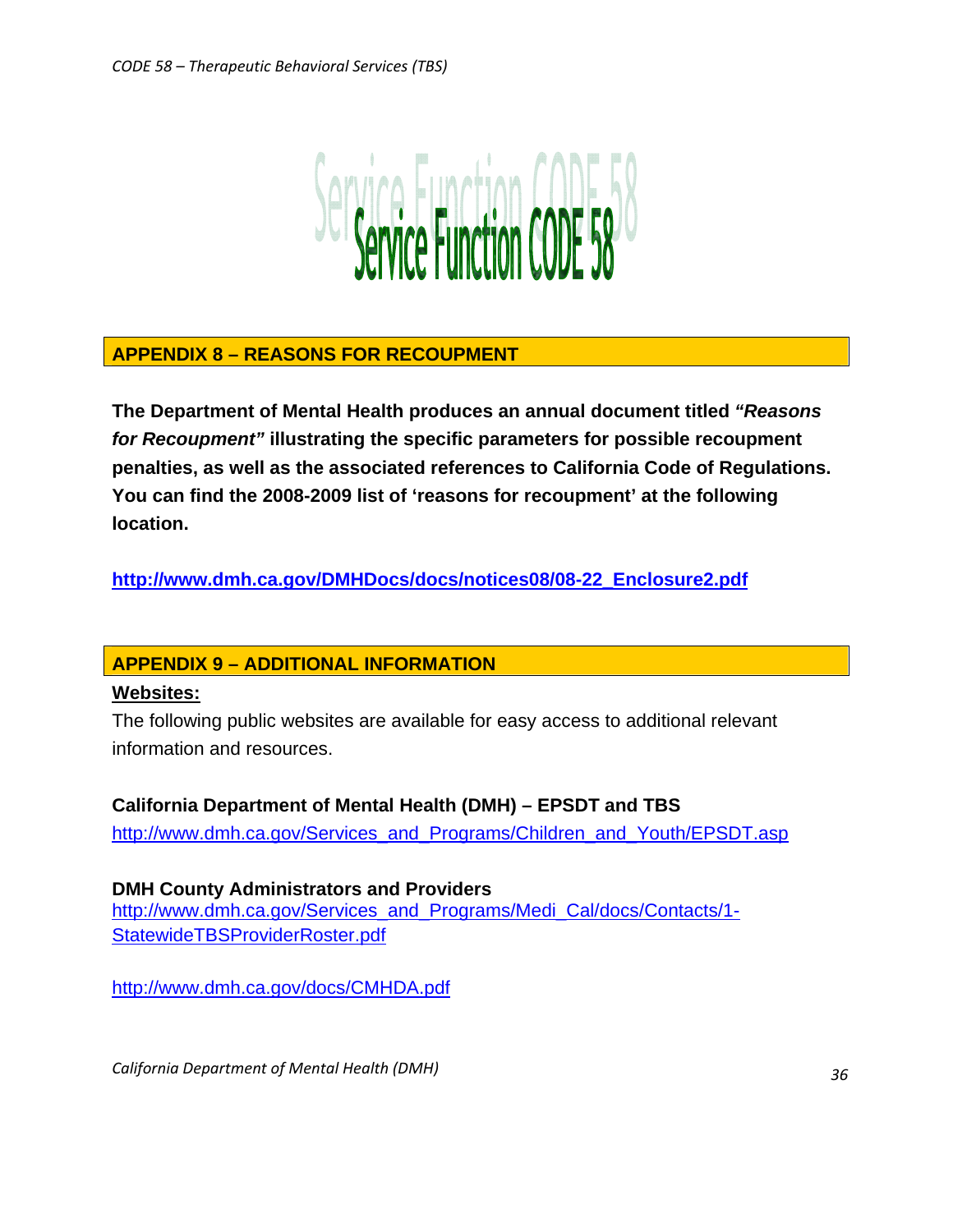# **APPENDIX 10 – CODE REFERENCES**

## **Code References**

The following Regulations, Laws and Citations are arranged alphabetically according to the Regulation Area/Topic.

| <b>Title 9 (Quick</b><br><b>Reference</b><br>Index)<br><b>Regulation</b><br>or Law | <b>Title</b> | Code<br>Section (§) | <b>Regulation Area/Topic</b>                      |
|------------------------------------------------------------------------------------|--------------|---------------------|---------------------------------------------------|
| California                                                                         |              |                     |                                                   |
| Code of                                                                            | 9            | §1810.204           | Assessment                                        |
| <b>Regulations</b>                                                                 |              |                     |                                                   |
| California                                                                         |              |                     |                                                   |
| Code of                                                                            | 9            | §1810.205           | <b>Beneficiary</b>                                |
| <b>Regulations</b>                                                                 |              |                     |                                                   |
| California                                                                         |              |                     |                                                   |
| Code of                                                                            | 9            | §1810.206           | Collateral                                        |
| <b>Regulations</b>                                                                 |              |                     |                                                   |
| California                                                                         |              |                     |                                                   |
| Code of                                                                            | 9            | §1810.209           | <b>Crisis Intervention</b>                        |
| <b>Regulations</b>                                                                 |              |                     |                                                   |
| California                                                                         |              |                     |                                                   |
| Code of                                                                            | 9            | §1810.210           | <b>Crisis Stabilization</b>                       |
| Regulations                                                                        |              |                     |                                                   |
| California                                                                         |              |                     |                                                   |
| Code of                                                                            | 9            | §1810.211           | <b>Cultural Competence</b>                        |
| <b>Regulations</b>                                                                 |              |                     |                                                   |
| California                                                                         |              |                     |                                                   |
| Code of                                                                            | 9            | §1810.212           | Day Rehabilitation                                |
| <b>Regulations</b>                                                                 |              |                     |                                                   |
| California                                                                         |              |                     |                                                   |
| Code of                                                                            | 9            | §1810.213           | Day Treatment Intensive                           |
| Regulations                                                                        |              |                     |                                                   |
| California                                                                         |              |                     | <b>EPSDT Supplemental Specialty Mental Health</b> |
| Code of                                                                            | 9            | §1810.215           | Services (i.e., Therapeutic Behavioral Services-  |
| <b>Regulations</b>                                                                 |              |                     | TBS)                                              |
| California                                                                         |              |                     |                                                   |
| Code of                                                                            | 9            | §625                | (Licensed Clinical) Social Worker [LCSW]          |
| <b>Regulations</b>                                                                 |              |                     |                                                   |

# **California Code of Regulations**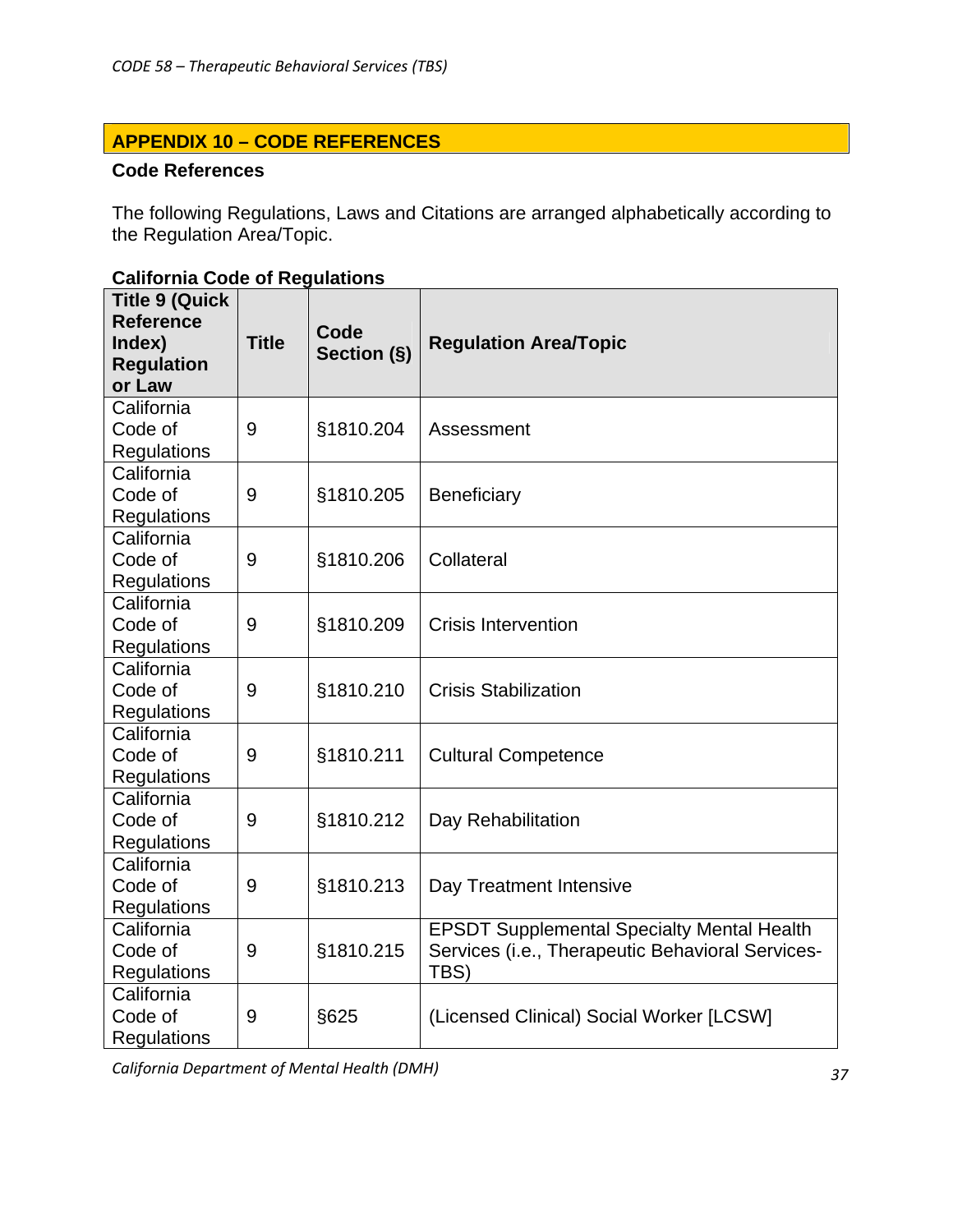| <b>Title 9 (Quick</b><br><b>Reference</b><br>Index)<br><b>Regulation</b><br>or Law | <b>Title</b> | Code<br>Section (§) | <b>Regulation Area/Topic</b>                                                                                                     |
|------------------------------------------------------------------------------------|--------------|---------------------|----------------------------------------------------------------------------------------------------------------------------------|
| Code of<br>Federal<br>Regulations                                                  | 42           | §440.130            | (Licensed Practitioner of the Healing Arts)<br>[LPHA] Diagnostic, screening, preventative, and<br>rehabilitative services        |
| California<br>Code of<br>Regulations                                               | 9            | §626                | Marriage and Family Therapist (formally<br>Marriage, Family and Child Counselor) [MFT]                                           |
| California<br>Code of<br>Regulations                                               | 9            | §1830.205           | <b>Medical Necessity Criteria for MHP</b><br><b>Reimbursement Of Specialty Mental Health</b><br><b>Services</b>                  |
| California<br>Code of<br><b>Regulations</b>                                        | 9            | §1830.210           | <b>Medical Necessity Criteria for MHP</b><br>Reimbursement for Specialty MHS for Eligible<br>Beneficiaries Under 21 Years of Age |
| California<br>Health &<br><b>Safety Code</b>                                       | N/A          | §123105(b)          | <b>Medical Record</b>                                                                                                            |
| California<br>Code of<br>Regulations                                               | 9            | §1810.225           | <b>Medication Support Services</b>                                                                                               |
| California<br>Code of<br><b>Regulations</b>                                        | 9            | §1810.226           | <b>Mental Health Plan</b>                                                                                                        |
| California<br>Code of<br>Regulations                                               | 9            | §1810.227           | <b>Mental Health Services</b>                                                                                                    |
| California<br>Code of<br>Regulations                                               | 9            | §630                | <b>Mental Health Rehabilitation Specialist</b>                                                                                   |

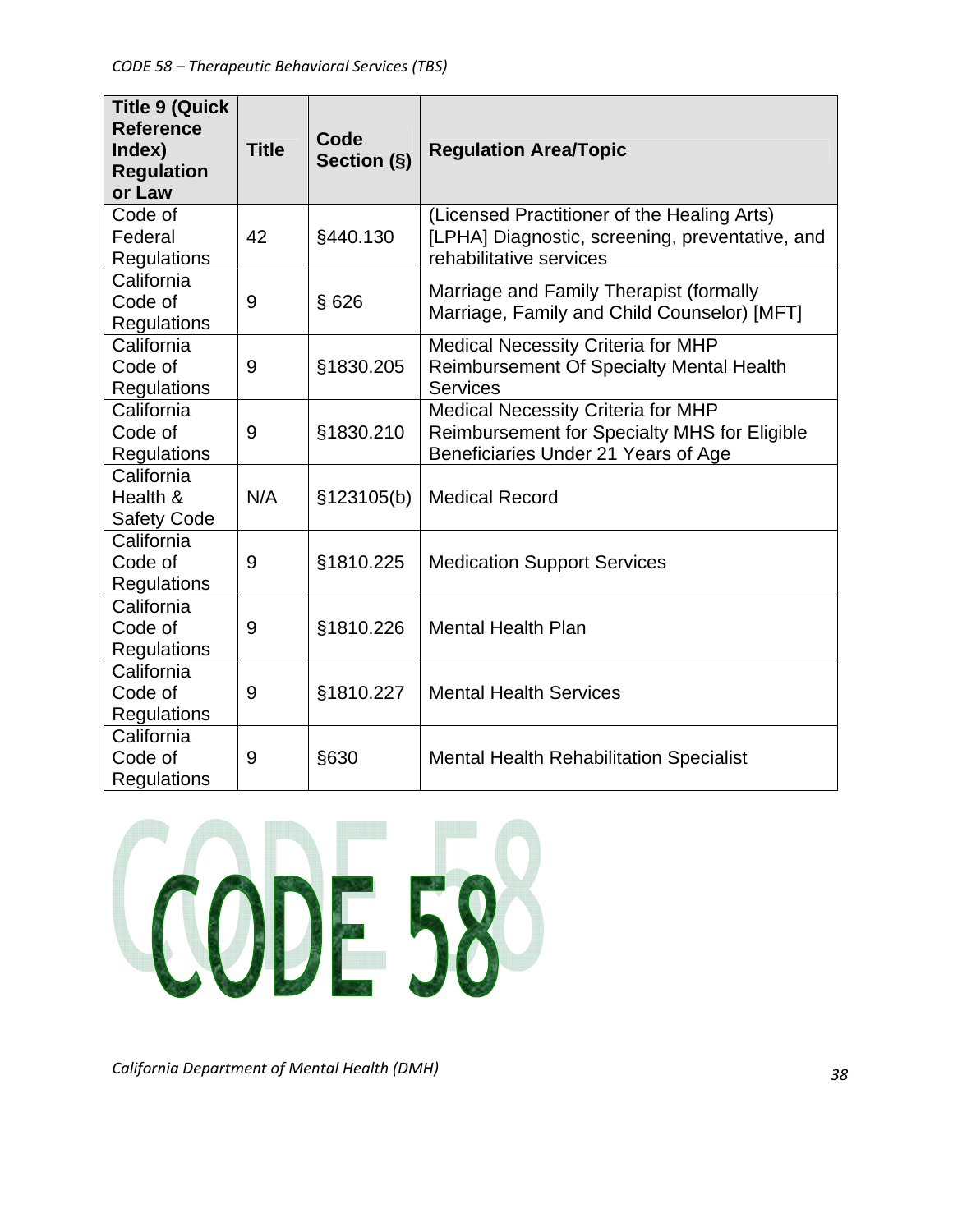| <b>Regulation/Law</b>             | <b>Title</b> | <b>Code Section</b><br>$\left( \S \right)$ | <b>Regulation Area/Topic</b>                 |  |
|-----------------------------------|--------------|--------------------------------------------|----------------------------------------------|--|
| California Code<br>of Regulations | 9            | §1840.312                                  | <b>Non-Reimbursable Services</b>             |  |
| California Code<br>of Regulations | 9            | §1810.231                                  | <b>Organizational Provider</b>               |  |
| California Code<br>of Regulations | 9            | §1810.232                                  | Plan Development                             |  |
| California Code<br>of Regulations | 9            | §623                                       | Psychiatrist                                 |  |
| California Code<br>of Regulations | 9            | §624                                       | Psychologist                                 |  |
| California Code<br>of Regulations | 9            | §1810.243                                  | Rehabilitation                               |  |
| California Code<br>of Regulations | 9            | §782.44                                    | <b>Registered Nurse</b>                      |  |
| California Code<br>of Regulations | 9            | §1810.247                                  | <b>Specialty Mental Health Services</b>      |  |
| California Code<br>of Regulations | 9            | §1810.246.1                                | <b>Significant Support Person</b>            |  |
| California Code<br>of Regulations | 9            | §1810.380 &<br>§1810.385                   | <b>State Oversight &amp; Civil Penalties</b> |  |
| California Code<br>of Regulations | 9            | §1810.249                                  | <b>Targeted Case Management</b>              |  |
| California Code<br>of Regulations | 9            | §1810.250                                  | Therapy                                      |  |
| California Code<br>of Regulations | 9            | §1810.254                                  | Waivered/Registered Professional (LPHA)      |  |

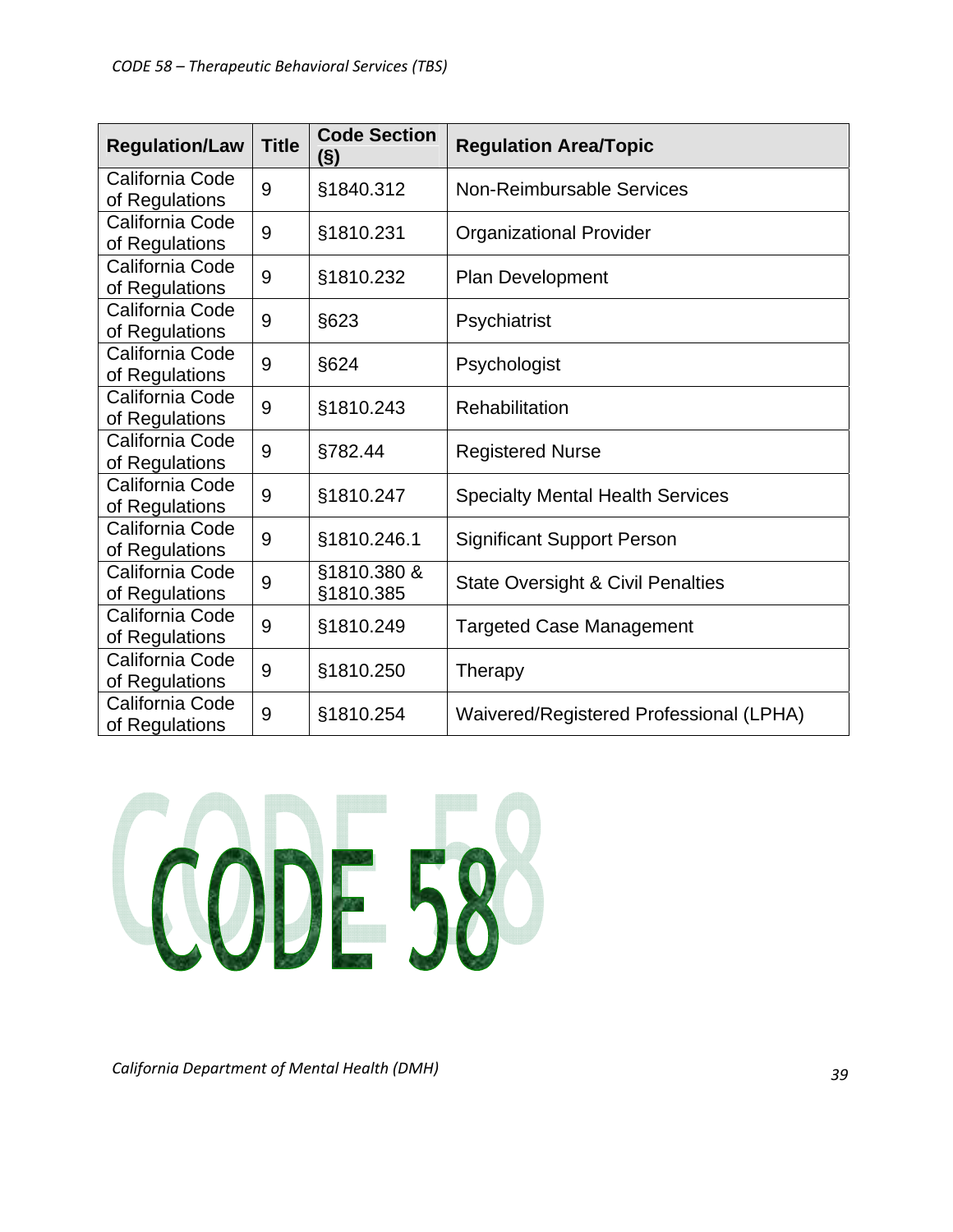## **APPENDIX 11 – SAMPLE PROGRESS NOTES**

**\*NOTE:** Sample Progress notes are not intended to be a template for TBS Progress note documentation and should not be used as a 'one size fits all' method of TBS documentation. These notes simply outline the necessary features required in a TBS progress note. The *Suggested Enhancements* are simply other recommended ways to make the progress notes more comprehensive and descriptive for optimum documentation standards.

| <b>Individual Service: xxxxxxx</b>            | Medical<br>Record             |                   |       | <b>XXXXXXX</b> |    |        |
|-----------------------------------------------|-------------------------------|-------------------|-------|----------------|----|--------|
| <b>EXAMPLE 1: Represents an adequate note</b> | Service                       |                   |       | xx/xx/xxxx     |    |        |
| with suggested enhancements.                  |                               | Date              |       |                |    |        |
| Provider:                                     |                               | Location          | Field |                |    |        |
| Procedure:                                    | <b>Therapeutic Behavioral</b> | Number of         | 1     |                |    |        |
|                                               | <b>Services</b>               | client(s)         |       |                |    |        |
| <b>Client</b>                                 |                               |                   |       |                |    |        |
| Name of                                       |                               | <b>Staff Time</b> | 2     | <b>HR</b>      | 55 | Min(s) |
| Clinician                                     |                               |                   |       |                |    |        |

## **GOAL/REASON FOR SERVICE:**

TBS initial treatment meeting to present and explain TBS services to family, establish target behavioral goals, establish client's crisis plan, gather background information relevant to the development and implementation of client's behavioral plan, and discuss frequency of visits and fade-out plan. Face-to-face time, travel time, and documentation time included. Present at meeting: TBS Clinical Supervisor, TBS Specialist Care Coordinator, and client's foster mother. Target Behavior Goal #1: Increase anger management skills to decrease aggression, so that verbal aggression (screaming, tantrums, crying, threatening) occur no more than 5x's per day, and physical aggression (kicking, hitting, throwing objects,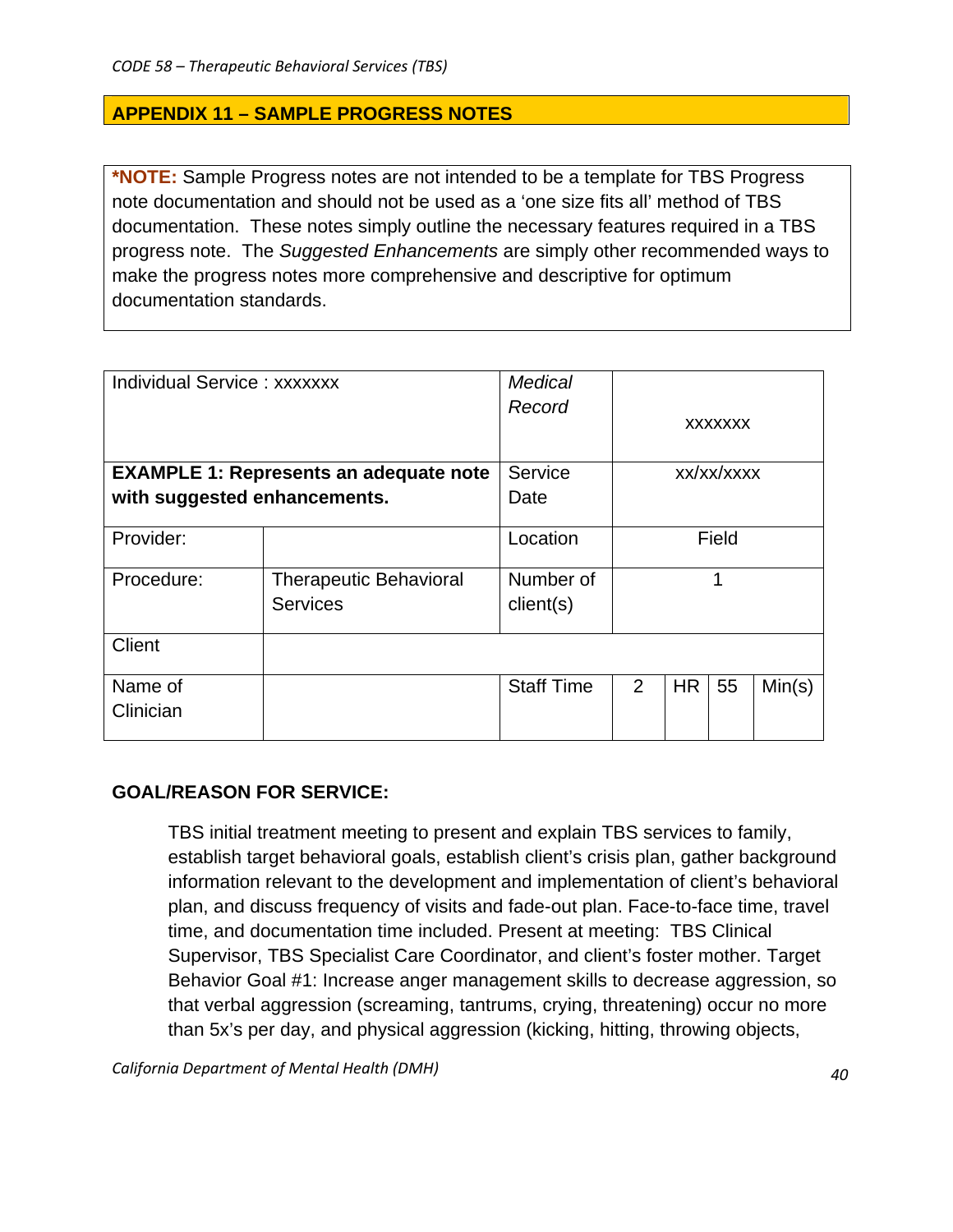slamming doors) occurs no more than 5x's per week over the next 30 days. Target Behavior Goal #2: To increase communication skills to decrease noncompliance so that non-compliance occurs no more than 10x's per day over the next 30 days.

# **INTERVENTION/CLINICAL DECISION**

Specialist focused on gathering information regarding client's interests in order to formulate interventions that will engage client in services. Specialist then explained possible future TBS interventions designed to assist client in goal attainment including: coping skills, development of system of rewards and consequences, coaching, and parent meetings. Specialist also reviewed mandated reporting laws and identified client's crisis plan before ending visit. Specialist thanked mother for her participation in TBS services, and scheduled first observation and assessment visit at school on 5-27-09. The team agreed that the TBS specialist will meet with client at school and at home as target behaviors were present in both environments.

**Suggested Enhancements:** To make this a stronger note, the TBS specialist should describe the information gathered regarding the client's interests. The TBS specialist should also indicate how the information gathered will be utilized in the formulation of the treatment interventions. The information gathered may be included in the Client Plan. It would be helpful if additional detail were available within the note to determine whether the information was utilized appropriately—or whether the time billed is commensurate with the amount of information obtained.

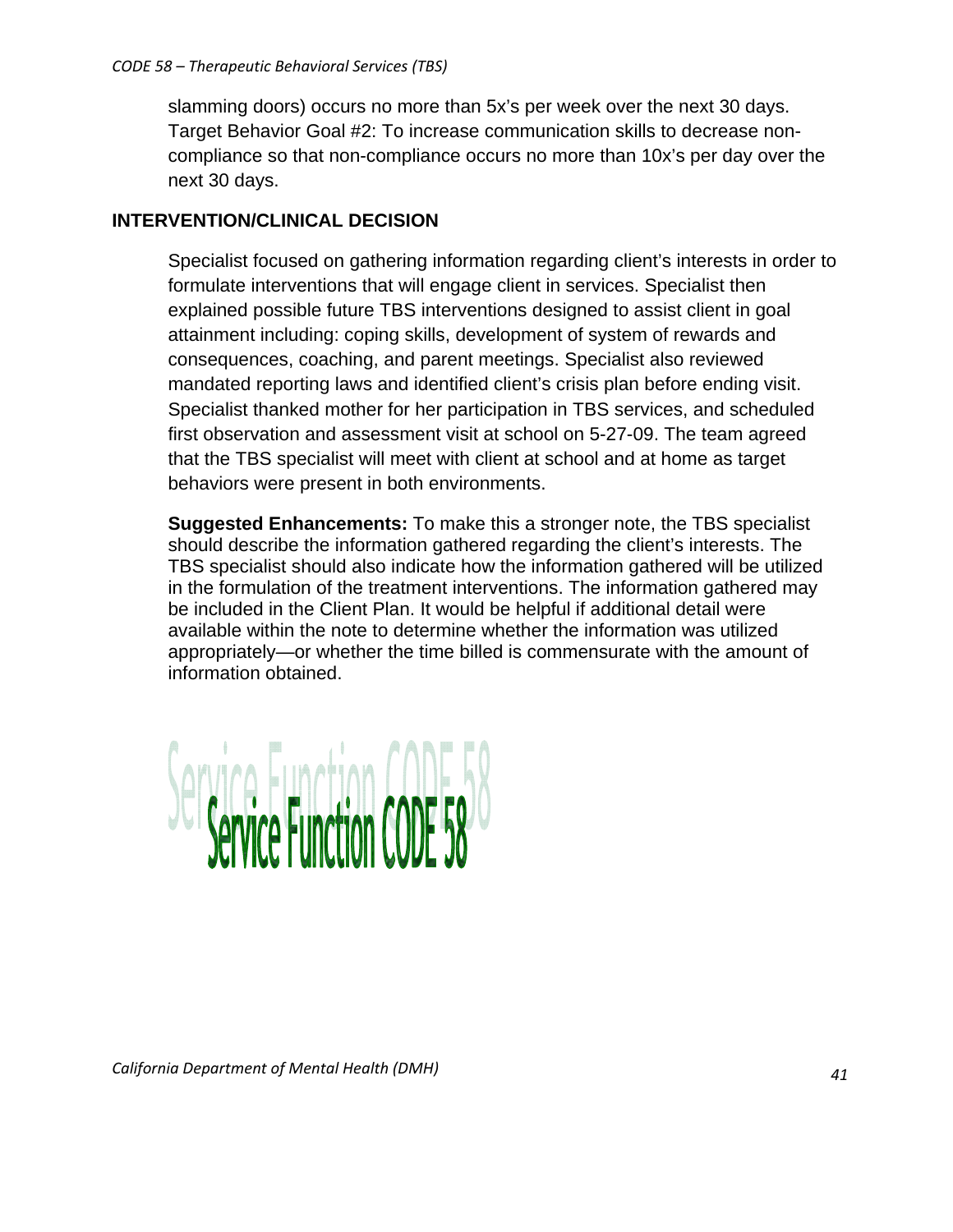|                                  | Individual Service: xxxxxxxx  |                   |            | <b>XXXXXXX</b> |      |        |  |
|----------------------------------|-------------------------------|-------------------|------------|----------------|------|--------|--|
|                                  |                               | Record            |            |                |      |        |  |
| <b>PROGRESS NOTE: EXAMPLE 2:</b> | Service                       |                   | xx/xx/xxxx |                |      |        |  |
| Represents an adequate note with | Date                          |                   |            |                |      |        |  |
| suggested enhancements           |                               |                   |            |                |      |        |  |
| Provider:                        |                               | Location          |            |                | Home |        |  |
| Procedure:                       | <b>Therapeutic Behavioral</b> | Number of         |            |                |      |        |  |
|                                  | <b>Services</b>               | client(s)         |            |                |      |        |  |
| Child                            |                               |                   |            |                |      |        |  |
| Name of                          |                               | <b>Staff Time</b> | 1          | <b>HR</b>      | 45   | Min(s) |  |
| Clinician                        |                               |                   |            |                |      |        |  |
|                                  |                               |                   |            |                |      |        |  |

# **GOAL/REASON FOR SERVICE**

TBS scheduled in-home client visit with Specialist. Face-to face time, travel time, and documentation time included. Target Behavior Goal #1: To increase selfsoothing skills to decrease unsafe behaviors (cutting, scratching people's name in arm, running away) so that client will have 0 incidents of unsafe/self-injurious behaviors over next 30 days.

# **INTERVENTIONS/CLINICAL DECISIONS**

TBS arrived for scheduled visit and was greeted by client. Client completed tracking chart and reported 1 incident of unsafe/self-injurious behaviors over the past 3 days. Specialist utilized open-ended questions to gather more information regarding client's report. Client shared she started to scratch her boyfriend's name in her arm but stopped after thinking about consequences to her actions, including moving down level system in group home. Client further shared she was able to speak with group staff to ask for help. Specialist highlighted client's increased ability to link her actions with outcomes she does not want, and verbally praised client for making positive choice to utilized coping skill of asking for help and sharing her feelings. Specialist then facilitated discussion to explore possible triggers to client's target behaviors. Client shared she was sad that she would not see her boyfriend for one week. Specialist provided client with supportive environment by actively listening and validating her feelings.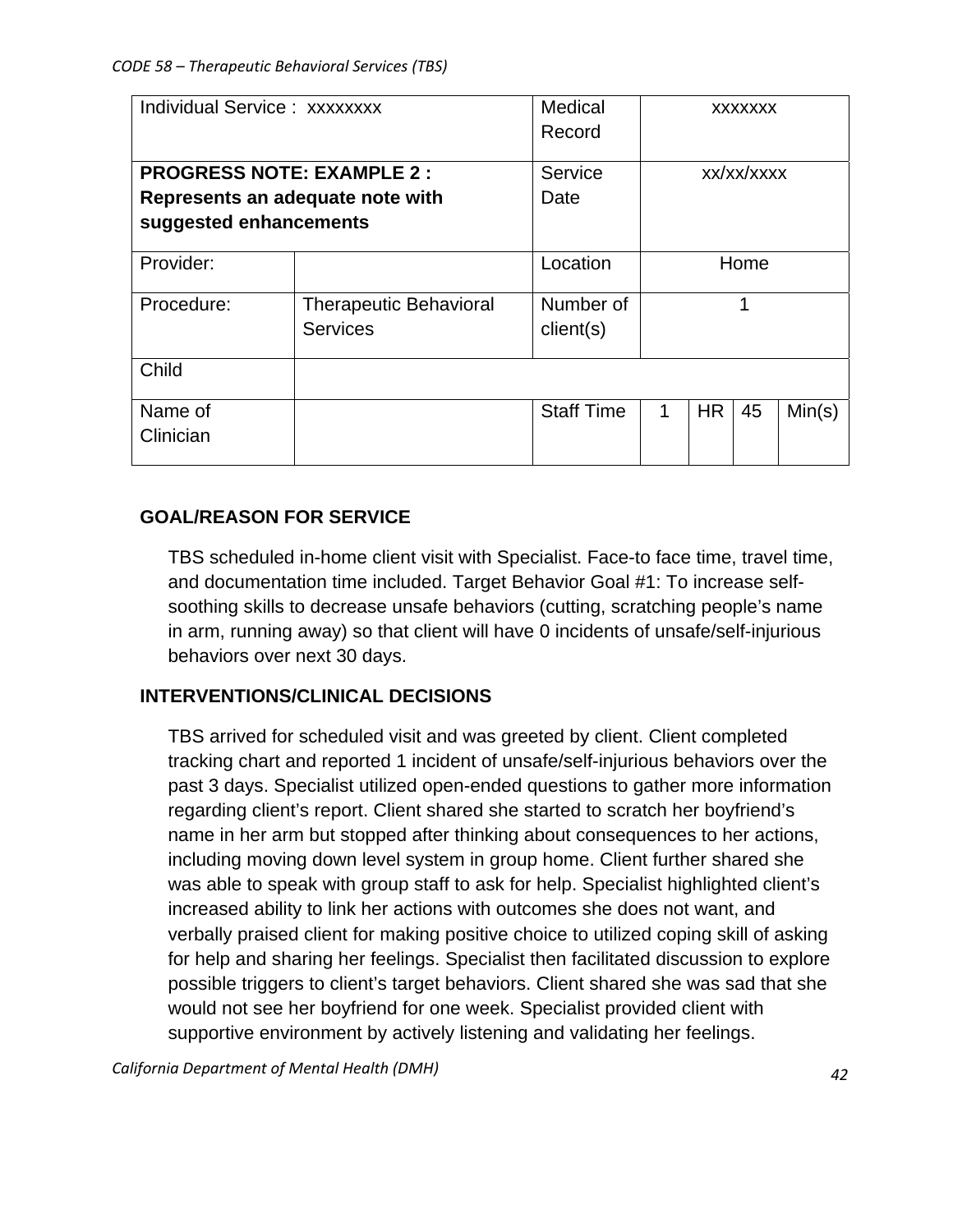#### *CODE 58 – Therapeutic Behavioral Services (TBS)*

Specialist and client then identified positive coping skills she can use when faced with similar situation where she feels sad including reading, writing poetry, and drawing. Specialist verbally praised client for visit Specialist checked-in with group home staff regarding client's report. Staff identified knowing about incident and highlighted client's increased ability to ask for help when having urge to engage in unsafe/self-injurious behavior.

**Suggested Enhancements:** It would be helpful if the TBS specialist would document whether the client had a significant history of self- injurious behavior. **NOTE:** TBS is not appropriate for "suicide watch" consisting solely of supervision. TBS can be utilized to assist a child /youth, who is not actively suicidal or at imminent risk of self –harm, with behavioral interventions identifying, increasing and supporting his/her coping skills.

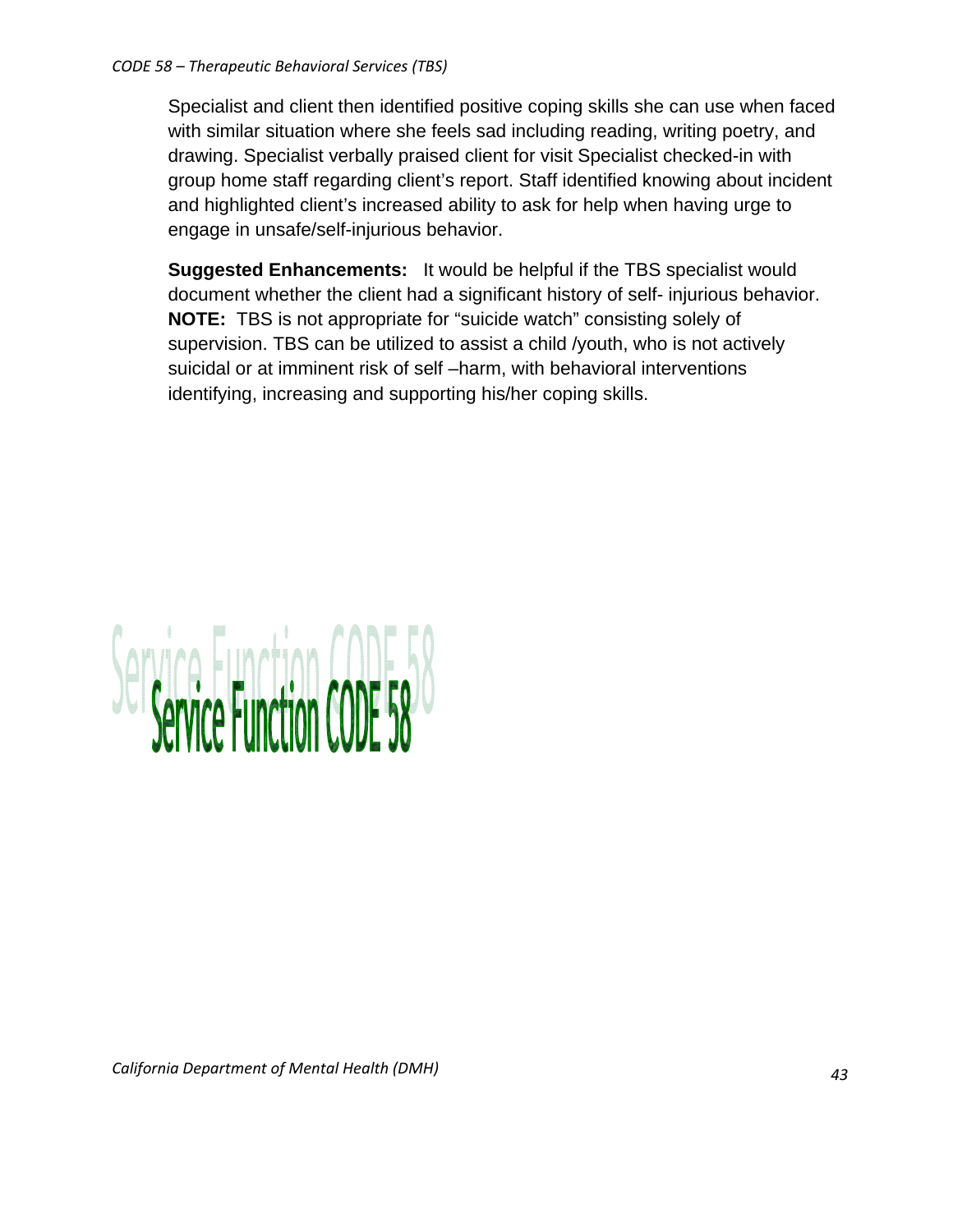| <b>EXAMPLE 3: Represents an adequate</b> |                               | Medical           | <b>XXXXXXX</b> |       |  |        |
|------------------------------------------|-------------------------------|-------------------|----------------|-------|--|--------|
| note with suggested enhancements.        |                               | Record            |                |       |  |        |
|                                          |                               |                   |                |       |  |        |
| Child:                                   |                               | Service           | x/xx/xxxx      |       |  |        |
|                                          |                               | Date              |                |       |  |        |
|                                          |                               |                   |                |       |  |        |
| Provider:                                |                               | Location          | Home           |       |  |        |
|                                          |                               |                   |                |       |  |        |
| Procedure:                               | <b>Therapeutic Behavioral</b> | Number of         |                |       |  |        |
|                                          | service                       | client(s)         |                |       |  |        |
|                                          |                               |                   |                |       |  |        |
| Name of                                  |                               | <b>Staff Time</b> | 2              | hr(s) |  | Min(s) |
| Clinician:                               |                               |                   |                |       |  |        |
|                                          |                               |                   |                |       |  |        |

# **GOAL/REASON FOR SERVICE**

TBS scheduled home visit with TBS Specialist. Creation of feeling log, face to face time, documentation time, travel time included. Goals: Target Behavior #1: Increase compliance with house rules and parental expectations so that client has at least one day per week, where client can follow house rules (such as yelling, name-calling, and not being able to "keep hands and feet to self". Target Behavior #2: Increase self-soothing coping skill to decrease self-injurious tantrums so that tantrums occur no more than 1 time per week over next 30 days.

## **INTERVENTIONS/CLINICAL DECISIONS**

Upon specialist arrival client was available for home visit. Client's mood was sad as evidence by client's expression and body posture. Client stated she didn't want to do any TBS activities and only wanted to play. Specialist then implemented open ended questions to assess client's mood and possible triggers to client's mood.

Client stated she didn't want to talk about it. Specialist provided client with the option of doing outside activities. Client was open to engage in outdoor activities. Specialist validated client's feelings of being upset and client's choice of not wanting to talk about it. Specialist then presented client with a feeling log and prompted client to utilize to the log to identify the different feelings client felt throughout the day. Specialist encouraged client to use the feeling log on her own to assist in feeling identification and informed client she would receive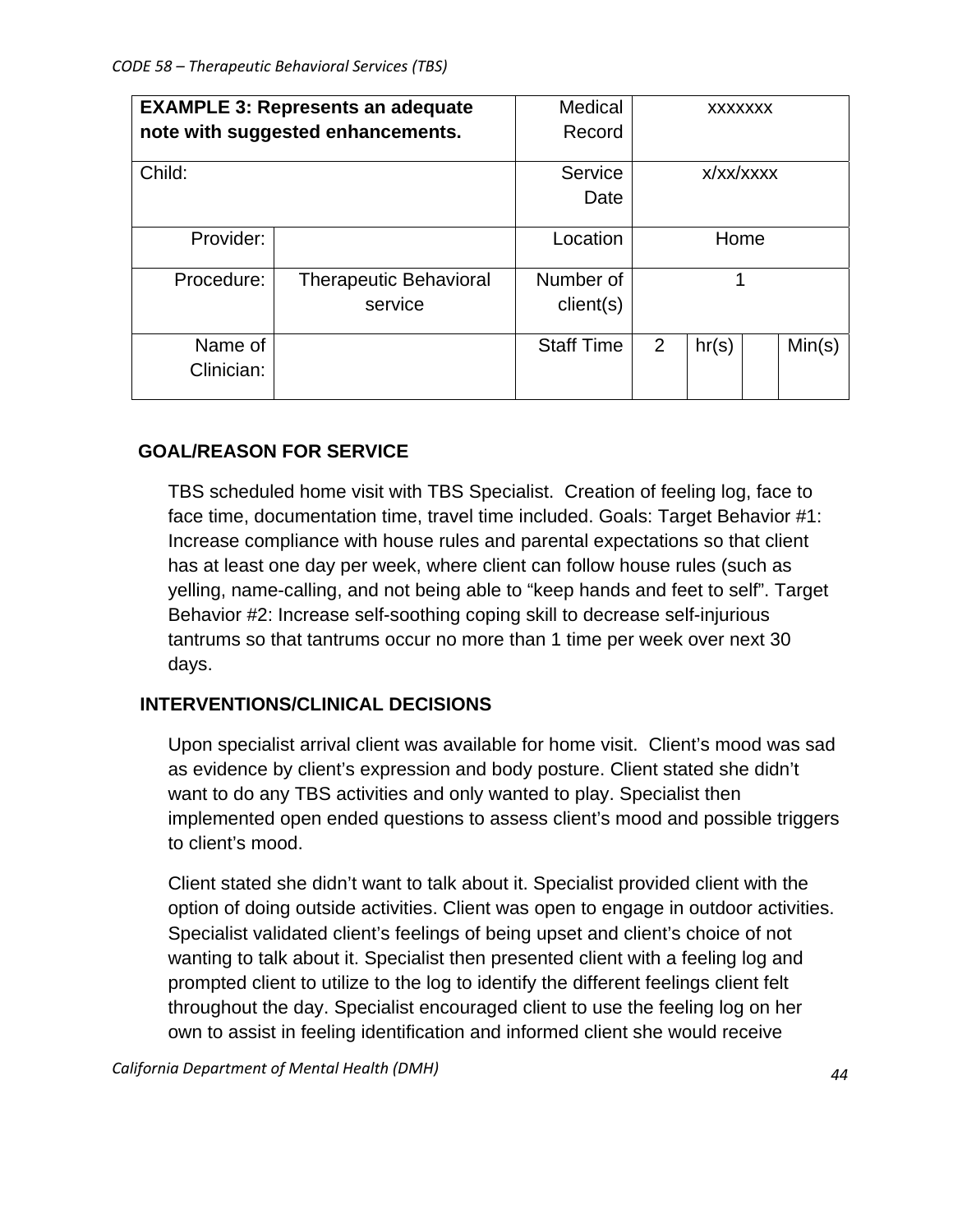reinforcement for utilizing the log. Client was receptive to the intervention. Specialist then coached client to utilize self soothing coping skill of playing a game. Client was receptive to specialist's suggestion and agreed to play a game. At the end of game specialist implemented open-ended questions to assist client with self awareness of feelings before and after playing game. Client was able to respond that she was upset before playing the game and she felt better after the game was over and was not upset. Specialist reinforced client's response and encouraged client to utilize such coping skills when experiencing similar feelings. Specialist then ended visit by coaching client to utilize feeling log. Client was able to identify her feelings for the day on the log including feeling sad, smart, and happy. Specialist reinforced client's participation in the day's session.

**Suggested Enhancement:** It would be helpful if the TBS specialist identified what kinds of outside activities were used in order to facilitate a discussion with the client. This note demonstrates how the TBS specialist used flexibility (allowing client to engage in outdoor activities) as a means of introducing an intervention (use of game as self-soothing behavior, recommendation regarding use of "feeling log").

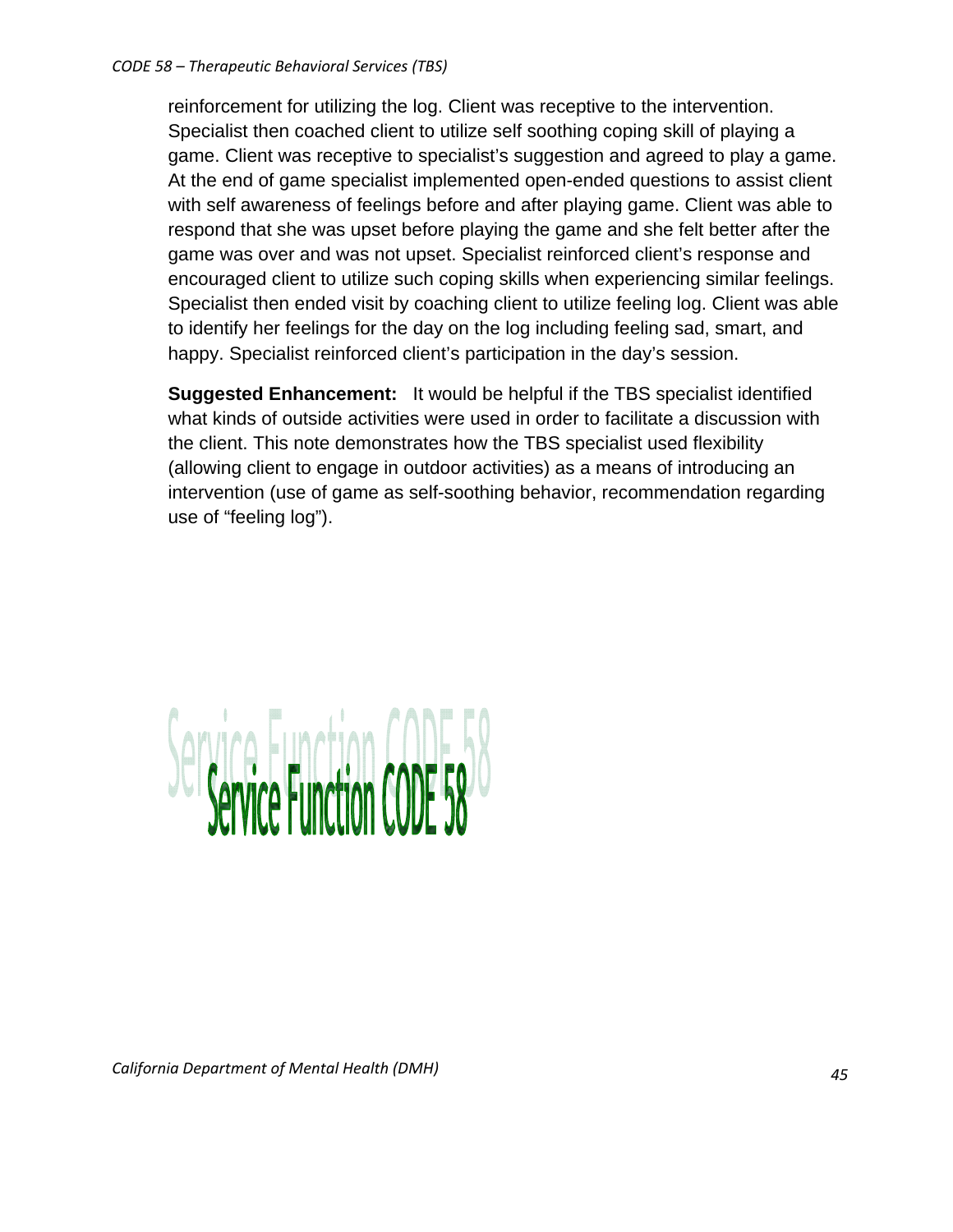| Individual Service: xxxxxxx              |                                   | Medical<br>Record | <b>XXXXXX</b> |           |      |        |
|------------------------------------------|-----------------------------------|-------------------|---------------|-----------|------|--------|
| <b>EXAMPLE 4: Represents an adequate</b> |                                   | Service           | xx/xx/xxxx    |           |      |        |
|                                          | note with suggested enhancements. | Date              |               |           |      |        |
| Provider:                                |                                   | Location          |               |           | Home |        |
| Procedure:                               | <b>Therapeutic Behavioral</b>     | Number of         | 1             |           |      |        |
|                                          | <b>Services</b>                   | client(s)         |               |           |      |        |
| Client                                   |                                   |                   |               |           |      |        |
| Name of clinician                        |                                   | <b>Staff Time</b> | 1             | <b>HR</b> | 40   | Min(s) |

# **GOAL/REASON for SERVICE**

TBS scheduled home visit with TBS Specialist. Face to face time, documentation time, travel time included. Goals: Target Behavior #1: Increase compliance with house rules and parental expectations sot that client has at least one hour each day (when with family) where client can follow house rules (such as yelling, name-calling, and not being able to "keep hands and feet to self). Target Behavior #2: Increase self-soothing coping skills to decrease self-injurious tantrums so that tantrums occur no more than 2 times per week over  $1<sup>st</sup>$  30 davs.

# **INTERVENTIONS/CLINICAL DECISIONS**

## Plan Development

Before scheduled home visit specialist met with Asst. Clinical Supervisor, to engage in plan development. Caregiver and child participated in plan development. Antecedents to behavior, information gathered during observations and assessment visits, parenting skills of parents, and the formulation of various TBS interventions were discussed. Interventions to include trigger and coping skill development and rehearsal, emotion regulation exercises, feeling identification, trigger identification (thoughts and body), assertiveness and communication training, impulse control skills (stop-think-choose), token economy reinforcement system, parent education and support, coaching and training, self soothing techniques, relaxation training (deep breathing, cognitive restructuring), mood tracking, coping strategies training (including replacement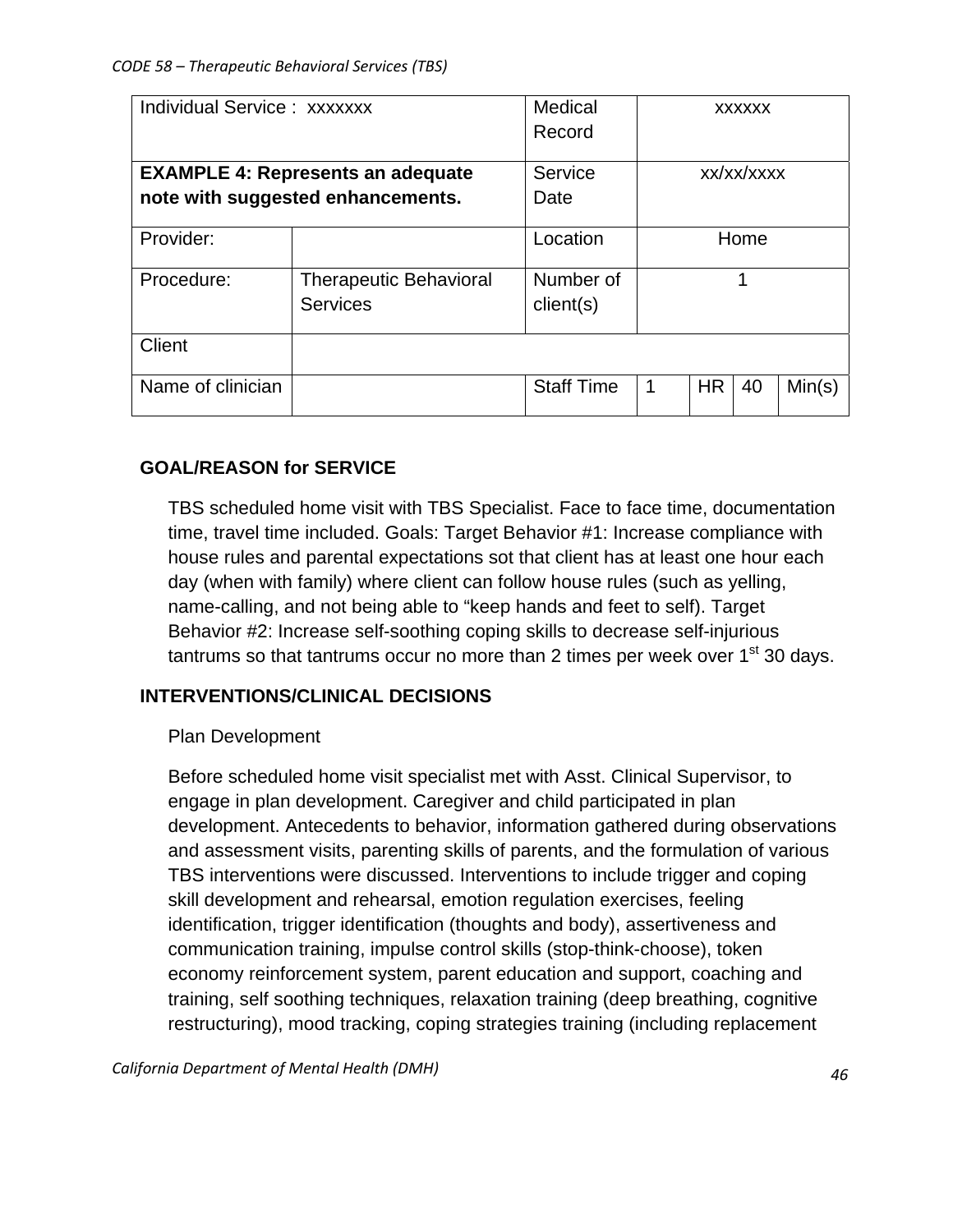phrases for negative self-talk), strength based interventions, self-esteem coaching and activities, parent training: (e.g. positive activity scheduling) and problem solving. Discussion with the clinical supervisor resulted in the modification of the client plan.

# Home Visit:

Upon arrival client was open to meet as evidence by verbal feedback. Specialist noticed client's tracking chart had a number of stickers indicating that client has been doing well with Target behavior goals: Specialist praised client's ability to earn stickers by meeting TBS goals. Specialist then engaged client in an art activity to assist client with feeling identification. Specialist prompted client to draw lines that she associated with feelings such as happy, sad, excited, etc. Client was able to appropriately draw line for each feeling. Specialist then engaged client in another art activity to assist client with decreasing self injurious tantrums. Specialist prompted client to list a number of positive self statements. Client was able to appropriately identify positive statement such as "I'm happy, I'm friendly and I'm Cool." Specialist reinforced client's participation in the day's session with an art activity.

**Suggested Enhancements:** It would be helpful if the TBS specialist identified and documented the specifics of the information gathered during the observation and assessment visit and how the information was used to modify the client plan.

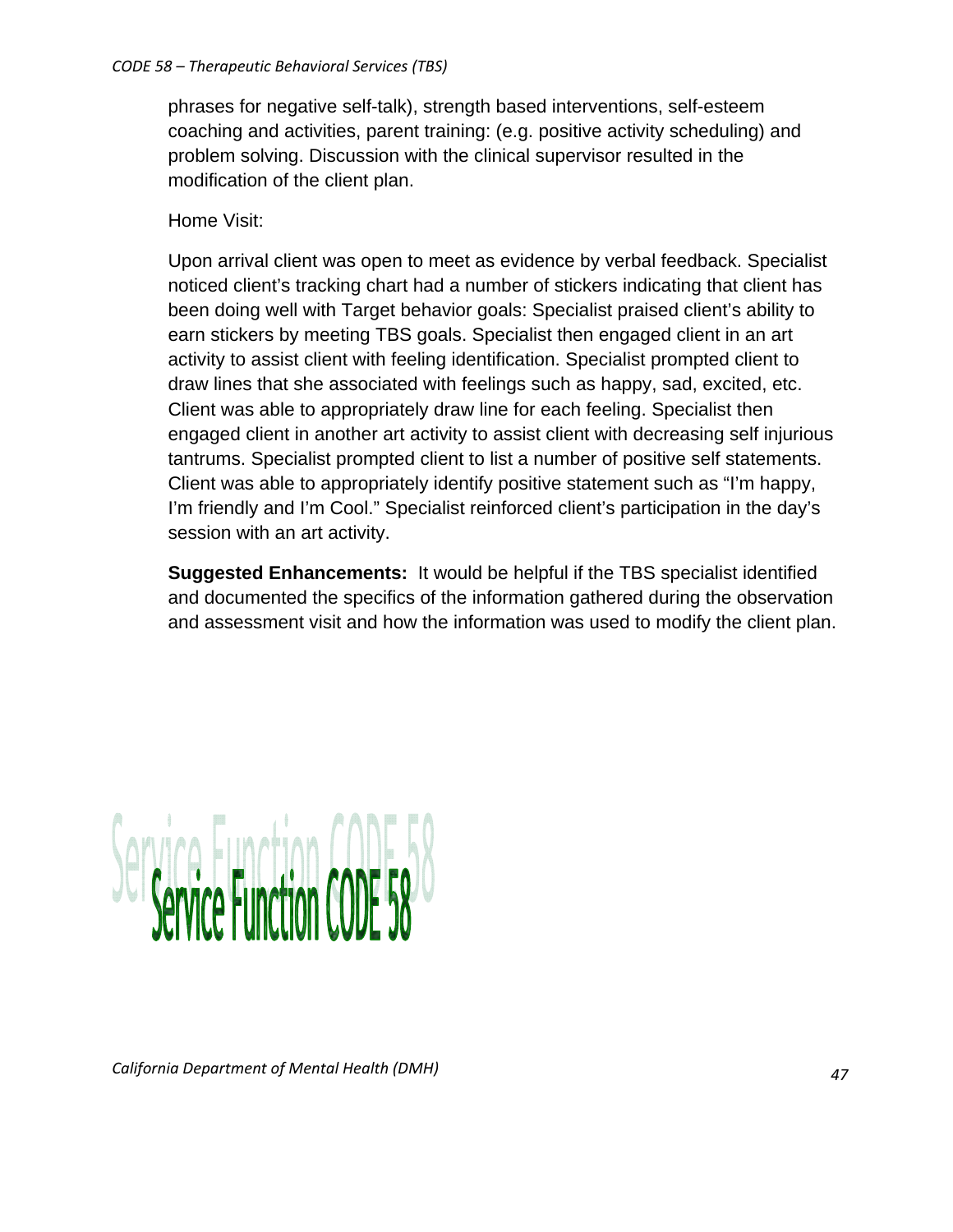| Individual Service: xxxxxxx              |                               | Medical<br>Record | <b>XXXXXX</b> |           |       |        |
|------------------------------------------|-------------------------------|-------------------|---------------|-----------|-------|--------|
| <b>EXAMPLE 5: Represents a note with</b> |                               | Service           | xx/x/xxxx     |           |       |        |
| suggested enhancements.                  |                               | Date              |               |           |       |        |
| Provider:                                |                               | Location          |               |           | Field |        |
| Procedure:                               | <b>Therapeutic Behavioral</b> | Number of         | 4             |           |       |        |
|                                          | <b>Services</b>               | client(s)         |               |           |       |        |
| <b>Client</b>                            |                               |                   |               |           |       |        |
| Name of clinician                        |                               | <b>Staff Time</b> | 1             | <b>HR</b> | 30    | Min(s) |

# **GOAL/REASON for SERVICE**

TBS scheduled home visit with TBS Specialist. Face to face time, documentation time, travel time included. Goals: Target Behavior #1: Increase problem-solving skills to decrease opposition to classroom expectations (not following directives, arguing back, not staying in seat, making inappropriate noise, etc) so that client has no more than 4 referrals and 0 suspensions due to his opposition over the next 30 days. Target Behavior #2: Increase anger management skills to decrease aggression (hitting, punching, cussing, spitting, calling names, harassment) so that the client has at least 5 days a week w/out aggression over the next 30 days.

# **INTERVENTIONS/CLINICAL DECISIONS**

Middle School Principal spoke to TBS specialist before client's scheduled home visit to update on client's behaviors. As evidenced by principal's verbal report, client did not meet target behavior goal #1. Out of 2 days tracked, client received 1 referral and 1 suspension from school for engaging in oppositional behaviors. The opposition included, making inappropriate noises, not staying in seat, arguing back and not following directives.

TBS SPECIALIST MET WITH CLIENT FOR HOME VISIT. Upon TBS arrival client's mood was calm as evidenced by a relaxed facial expression. Client greeted TBS specialist and sat down to join the session. Specialist facilitated